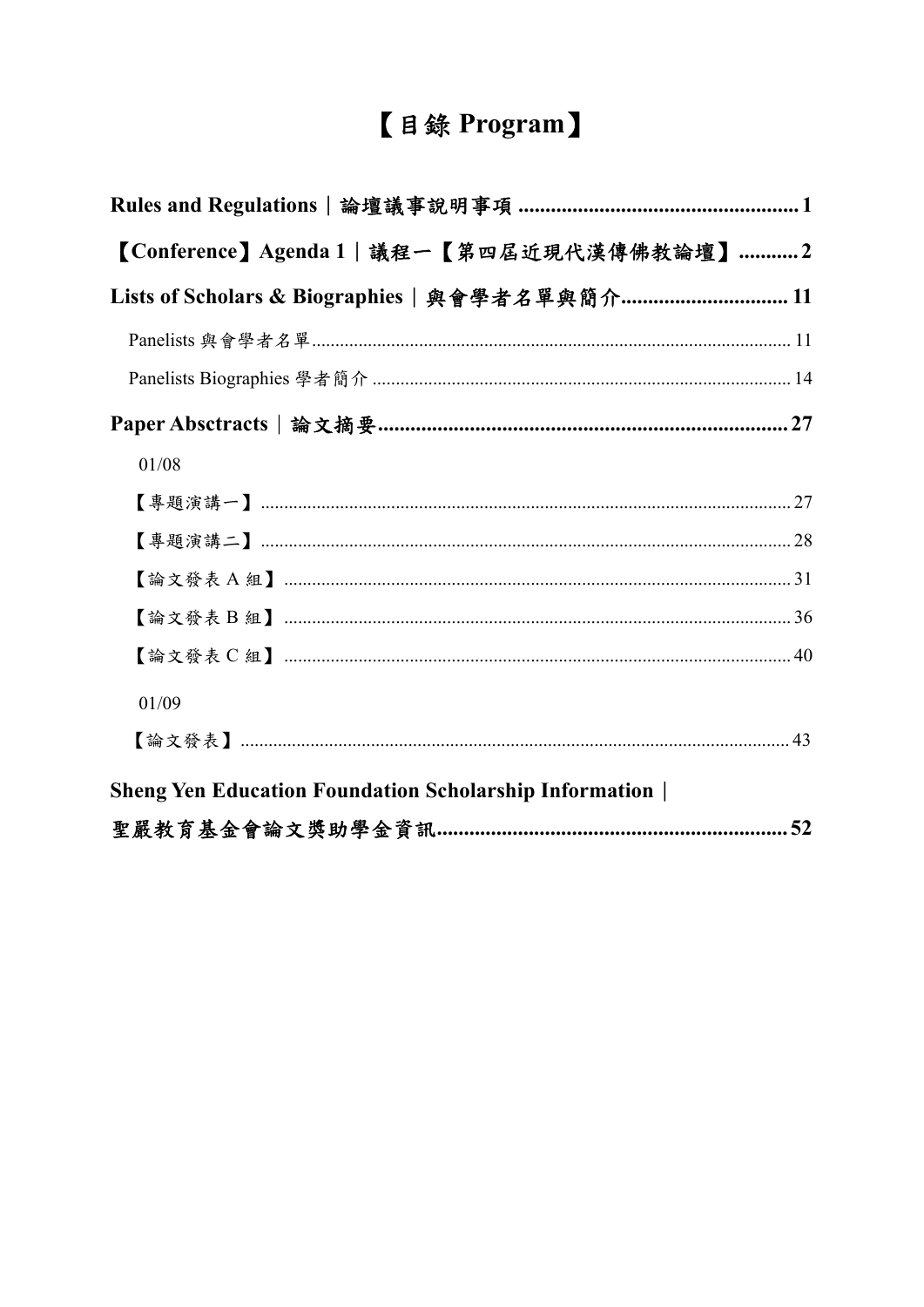## **Rules and Regulations**︱論壇議事說明事項

## 壹、圓桌論壇 **1/7**(一)第 **1** 場 **& 1/8**(二)第 **2** 場

一、主持人介紹。

二、第1場發表人/每位與談人10分鐘;第2場每位與談人25分鐘。

三、開放討論。

#### 貳、**1/8**(二)論文發表 **A**、**B**、**C** 組

每組各 65 分鐘

一、主持人介紹 2 分鐘。

二、每位發表人發表 15 分鐘(第 13 分鐘時響鈴乙次提示;響鈴兩次時請結束)。 三、回應人綜合回應 10 分鐘(第 8 分鐘時響鈴乙次提示;響鈴兩次時請結束)。 四、綜合討論 8 分鐘。

## 參、**1/9**(三)論文發表

每場各 60 分鐘

一、主持人介紹 2 分鐘。

二、發表人發表 20 分鐘(第 18 分鐘時響鈴乙次提示;響鈴兩次時請結束)。

三、每位與談人回應 9 分鐘(第 7 分鐘時響鈴乙次提醒;響鈴兩次時請結束)。 四、開放討論 20 分鐘。

## 肆、午餐與休息

一、會議備有午餐,吃多少夾多少,以不浪費為原則。

二、大會提供飲水,請自備環保杯。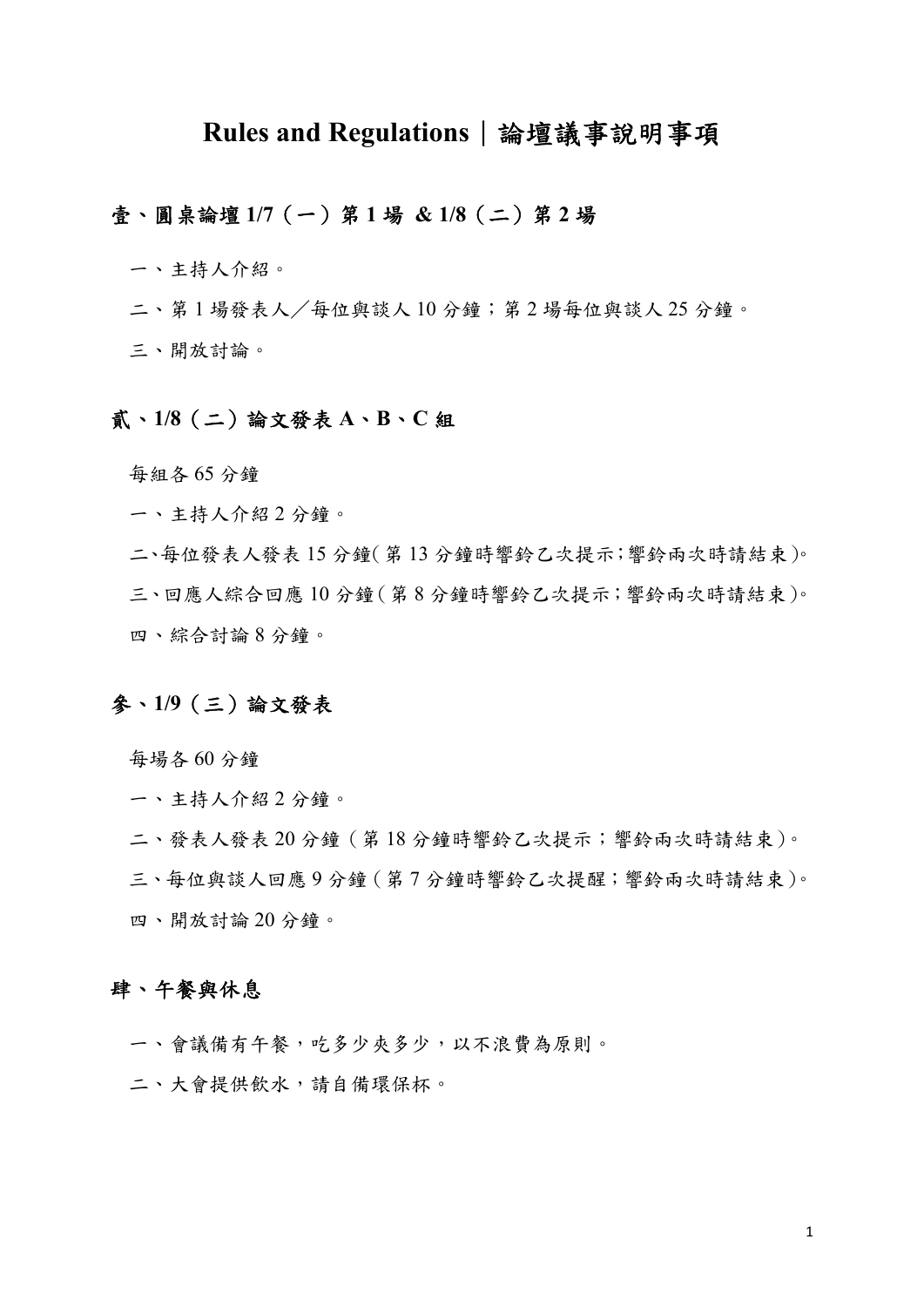# 【**Conference**】**Agenda 1**  議程一【第四屆近現代漢傳佛教論壇】

| $1$ 月7日 $(-)$ |                        |  |  |
|---------------|------------------------|--|--|
| 17:30-18:30   | 【報到】                   |  |  |
| 18:30-18:45   | 【開幕式】恭請方丈和尚致歡迎詞        |  |  |
|               | 【圓桌論壇一】                |  |  |
|               | 主持人:林鎮國                |  |  |
| $18:45-20:00$ | 發表人:汲喆                 |  |  |
|               | 主 題:近現代漢傳佛教研究:意義、主題與方法 |  |  |
|               | 與談人:陳金華、龔雋、宣方、楊蓓       |  |  |

| $1$ 月8日 (二)   |                                                           |  |  |
|---------------|-----------------------------------------------------------|--|--|
| 08:15-08:45   | 【報到】                                                      |  |  |
|               | 【專題演講一】                                                   |  |  |
|               | 主持人:萬金川                                                   |  |  |
| $08:45-09:35$ | 發表人:陳金華                                                   |  |  |
|               | 題 目:從「黃土禪」到「藍海禪」:禪宗現代化與國際化的歷史淵源與現代                        |  |  |
|               | 背景                                                        |  |  |
| 09:35-09:50   | 【休息】                                                      |  |  |
|               | 【專題演講二】                                                   |  |  |
|               | 主持人:林鎮國                                                   |  |  |
| $09:50-10:40$ | 發表人: Fraser, Sarah E. (胡素馨)                               |  |  |
|               | 題<br>$\mathbb{B}$ : Neo-Chan Features in Contemporary Art |  |  |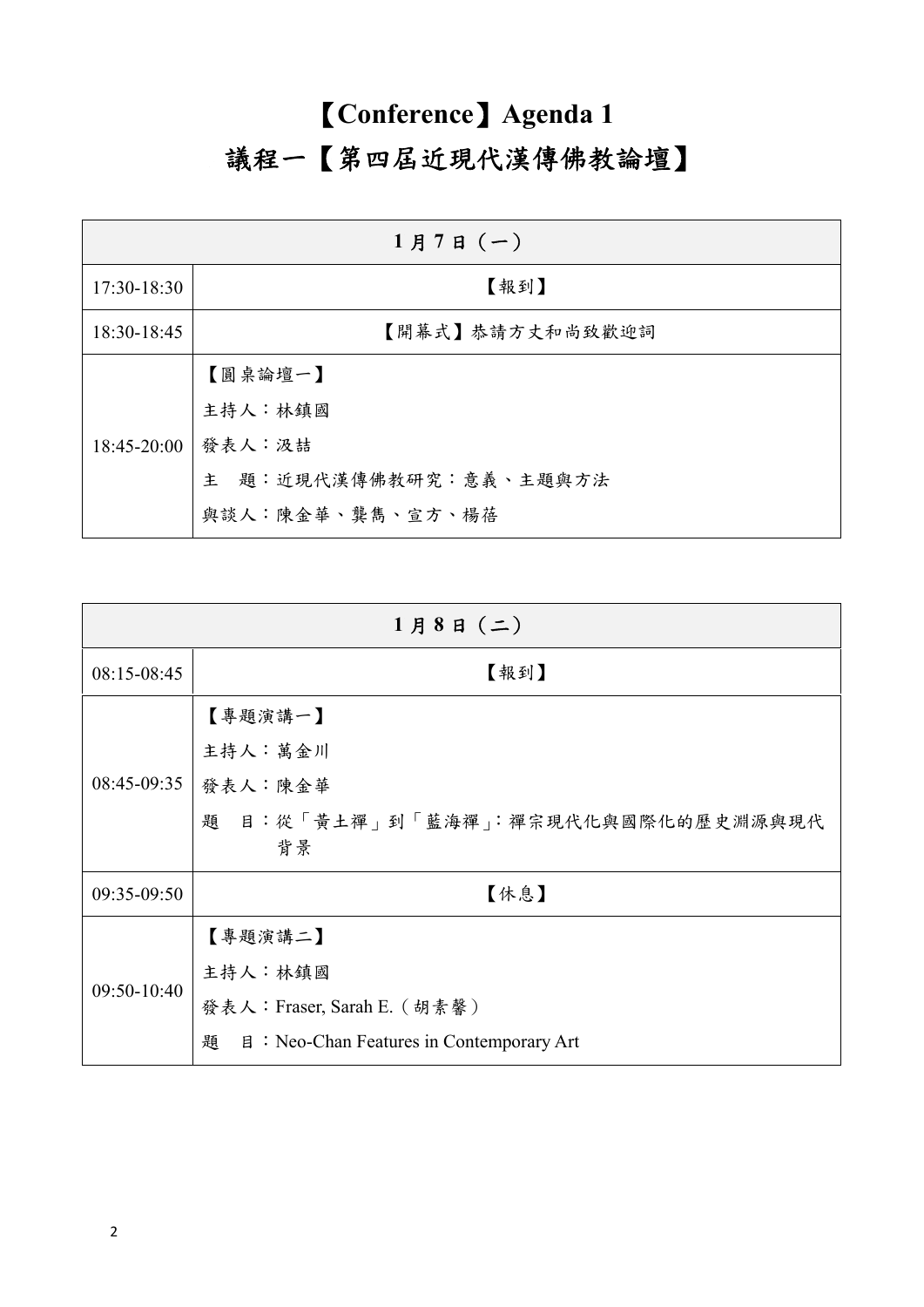|                 | 【論文發表A組】                                                                                                                                                  |
|-----------------|-----------------------------------------------------------------------------------------------------------------------------------------------------------|
|                 | ◎主持人:陳金華                                                                                                                                                  |
|                 | 1. Adamek, Wendi L., Triangulating "Evidence Based Practice" in Applied<br>Behavior Analysis, Mindfulness Therapies, and Traditional Meditation Practices |
| $10:40-11:45$   | 2. Tsomo, Karma Lekshe, Chan Ways of Dying:<br><b>Traditional and Contemporary Perspectives</b>                                                           |
|                 | 3. Zhao, Dong, Mediatization, Marketization and Modernist Transformation of<br>Chan in Contemporary China                                                 |
|                 | ◎回應人:汲喆                                                                                                                                                   |
| 11:45-12:55     | 【午餐】                                                                                                                                                      |
|                 | 【論文發表B組】                                                                                                                                                  |
|                 | ◎主持人:鄧偉仁                                                                                                                                                  |
|                 | 1. 郭磊, 韓國近現代禪宗法脈與性徹禪師                                                                                                                                     |
| $12:55 - 14:00$ | 2. 王佳,生活禪:淨慧法師對佛教現代轉型的探索和實踐                                                                                                                               |
|                 | 3. 劉懿鳳, 重興禪門正統 -- 現代"佛教復興"語境下來果振興揚州高旻寺<br>研究                                                                                                              |
|                 | ◎回應人:龔雋                                                                                                                                                   |
|                 | 【論文發表 C 組】                                                                                                                                                |
|                 | ◎主持人:宣方                                                                                                                                                   |
|                 | 1. 劉雅詩,禪宗復興與女性靈性:當代中國女性修習跨國禪修                                                                                                                             |
| 14:00-15:05     | 2. 黃偉龍, 近現代漢傳禪佛教的多元社會境遇與禪修話語重建——<br>虛雲、聖嚴和一行之見性觀念的比較研究                                                                                                    |
|                 | 3. 邱奕菲,作為普遍宗教意識的「禪」 ——<br>論鈴木大拙與西田幾多郎對「宗教」與「禪」的哲學闡釋                                                                                                       |
|                 | ◎回應人:釋果幸                                                                                                                                                  |
| 15:05-15:20     | 【休息】                                                                                                                                                      |
|                 | 【圓桌論壇二】                                                                                                                                                   |
|                 | 主持人:汲喆                                                                                                                                                    |
| 15:20-17:30     | 主 題:現代禪修教育的挑戰                                                                                                                                             |
|                 | 與談人:包勝勇、釋常襄、釋繼程、釋果光                                                                                                                                       |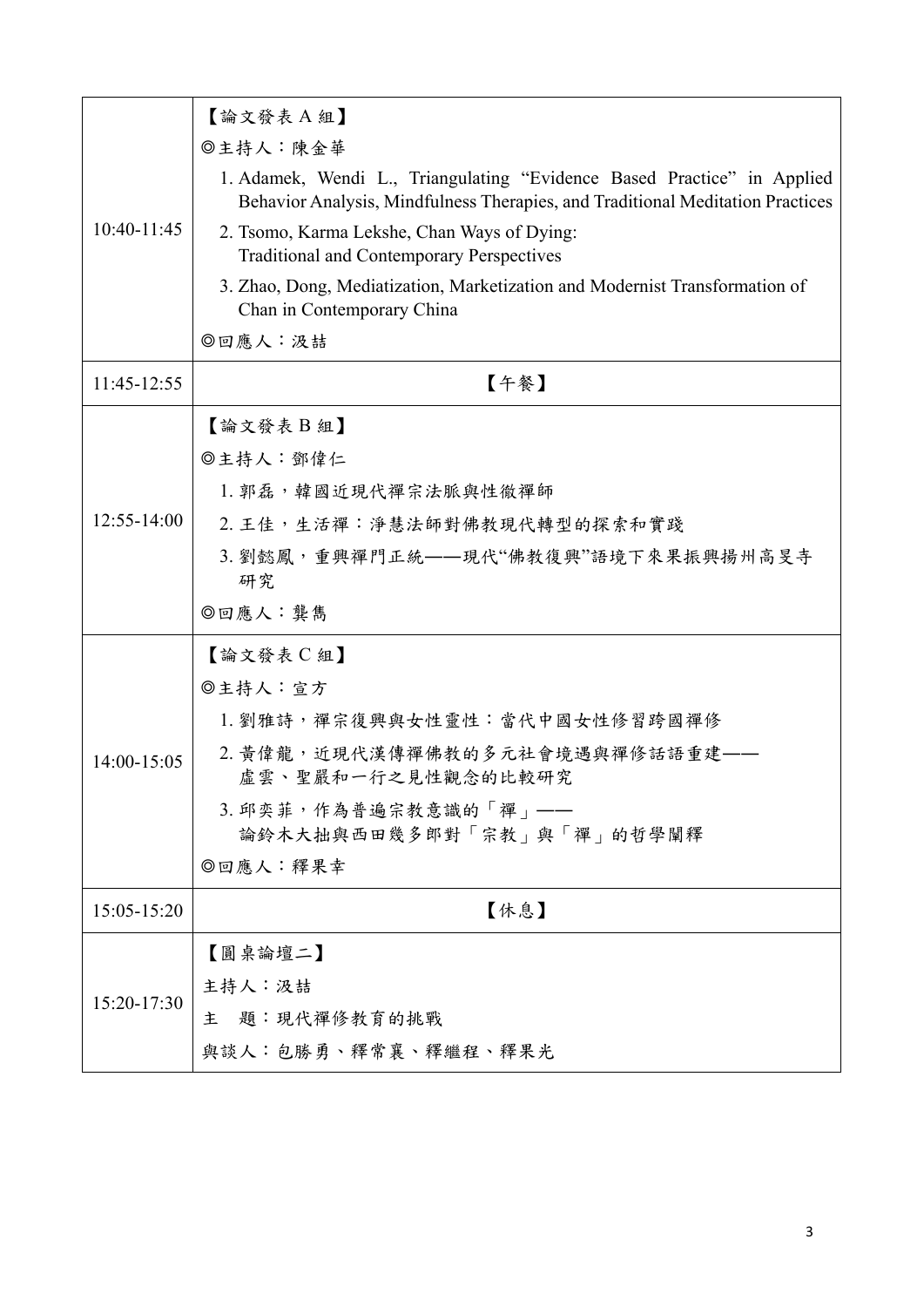| $1$ 月9日 $($ 三 $)$ |                                                                                                                    |  |  |
|-------------------|--------------------------------------------------------------------------------------------------------------------|--|--|
| 08:30-09:00       | 【報到】                                                                                                               |  |  |
| 09:00-10:00       | 主持人:包勝勇<br>發表人:釋果鏡,念佛與參禪不二之挑戰與發展——以聖嚴法師的念佛禪七<br>為主<br>與談人:龔雋、越建東                                                   |  |  |
| $10:00 - 10:15$   | 【休息】                                                                                                               |  |  |
| $10:15-11:15$     | 主持人:宣方<br>發表人:包勝勇,全球化視野中的修行者——以緬甸恰宓中心的大陸禪修者<br>為例<br>與談人:釋果光、趙冬                                                    |  |  |
| $11:15-12:15$     | 主持人:鄧偉仁<br>發表人:俞永峯, 聖嚴法師的現代化禪法<br>(The Historical Circumstances of Master Sheng Yen's Chan Teachings)<br>與談人:龔雋、郭磊 |  |  |
| $12:15 - 13:30$   | 【午餐】                                                                                                               |  |  |
| $13:30-14:30$     | 主持人:龔雋<br>發表人:宣方,哪個傳統,何種工夫?——傳統宗門工夫論之省思<br>與談人:釋果幸、越建東                                                             |  |  |
| 14:30-14:45       | 【休息】                                                                                                               |  |  |
| 14:45-15:45       | 主持人:釋果鏡<br>發表人:汲喆,禪在中國大陸:1980年代以來的話語與實踐<br>與談人:陳金華、宣方                                                              |  |  |
| 15:45-17:15       | 【綜合座談】                                                                                                             |  |  |
| 17:15-17:30       | 【閉幕式】                                                                                                              |  |  |

 $\hat{\mathbf{r}}$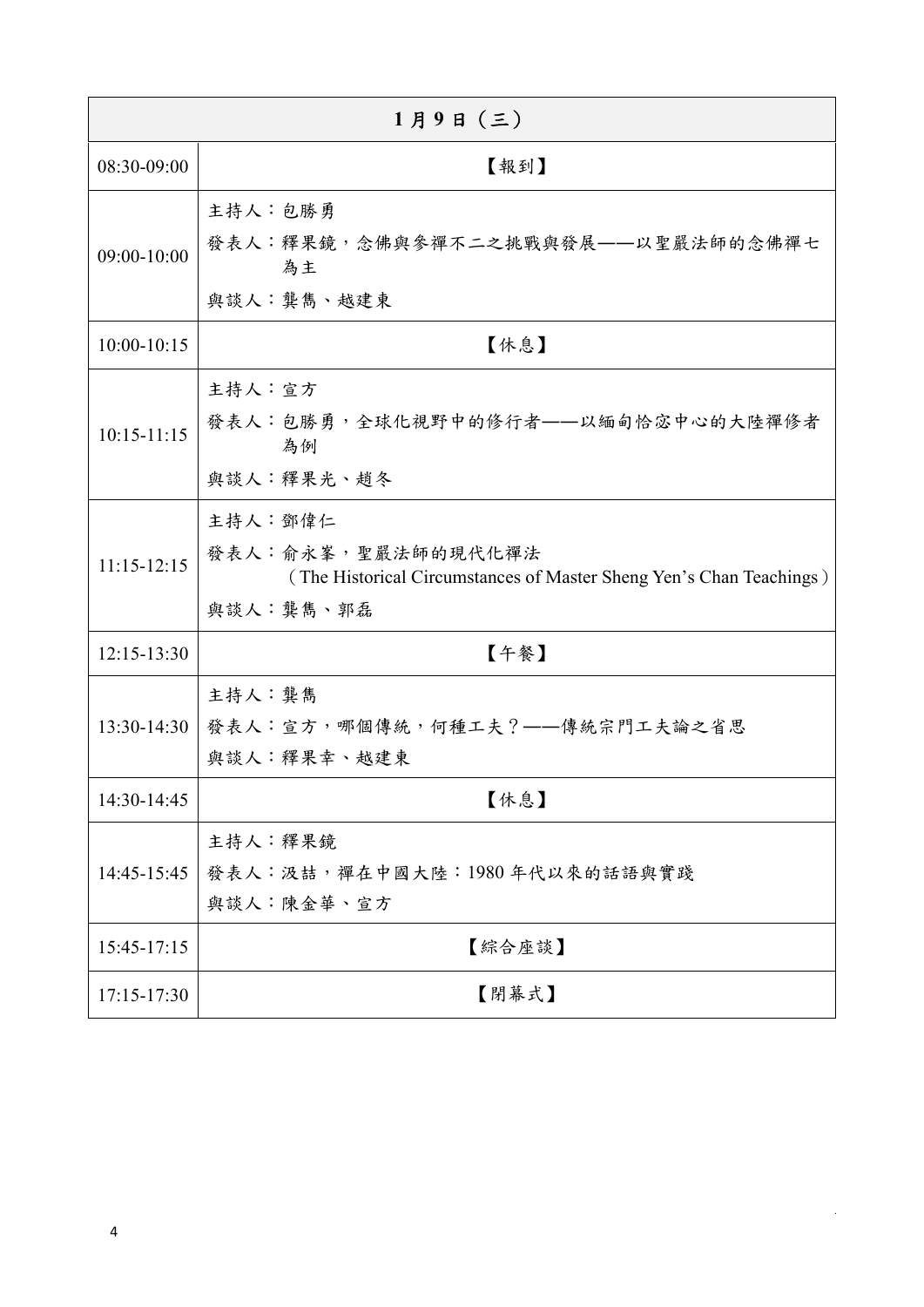# Lists of Scholars & Biographies│與會學者名單與簡介

# **Panelists** 與會學者名單

(依姓氏由 A 至 Z 排序)

| 姓名 Name |                               | 服務單位 Institution                                                                      | 職稱 Title                          |
|---------|-------------------------------|---------------------------------------------------------------------------------------|-----------------------------------|
| 1.      | 韋聞笛<br>Adamek,<br>Wendi Leigh | 卡加利大學<br>Dept. of Classics and Religion,<br>University of Calgary                     | 副教授<br><b>Associate Professor</b> |
| 2.      | 包勝勇<br>Bao, Shengyong         | 中央財經大學社會學系<br>Department of Sociology, Central University<br>of Finance and Economics | 副教授<br><b>Associate Professor</b> |
| 3.      | 陳金華<br>Chen, Jinhua           | 加拿大英屬哥倫比亞大學<br>The University of British Columbia                                     | 教授<br>Professor                   |
| 4.      | 邱奕菲<br>Chiu, Yi-Fei           | 日本立正大學人文科學研究所<br>Institute of Humanistic Sciences,<br>Rissho University               | 客座研究員<br>Visiting Researcher      |
| 5.      | 胡素馨<br>Fraser, Sarah E.       | 德國海德堡大學東亞藝術史研究所<br>Institute for East Asian Art History,<br>Heidelberg University     | 教授<br>Professor                   |
| 6.      | 龔雋<br>Gong, Jun               | 廣州中山大學比較宗教研究所<br>Institute of Comparative Religions,<br>Sun Yat-Sen University        | 教授<br>Professor                   |
| 7.      | 黃偉龍<br>Huang, Weilong         | 南京大學哲學系・宗教學系<br>Department of Philosophy,<br>Nanjing University                       | 博士生<br>Ph.D. Student              |
| 8.      | 汲喆<br>Ji, Zhe                 | 法國國立東方語言與文明學院/<br>法國多學科佛教研究中心<br>INALCO/CEIB                                          | 教授/主任<br>Professor/Director       |
| 9.      | 耿晴<br>Keng, Ching             | 國立政治大學哲學系<br>Department of Philosophy,<br>National Chengchi University                | 副教授<br><b>Associate Professor</b> |
| 10.     | 郭磊<br>Kwak, Roe               | 韓國東國大學佛教學術院<br>Academy of Buddhist Studies,<br>Dongguk University                     | 研究員<br>Researcher                 |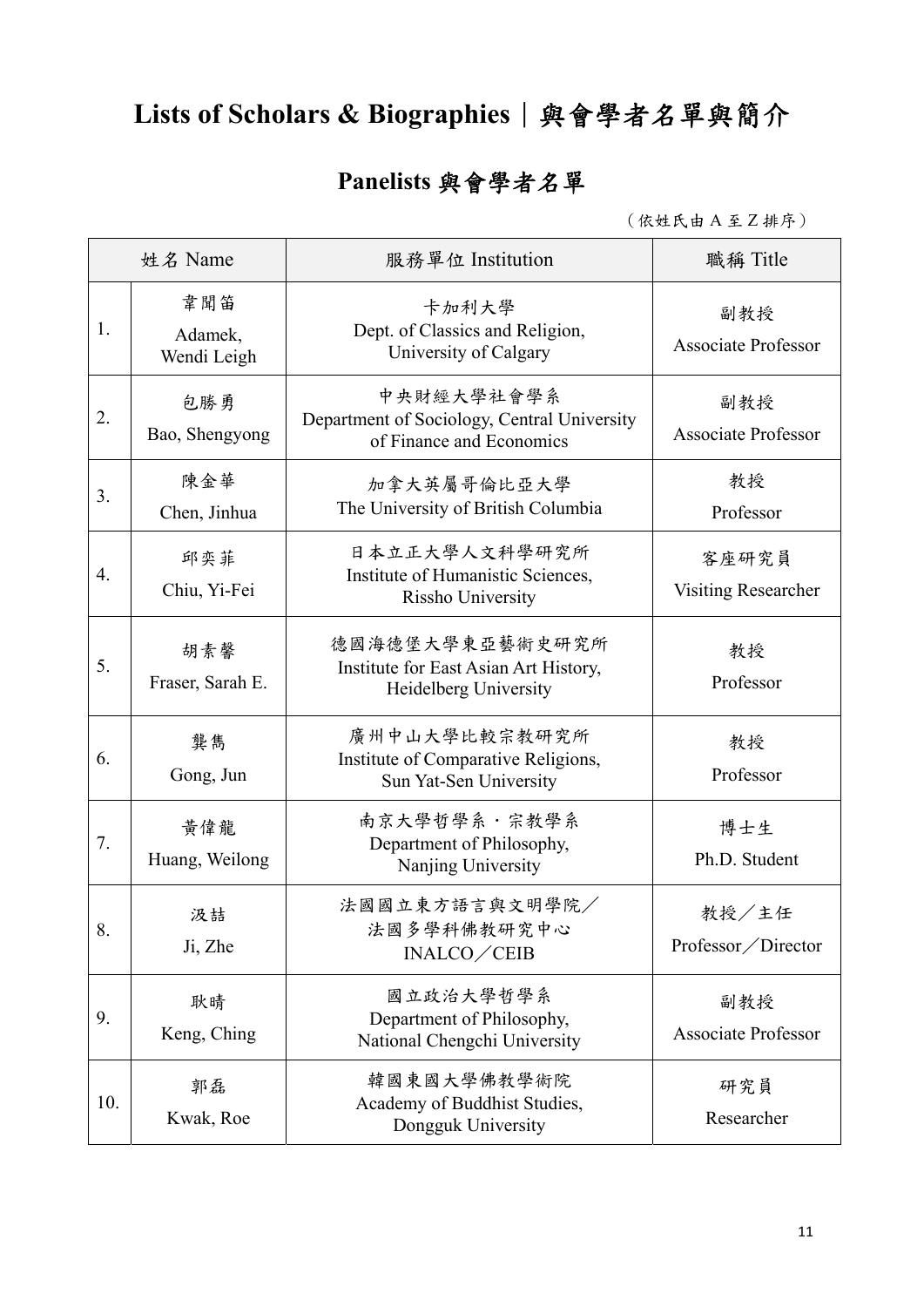| 姓名 Name |                               | 服務單位 Institution                                                                                 | 職稱 Title                                                    |
|---------|-------------------------------|--------------------------------------------------------------------------------------------------|-------------------------------------------------------------|
| 11.     | 劉雅詩<br>Lau, Ngar-sze          | 香港教育大學/國際佛教學院<br>The Education University of Hong Kong/<br><b>International Buddhist College</b> | 講師/訪問副教授<br>Lecturer/Visiting<br><b>Associate Professor</b> |
| 12.     | 廖肇亨<br>Liao, Chao-heng        | 中央研究院中國文哲研究所<br>Institute of Chinese Literature and Philosophy,<br>Academia Sinica               | 研究員<br><b>Research Fellow</b>                               |
| 13.     | 林鎮國<br>Lin, Chen-Kuo          | 國立政治大學哲學系<br>Department of Philosophy,<br>National Chengchi University                           | 名譽教授<br><b>Emeritus Professor</b>                           |
| 14.     | 劉懿鳳<br>Liu, Yifeng            | 中國人民大學宗教學系<br>Department of Religious Studies,<br>Renmin University of China                     | 博士生<br>Ph. D. Student                                       |
| 15.     | 釋常襄<br>Shi, Chang-Xiang       | 法鼓山僧團傳燈院<br>Meditation Activity Department,<br>Dharma Drum Mountain Organization                 | 監院<br>Director                                              |
| 16.     | 釋繼程<br>Shi, Chi-Chern         | 馬來西亞佛學院<br>Malaysian Buddhist Institute                                                          | 院長<br>Principal                                             |
| 17.     | 釋果光<br>Shi, Guo-Guang         | 法鼓山僧團三學研修院<br>Sangha Education Department,<br>Dharma Drum Mountain Organization                  | 女眾副都監<br>Managing Director,<br>Bhikshuni Sangha             |
| 18.     | 釋果鏡<br>Shi, Guo-Jing          | 中華佛學研究所/法鼓文理學院<br>Chung-Hwa Institute of Buddhist Studies/<br><b>DILA</b>                        | 所長/副教授<br>Director/<br><b>Associate Professor</b>           |
| 19.     | 釋果幸<br>Shi, Guo-Xing          | 法鼓山僧伽大學佛學院/中華佛學研究所<br>Dharma Drum Sangha University<br>Chung-Hwa Institute of Buddhist Studies   | Vice Dean/<br><b>Assistant Researcher</b><br>副院長/助理研究員      |
| 20.     | 下田正弘<br>Shimoda,<br>Masahiro  | 東京大学文学部・大学院人文社会系研究科<br>Graduate School of Humanities and<br>Sociology, The University of Tokyo   | 學部長<br>Department Head                                      |
| 21.     | 鄧偉仁<br>Teng, Weijen           | 法鼓文理學院佛教學系<br>Department of Buddhist Studies, DILA                                               | 系主任<br>Department Head                                      |
| 22.     | 釋慧空<br>Tsomo,<br>Karma Lekshe | 聖地牙哥大學神學與宗教研究系<br>Theology and Religious Studies,<br>University of San Diego                     | 教授<br>Professor                                             |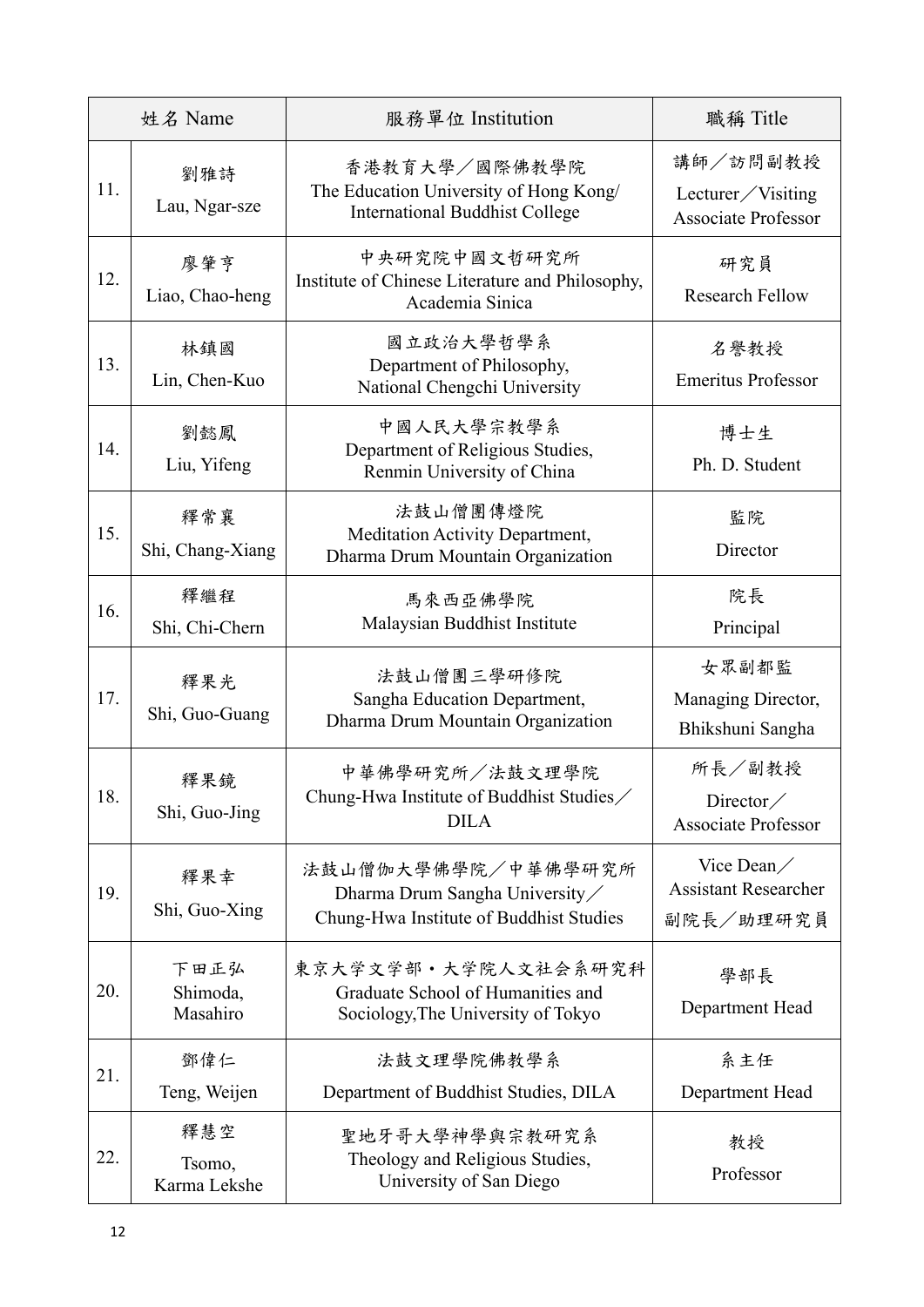| 姓名 Name |                        | 服務單位 Institution                                                                                                  | 職稱 Title                            |
|---------|------------------------|-------------------------------------------------------------------------------------------------------------------|-------------------------------------|
| 23.     | 萬金川<br>Wan, Chin-Chuan | 佛光大學佛教學院<br>College and Department of Buddhist Studies,<br>Fo Guang University                                    | 院長<br>Dean                          |
| 24.     | 王佳<br>Wang, Jia        | 黑龍江省民族研究所<br>Heilongjiang Provincial<br>Nation Research Institute                                                 | 副研究員<br><b>Associate Researcher</b> |
| 25.     | 王昱鈞<br>Wang, Yu-Chun   | 法鼓文理學院佛教學系<br>Department of Buddhist Studies, DILA                                                                | 助理教授<br><b>Assistant Professor</b>  |
| 26.     | 宣方<br>Xuan, Fang       | 中國人民大學宗教學系<br>Department of Religious Studies,<br>Renmin University of China                                      | 副教授<br><b>Associate Professor</b>   |
| 27.     | 楊蓓<br>Yang, Pei        | 法鼓文理學院人文社會學群<br>Graduate School of Humanities and<br>Social Sciences, DILA                                        | 副教授<br><b>Associate Professor</b>   |
| 28.     | 嚴瑋泓<br>Yen, Wei-Hung   | 東海大學哲學系<br>The Department of Philosophy,<br>Tunghai University                                                    | 副教授<br><b>Associate Professor</b>   |
| 29.     | 越建東<br>Yit, Kin-Tung   | 國立中山大學通識教育中心暨哲學研究所<br>Center for General Education<br>Institute of Philosophy,<br>National Sun Yat-sen University | 副教授<br><b>Associate Professor</b>   |
| 30.     | 俞永峯<br>Yu, Jimmy       | 佛羅里達州立大學宗教系<br>Department of Religion,<br>Florida State University                                                | 副教授<br><b>Associate Professor</b>   |
| 31.     | 趙冬<br>Zhao, Dong       | 北京外國語大學英語學院<br>School of English and International Studies,<br>Beijing Foreign Studies University                 | 副教授<br><b>Associate Professor</b>   |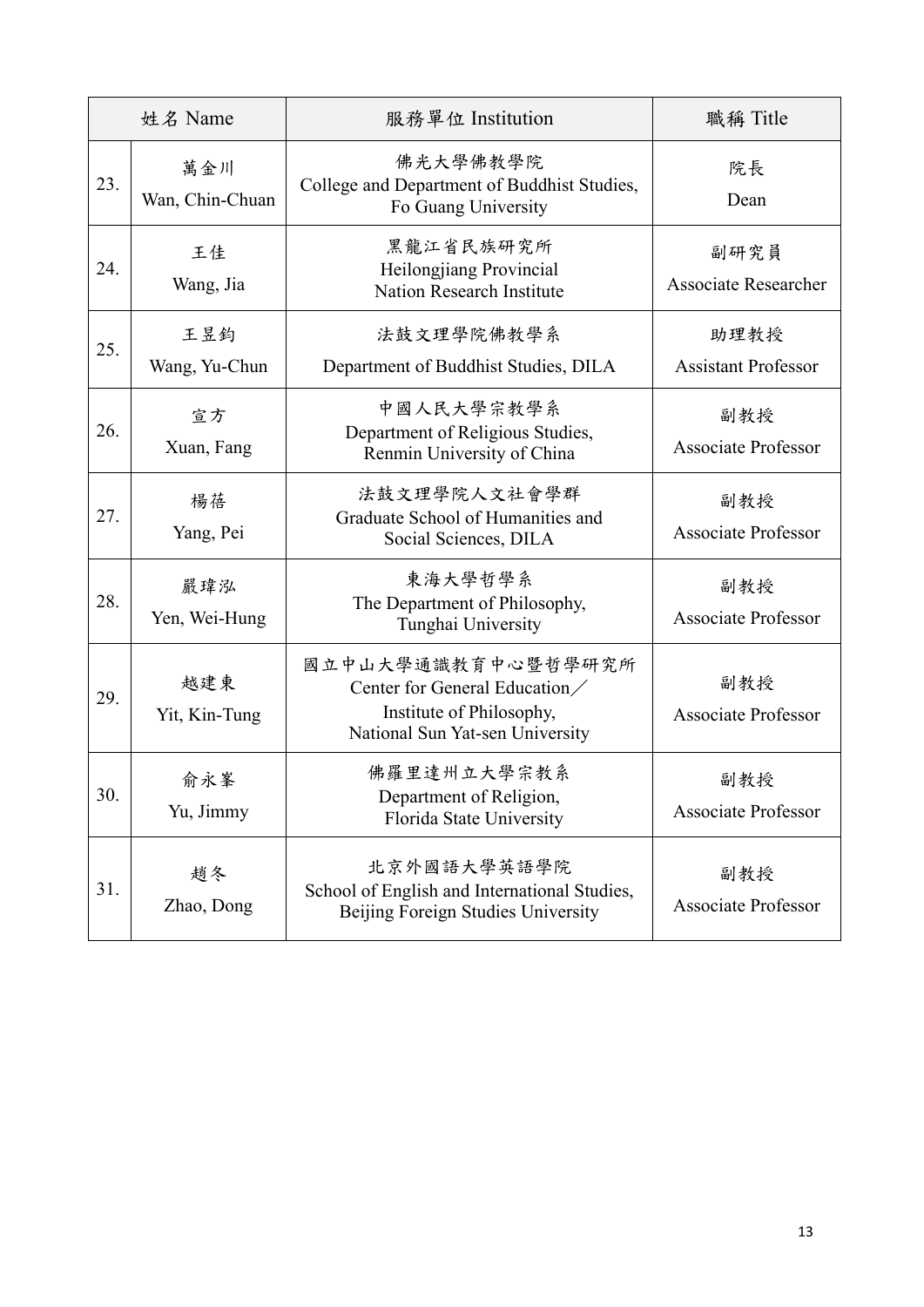## **Panelists Biographies** 學者簡介

### **1. Adamek, Wendi Leigh** 韋聞笛( **University of Calgary**)

Wendi L. Adamek is Associate Professor in the Department of Classics and Religion at theUniversity of Calgary and holder of the Numata Chair in Buddhist Studies. Her research interests include medieval Chinese Buddhism, Buddhist archeology, and living systems theory. Her forthcoming book *Practicescape: The Buddhists of Baoshan* centers on a seventh century community in Henan, China. Previous publications include *The Mystique of Transmission: On an Early Chan History and its Contexts* (AAR Award for Excellence in Textual Studies, 2008) and *The Teachings of Master Wuzhu* (2011). Born in Hawai'i, she earned her degrees at Stanford University and has held research fellowships at Kyoto University (Fulbright), Peking University (NEH, Fulbright), the Stanford Humanities Center, the Institute for Advanced Study, Princeton, and the Calgary Institute for the Humanities.

## **2. Bao, Shengyong** 包勝勇(中央財經大學社會學系)

包勝勇,社會學博士,2002 年畢業於北京大學社會學系,獲法學博士學位,2003– 2005 年在復旦大學哲學系從事博士後研究,2015–2016 年在日本國立東北大學宗教學系 進行訪問研究。現執教於中央財經大學社會學系,副教授、碩士研究生生導師。2003 年 參與創立中央財經大學社會學系,並擔任中央財經大學社會學系主任,現任中央財經大 學中國海外發展研究中心主任。主要研究領域為:宗教社會學、醫學與健康社會學和海 外發展研究,開設有宗教社會學、社會研究方法、質性研究方法、社會福利研究、健康 社會學、海外發展研究專題等本科生、研究生課程。在宗教研究方面,近年來關注的議 題主要有當代中國佛教組織研究、佛教與社會互動研究、南傳佛教、藏傳佛教在漢傳佛 教地區的傳播與發展以及海外華人信仰研究等領域。近幾年在緬甸、尼泊爾、斯里蘭卡 等國家和地區開展了一系列海外宗教研究的田野調查,深入瞭解不同社會與文化傳統的 佛教發展及其與社會之間的關係,並著重研究了南傳禪修方法和藏傳佛教在大陸漢傳佛 教地區的傳播與發展,及海外華人群體的宗教信仰情況。

#### **3. Chen, Jinhua** 陳金華(**UBC**)

Jinhua Chen is Professor of East Asian intellectual history (particularly religions) at the University of British Columbia, where he also served as the Canada Research Chair in East Asian Buddhism (2001-2011). He additionally held short-term teaching positions at other universities including the University of Virginia (2000-2001), the University of Tokyo (2003- 04), and Stanford University (2012).

As recipient of research grants and fellowships from different sources including Social Sciences and Humanities Research Council of Canada (SSHRC), Canada Research Chairs (CRC) Program, Killam Foundation, Peter Wall Institute for the Advanced Studies, Society for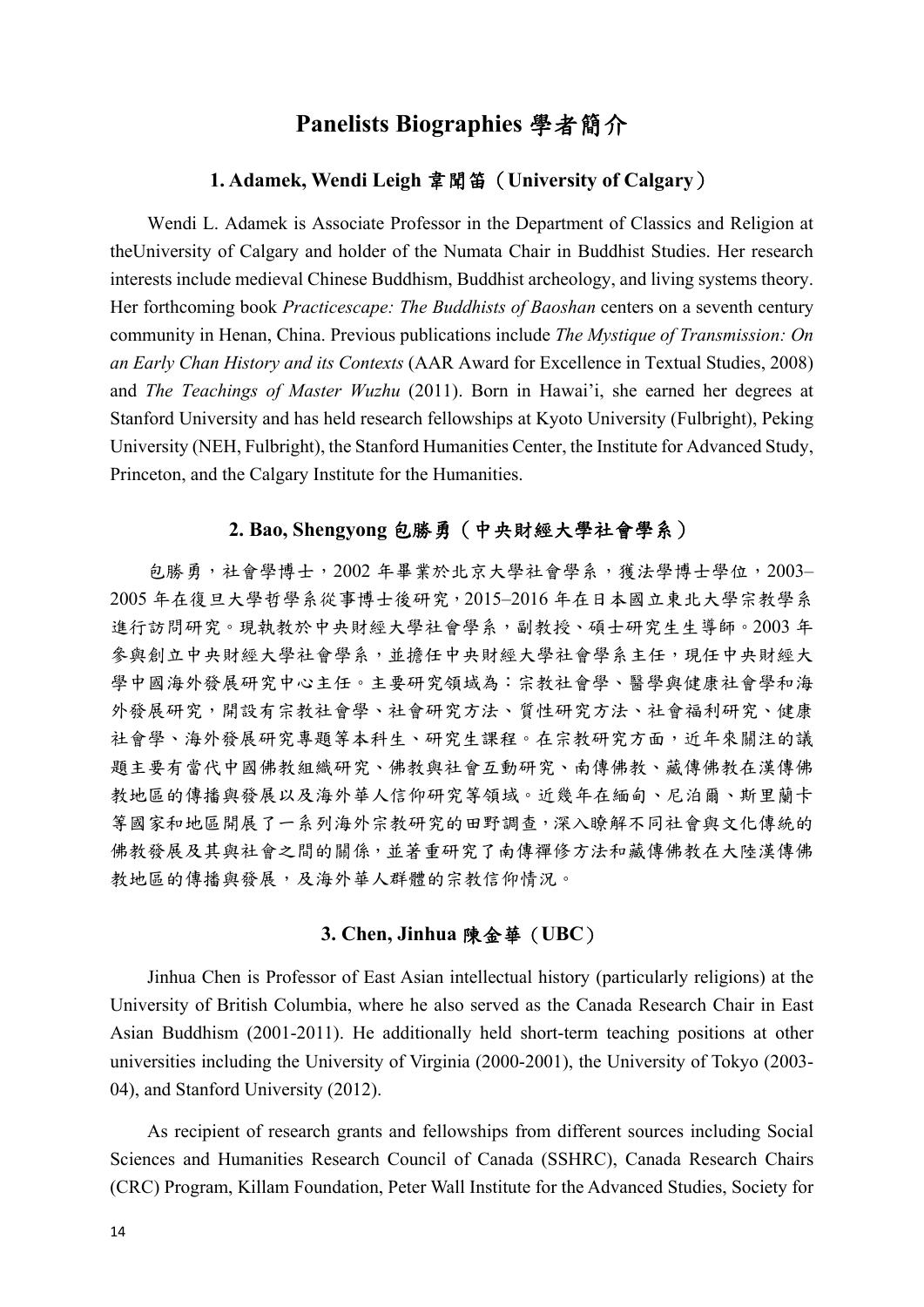the Promotion of Buddhism (Bukkyō Dendō Kyōkai [BDK]), Japan Society for the Promotion of Social Sciences (JSPS), Alexander von Humboldt Foundation and the Max Plank Institute, the Academy of Korean Studies, and most recently, the National Humanities Center (USA), he has been engaged in research projects related to East Asian state-church relationships, monastic (hagio/)biographical literature, Buddhist sacred sites, relic veneration, Buddhism and technological innovation in medieval China, and Buddhist translations. In addition to publishing five monographs, including (1). Making and Remaking History (Tokyo, 1999), (2). Monks and Monarchs, Kinship and Kingship (Kyoto, 2002), (3). Philosopher, Practitioner, Politician: The Many Lives of Fazang [643-712] (Leiden, 2007), 4. Legend and Legitimation: The Formation of Tendai Esoteric Buddhism (Brussels, 2009), and (5). Crossfire: Shingon-Tendai strife as seen in two twelfth-century polemics (Tokyo, 2010), he has also co-edited sevenbooks. He is also the author of over sixty book chapters and journal articles, with major academic journals.

## **4. Chiu, Yi-Fei** 邱奕菲(日本立正大學)

CHIU, Yi-Fei is a PhD student of Philosophy at Tunghai University in Taiwan and is currently a visiting researcher of the Institute of Humanistic Sciences at Rissho University in Japan.

邱奕菲,東海大學哲學系博士生,現任日本立正大學人文科學研究所客座研究員。

### **5. Fraser, Sarah E.** 胡素馨(**Heidelberg University**)

Prof. Dr. Sarah E. Fraser holds the Chair in East Asian Art History and is Vice Director of the Institute for East Asian Art, Heidelberg University, Germany. Her select publications include the award-winning Performing the Visual: Buddhist Wall Painting Practice (Stanford, 2003); an edited volume of essays on Buddhist material culture, Merit, Opulence and the Buddhist Network of Wealth (Shanghai, 2003); and contributions to L'art de Dunhuang à la Bibliothèque nationale de France (1999); Proceedings of the Tenth Seminar of the IATS, Art in Tibet (Brill, 2011); and Hybridity of Buddhism, Encounters between Tibetan and Chinese Tradition in Taiwan (EFEO, 2018). Her current book projects include a monograph concerning national identity formation through Buddhist archaeological and ethnographic projects during the Nanjing Decade and Sino-Japanese War periods (1928-1945); and two edited volumes Women Cross Media: East Asian Photography, Prints, and Porcelain from the Dresden State Art Collections (Heidelberg, 2018) and Xu Bing: After the Book from the Sky (Springer 2019). Grants to conduct fieldwork, research, and lead doctoral programs include support from the ACLS, the Fulbright Commission, Getty Foundation, Luce Foundation, and the NEH. From 1999-2004, she directed a project to create 3D technology for Buddhist archaeology––a collaboration between Northwestern University, Dunhuang Research Academy, and the Andrew W. Mellon Foundation; this archive (MIDA) is now part of ARTStor.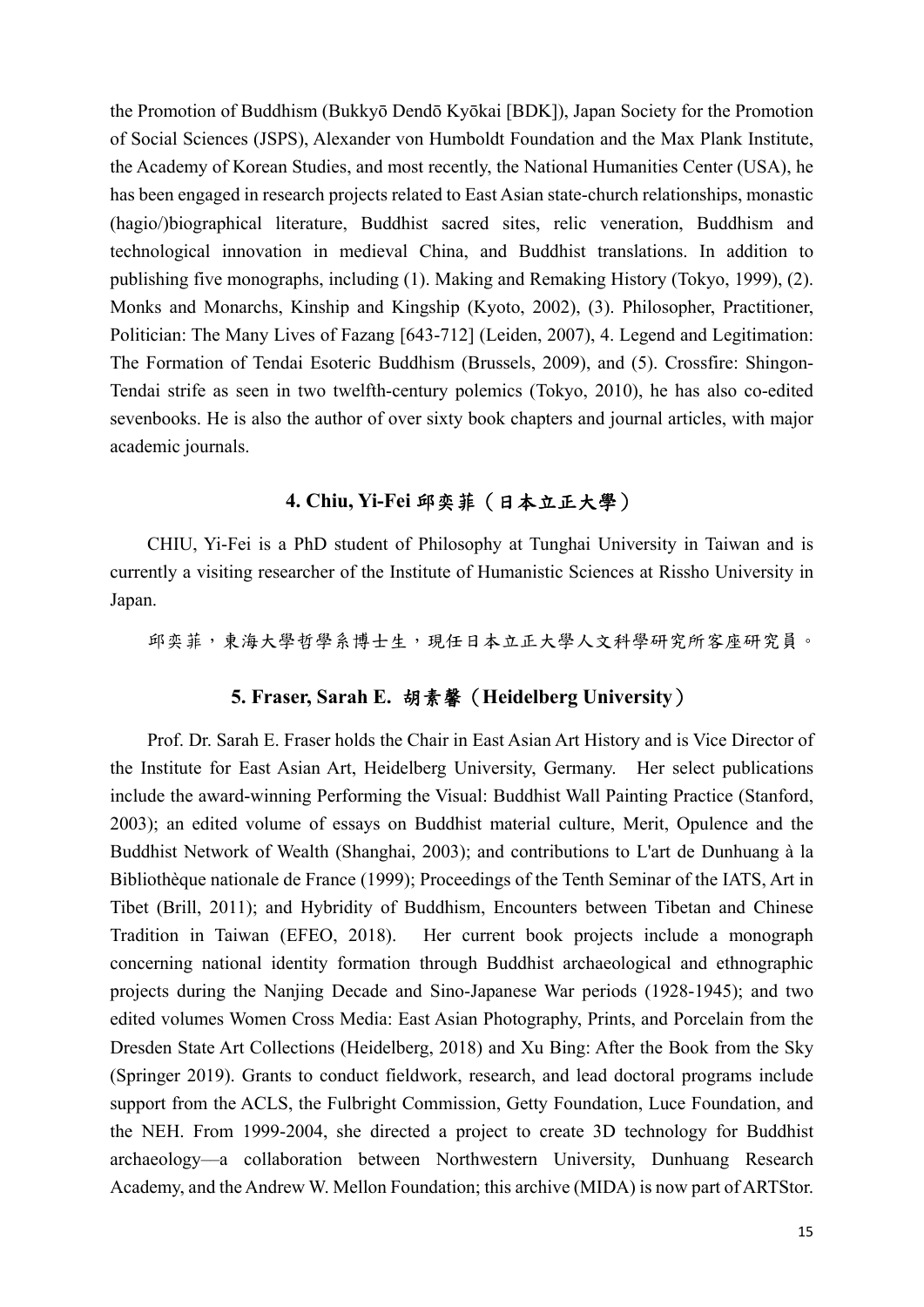### **6. Gong, Jun** 龔雋(廣州中山大學)

龔雋,1987 年畢業于武漢大學圖書學系,獲文學學士學位;1987 年就讀于華東師 範大學哲學系,主攻中國哲學史方向,1990 年畢業並獲哲學碩士學位;1990 年就讀于 武漢大學哲學系,師從蕭葦父教授,主攻中國哲學史方向,1993年畢業並獲得哲學博士 學位。1993年至 2001年,就職於華南師範大學哲學研究所,歷任講師、副教授、教授, 所長。2002-2003 年度美國哈佛大學東亞系訪問學人。2002 年至今任中山大學比較宗教 研究所教授,副所長,博士研究生導師;中山大學哲學系佛學研究中心主任。主要從事 中國佛教思想史、比較宗教學及中國哲學史的教學與研究。任《新史學》(中華書局)學 術編委,《漢語佛學評論》(上海古籍出版社)主編。出版著譯《中國禪學研究入門》(與 陳繼東合著)(復旦大學出版社,2009 年版);《禪史鉤沉:以問題為中心的思想史論述》 (三聯書店,2006 年版)等六部,另在《哲學研究》、《中國哲學史》、《世界哲學》、《宗 教學研究》等重要刊物發表論文數十篇。

## **7. Huang, Weilong** 黃偉龍(南京大學)

Huang Weilong is currently a Ph.D. student in the Philosophy Department of Nanjing University (NJU), his research primarily focuses on Chinese Chan Buddhism , especially about its ideas and thoughts, and the title of his doctoral thesis is "A Study on the Idea of'Seeing Nature'in Chan Buddhism".

黃偉龍,現為南京大學哲學系·宗教學系在讀博士生,主要研究興趣在於中國禪學, 尤其是禪宗的觀念及其哲學,博士學位論文題目為《禪宗見性觀念之研究》,曾公開發表 過〈悟境詮釋的張力與扭曲〉等學術論文。

### **8. Ji, Zhe** 汲喆(**INALCO/CEIB**)

Ji Zhe is professor of sociology at the Institut National des Langues et Civilisations Orientales and director of the Centre d'Etudes Interdisciplinaires sur le Bouddhisme. His main study areas are Buddhism and the relationship between religion and politics in modern and contemporary China. His recent publications include Religion, modernité et temporalité : une sociologie du bouddhisme chan contemporain (CNRS Editions, 2016), Making Saints in Modern China (co-edited with David Ownby and Vincent Goossaert, Oxford University Press, 2017). In 2014, he was nominated a junior member of the Institut Universitaire de France.

汲喆,法國國立東方語言與文明學院(INALCO)社會學教授、法國多學科佛教研 究中心(CEIB)主任。他的主要研究領域包括漢傳佛教與社會變遷、政教關係、宗教教 育、宗教全球化以及宗教社會學理論。近著有 Religion, modernité et temporalité: une sociologie du bouddhisme chan contemporain (CNRS Editions, 2016), 主編有《二十世紀中 國佛教的兩次復興》(與 Daniela Campo、王啟元合編,復旦大學出版社,2016),Making Saints in Modern China (co-edited with David Ownby and Vincent Goossaert, Oxford University Press, 2017)。2014 年,他當選為法國大學院(IUF)青年院士。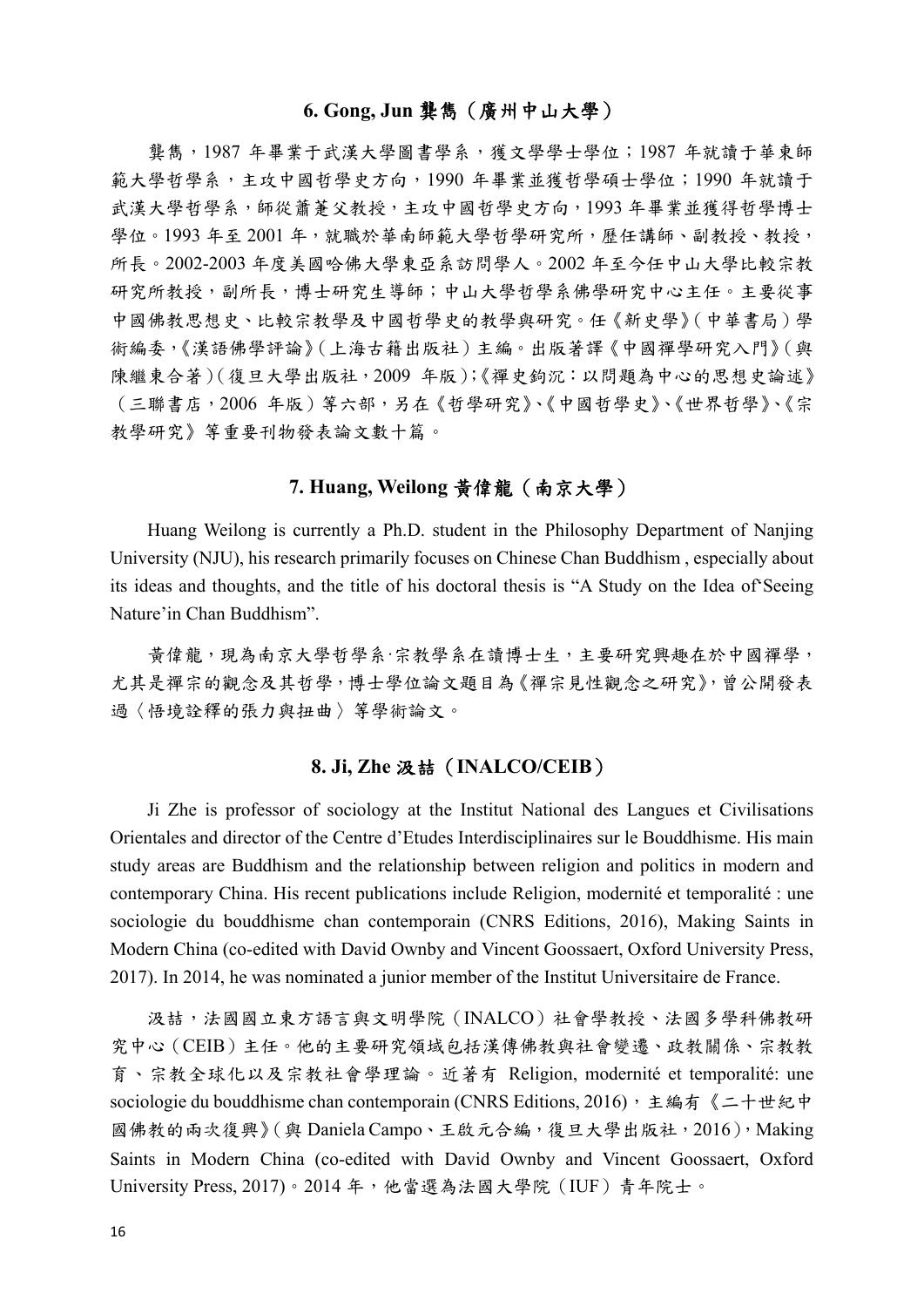## **9. Kwak, Roe** 郭磊(韓國東國大學)

Roe Kwak is a researcher at the Buddhism Academic Institute of Dongguk University, Korea. and is involved in the Korean Buddhist Ancient Books Names Data Project (2018-2021) hosted by the Institute of Namdo Provincial Culture of Sunchon National Unviersiyt, Korea.

He graduated from the History Department of Dongguk University in Korea. His major is Buddhism history and his research direction is the history of Buddhism in East Asia. The doctoral thesis is "A Study on The Mount Odae(五臺山)Mañjuśrī belief(文殊信仰)in Silla (新羅)", on which the issues in the history of East Asian Buddhism continue to be explored. Pay attention to the exchange of Chinese Buddhism history between China and Korea.

He has published several papers on the relationship between Chinese and Korean Buddhism, such as "Hua Yan Thoughts of Righteousness and Chinese Buddhism", "Study on South Korea's Esoteric Buddhism", "Characteristics of Silla Buddhism", and "Study on the Sentence of the Silla Jajang in Wutai Mountain".

現在韓國東國大學佛教學術院擔任研究員,並參與韓國國立順天大學南道文化研究 所主持的韓國佛教古籍人名數據化項目 (2018-2021)。畢業於韓國東國大學歷史系,專 業是佛教史,研究方向是東亞佛教史。博士論文為《新羅五臺山文殊信仰研究》,在此基 礎之上持續探討東亞佛教史上的諸問題。關注中國與韓國日本的中古佛教史交流。

曾發表〈義相的華嚴思想與中國佛教〉、〈韓國密教略考〉、〈新羅佛教的密教特質〉、 〈新羅慈藏參五臺山之考辯〉等數篇有關中韓佛教關係的論文。

### **10. Keng, Ching** 耿晴(國立政治大學)

Ching Keng, Associate Professor at the Department of Philosophy, National Chengchi University. Ph.D. in the Study of Religion, Harvard University. Prof. Keng's fields of study include Yogācāra and Tathāgatagarbha thought in India and China. Recently, he has been involved in research projects on the translation and studies of the Cheng weishi baosheng lun of Dharmapāla and of the Awakening of Faith.  Currently, he focuses on the theories of cognition in Abhidharma and Yogācāra.

耿晴,國立政治大學哲學系副教授,美國哈佛大學宗教學博士。專長為印度與中國 的唯識與如來藏思想。近年來參與關於護法《成唯識寶生論》、《大乘起信論》相關的翻 譯與研究計劃,目前主要的研究方向為阿毘達磨與唯識學中關於認識的理論。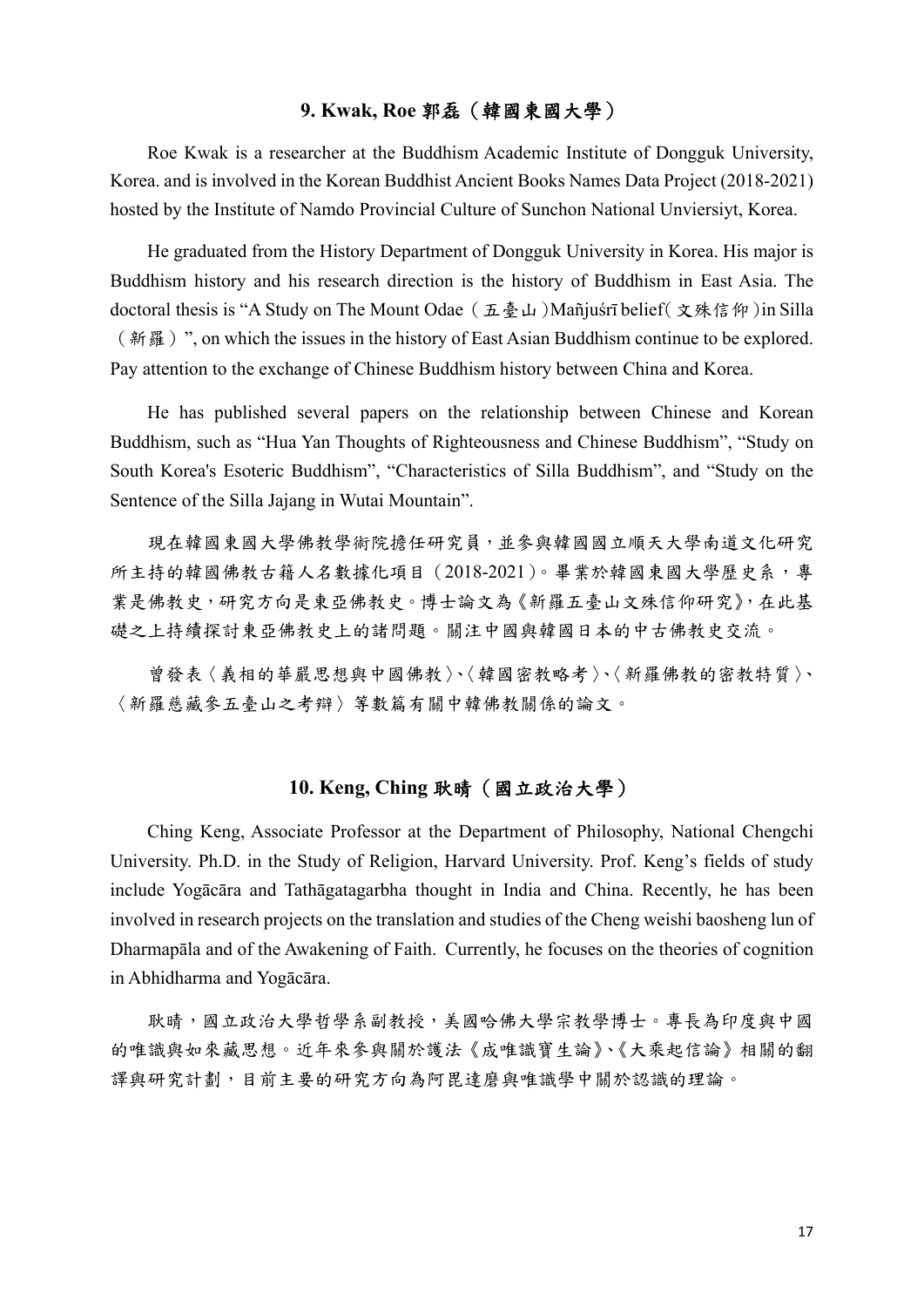### **11. Lau, Ngar-sze** 劉雅詩(香港教育大學/國際佛教學院)

Ngar-sze (Elsa) Lau completed her MPhil (Social Anthropology) at Oxford and PhD (Religious Studies) at Lancaster. She is currently a Lecturer at the Education University of Hong Kong and Visiting Associate Professor of International Buddhist College. Her research interests include meditation practices, meditation healing experiences, meditation education and transnational meditation movement, etc. Her research results are published in international journals.

劉雅詩,英國牛津大學哲學碩士(社會人類學),英國蘭卡斯特大學哲學博士(宗教 研究)。現任香港教育大學講師和國際佛教學院訪問副教授。她的研究興趣包括禪修方 法、禪修療癒經驗、禪修教育和跨國禪修運動等,其研究著作於國際期刊上發表。

## **12. Liao, Chao-heng** 廖肇亨(中央研究院)

廖肇亨,日本東京大學文學博士,現為中央研究院中國文哲研究所研究員。他的研 究領域包括近世東亞佛教文化史、東亞文化交流史、禪學史、古典文學理論等。著有《中 邊‧詩禪‧夢戲:明清禪林文化論述的呈現與開展》、《忠義菩提:晚明清初空門遺民及其節 義論述探析》、《巨浪迴瀾:明清佛門人物群像及其藝文》與《倒吹無孔笛:明清佛教文 化研究論集》以及期刊論文與專書論文近百篇文章。

#### **13. Lin, Chen-Kuo** 林鎮國(國立政治大學)

國立政治大學哲學系名譽教授,研究領域為佛教哲學及中國哲學等。出版《空性與 現代性:從京都學派、新儒家到多音的佛教詮釋學》(台北:立緒文化,1999)、《空性與 方法:跨文化佛教哲學十四論》(台北:政大出版社,2012)等。

### **14. Liu, Yifeng** 劉懿鳳(中國人民大學)

Liu Yifeng, Female, born in Shanghai in Sep.1988. I majored in German at Shanghai Jiaotong university. My master's degree is Chinese as a Foreign Language at Fudan University. I studied modern Buddhism under Professor He Jianming for my PhD in the Department of Religion at Renmin University of China. At the present stage, my main research direction is Buddhism in Jiangnan region of the republic of China.

劉懿鳳,女,1988年9月出生於上海,本科就讀於上海交通大學德語專業。碩士就 讀於復旦大學對外漢語專業。博士就讀於中國人民大學宗教學系,師從何建明教授,研 究近現代佛教,現階段主要研究方向為民國江南地區佛教。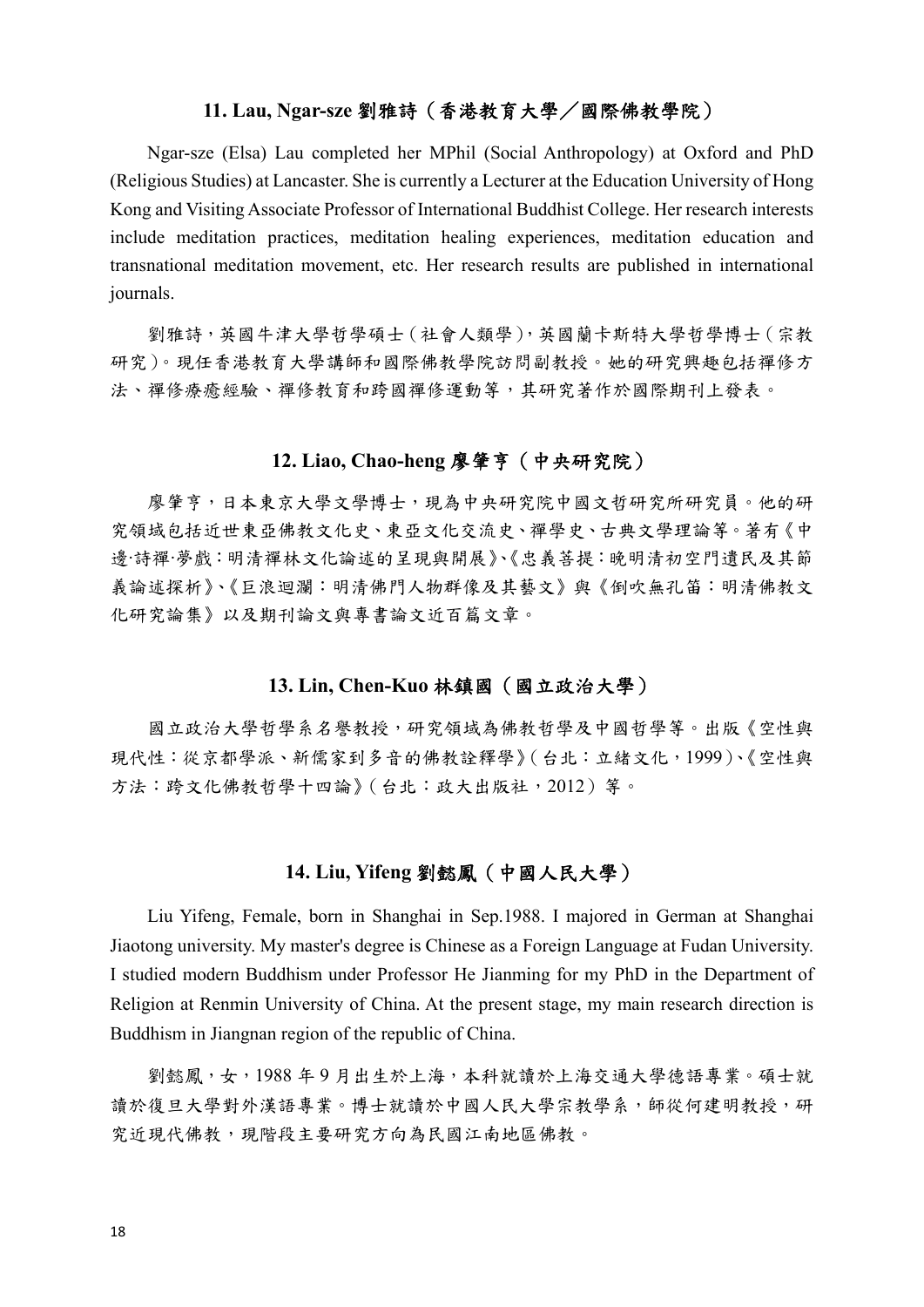#### **15. Shi, Chang-Xiang** 釋常襄(法鼓山僧團)

釋常襄,曾就讀於法鼓山僧伽大學禪學系。曾任法鼓山象岡道場監院,現任法鼓山 傳燈院監院、禪坐會會本部輔導法師。專長:漢傳佛教。

#### **16. Shi, Chi-Chern** 釋繼程(馬來西亞佛學院)

1955 年生於馬來西亞,1978 年依止竺摩上人出家,同年赴臺灣松山寺受具足戒, 並於佛光山中國佛教研究院研究部進修。期間曾親近印順長老、星雲法師,並於聖嚴法 師門下修習禪法,成為法子。

返回馬來西亞後,曾閉關一千日;出關後,活躍於大馬佛教界,曾擔任馬來西亞佛 教青年總會總會長、馬來西亞佛教僧伽總會副主席等職;並創辦主持大專佛青生活營、 教師佛學生活營、靜七、大專靜七、精進靜七、禪十等禪修課程。近年並前往臺、美、 歐等地,指導禪修活動。

著作甚豐,約70種,並創作現代佛曲歌詞逾百首。

### **17. Shi, Guo-Guang** 釋果光(法鼓山僧團)

釋果光於 1991 年獲得美國俄亥俄州立大學(The Ohio State University)農業經濟學 博士學位,1995年在聖嚴法師座下出家,現為法鼓山僧團三學研修院女眾副都監。研究 興趣包括禪宗、僧教育、佛教經濟學,著有《心靈環保經濟學》一書。

#### **18. Shi, Guo-Jing** 釋果鏡(中華佛學研究所/法鼓文理學院)

最高學歷:日本佛教大學文學博士

經 歷:法鼓文理學院專任副教授、禪文化研修中心主任、中華佛學研究所所長

專 長:中國禪學、中國淨土學、漢傳佛教史、日語文

簡歷:西元 1983 年依止法鼓山創辦人聖嚴法師出家, 1985 年受具足戒,安住農禪 寺期間,精進於禪修、念佛之實踐,曾經擔任寺院都監院執事。于 1995 年赴日本佛教 大學進修,留學期間專攻淨土學,2003 年獲得文學博士。2004 年回台灣後任教於國立 中興大學中文系、中華佛學研究所、法鼓僧伽大學、國立台灣科技大學、法鼓文理學院 等教育機構。教授課程以漢傳禪學及中國淨土學為主,研究以聖嚴法師禪淨思想及中日 佛教交流為主要議題。擔任中華佛學研究所所長一職,主持編輯漢傳佛教典籍叢刊、新 亞洲佛教史中譯計畫,定期出版佛教期刊等工作。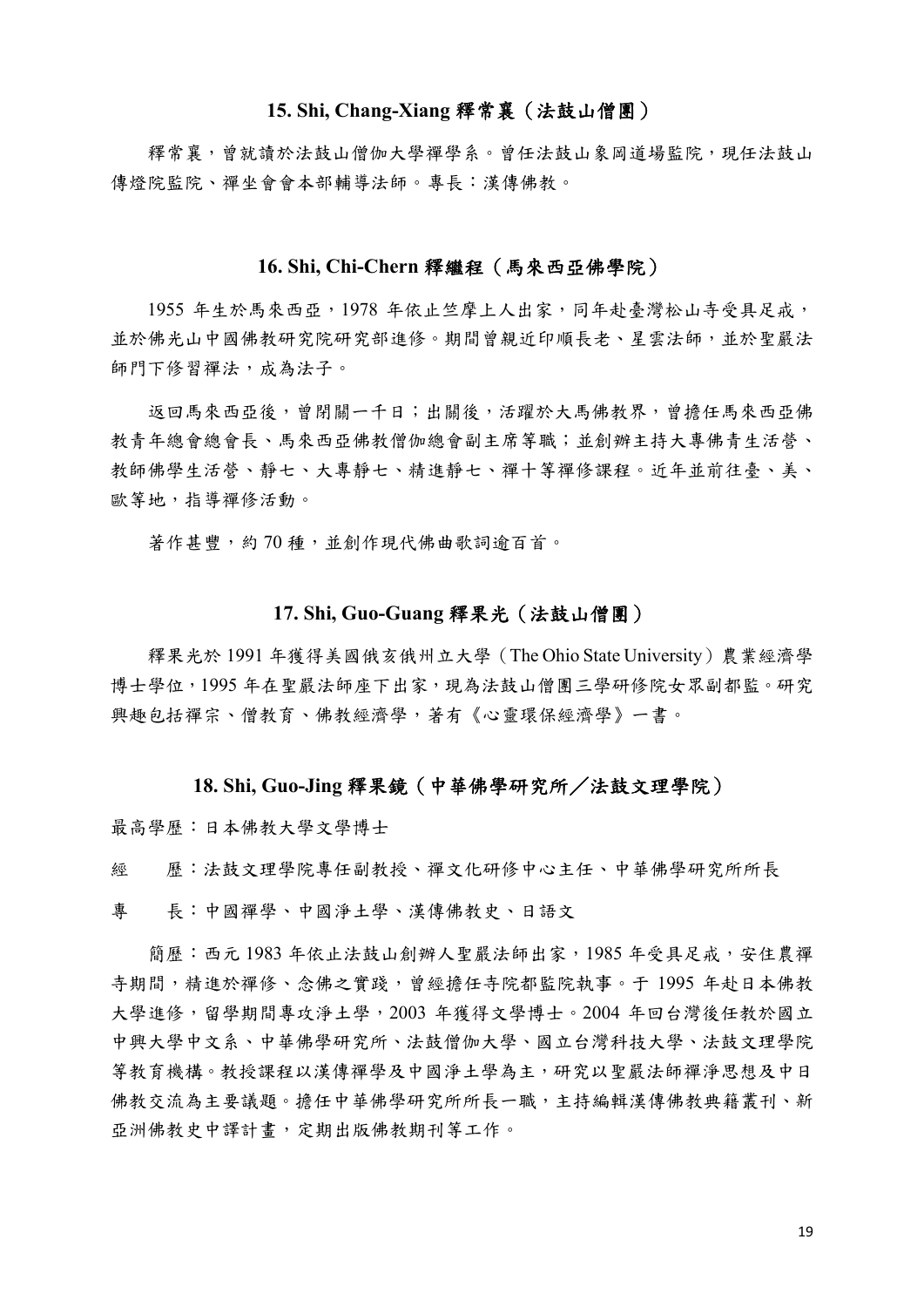### **19. Shi, Guo-Xing** 釋果幸(法鼓山僧伽大學/中華佛學研究所)

服務單位:法鼓山僧伽大學佛學院副院長 Vice Dean, Dharma Drum Sangha University 中華佛學研究所助理研究員 Assistant Researcher, Chung-Hwa Institute of Buddhist Studies

最高學歷:加州大學洛杉磯分校佛學研究博士/PhD in Buddhist Studies at UCLA

### **20. Shimoda, Masahiro** 下田正弘(日本東京大学)

Professor in Indian Philosophy and Buddhist Studies with a cross appointment in the Digital Humanities Initiative, Center for Evolving Humanities at the University of Tokyo. He has been Visiting Professor at the School of Oriental and African Studies, University College London (2006), Visiting Research Fellow at the University of Virginia (2012), and Visiting Professor at the University of Vienna (2018). He is the president of Japanese Association of Indian and Buddhist Studies, the largest Academic Society in Japan of Buddhist studies. He is a former present of the Japanese Association for Digital Humanities for eight years, and the chair of the trans-school program of Digital Humanities at the University of Tokyo among the Graduate School of Interdisciplinary Information Studies, the Graduate School of Humanities and Sociology, and the Center for Structuring Knowledge. His main research focuses are placed on the elucidation of the formation process of Mahāyāna sūtras in ancient India, especially on the Mahāparinirvāṇa-mahāsūtra (in Mahāyāna), and the reconsideration of the methodology of Buddhist studies. At the same time, as his main project, Shimoda has launched since 2010 with government granted budget "the construction of academic Buddhist knowledge base in international alliance." This multi-nodal project, comprising more than ten major projects of self-financed agencies with SAT (Chinese Buddhist Text Corpus Project at the University of Tokyo) placed as their hub, aims at providing a variety of research resources for Buddhist studies such as the primary sources, secondary resources, catalogues, dictionaries, lexicons and translations, all databases interlinked to each other at a deep structural level.

## **21. Teng, Weijen** 鄧偉仁(法鼓文理學院)

Prof. Wei-jen Teng is currently the Head of the Department of Buddhist Studies of the Dharma Drum Institute of Liberal Arts, Taiwan. He completed his BA degree in Pali and Theravada Buddhism at University of Kelaniya, Sri Lanka, MA in Sanskrit at University of Poona, India. He then enrolled in another MA program in Religious Studies at University of Chicago, and lastly received his Ph.D. in Religious Studies at Harvard University. Prof. Teng's research interests include Buddhist Theory of Mind and Meditation, Intellectual History of Chinese Buddhism, and more recently Buddhism and modernity.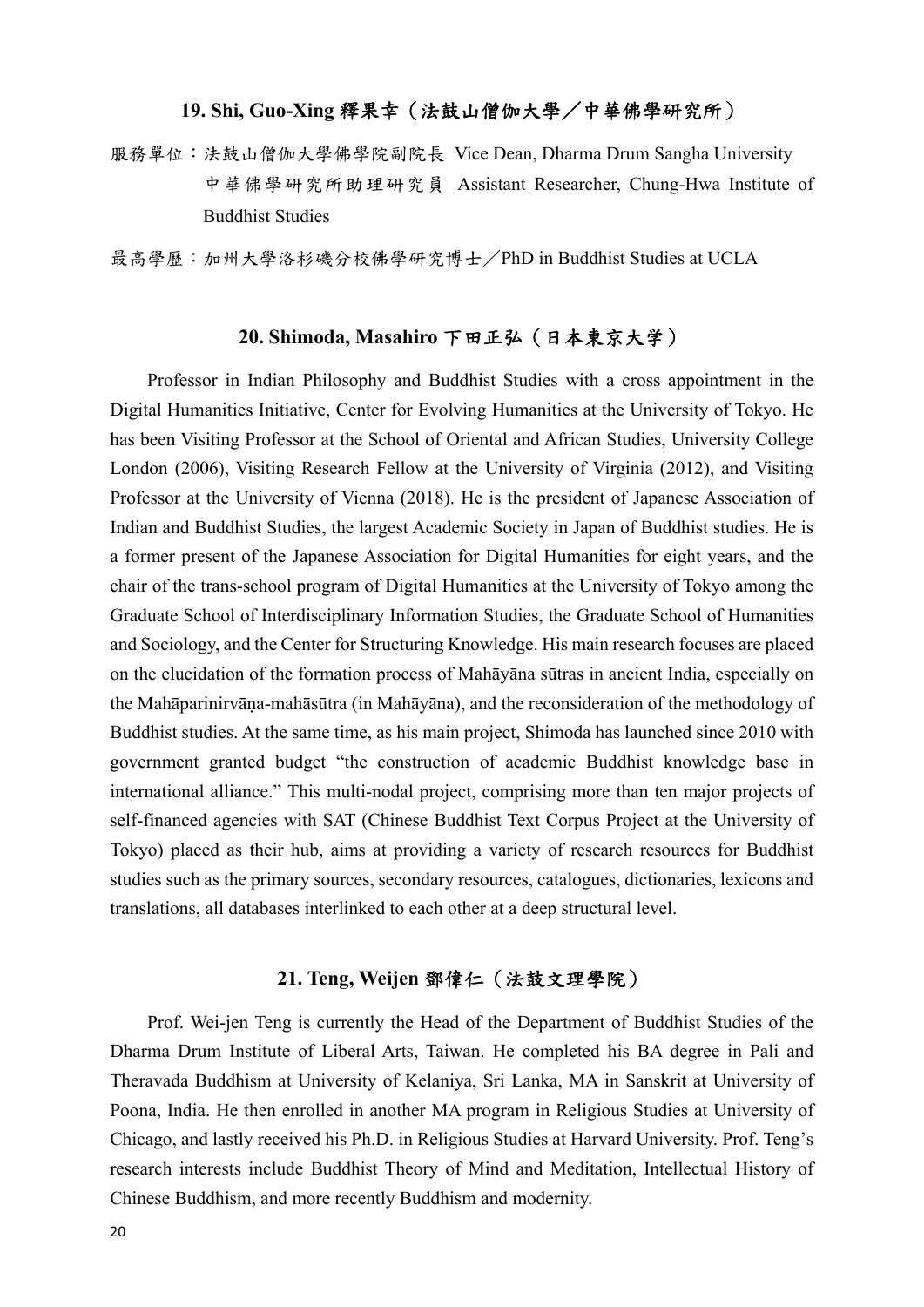鄧偉仁教授目前任教於台灣法鼓文理學院佛教學系並擔任系主任。他本科畢業於斯 里蘭卡肯那尼亞大學巴利文暨佛學系,碩士是印度普納大學的梵文學研究所,以及美國 芝加哥大學神學院的宗教學研究,並且於 2011 年於哈佛大學宗教學研究取得博士學位。 他的研究興趣包括宗教研究方法與理論、漢傳佛教思想史、佛教禪修理論、巴利文佛教、 古典梵文文法以及當代佛教與現代性相關議題。

#### **22. Tsomo, Karma Lekshe** 釋慧空(**University of San Diego**)

Karma Lekshe Tsomo is a professor of Buddhist Studies at the University of San Diego, where she teaches Buddhist Thought and Culture, Death and Dying, World Religions, and other courses. She holds a doctorate in Comparative Philosophy from the University of Hawai'i at Mānoa, with a dissertation on "Death and Identity in China and Tibet." Her research interests include Buddhist feminist philosophy, Buddhism and bioethics, Buddhist social theory, concepts of death and afterlife, and Buddhist transnationalism. She is the author of *Into the Jaws of Yama, Lord of Death: Buddhism, Bioethics, and Death; Sisters in Solitude: Two Traditions of Monastic Ethics for Women*; and the editor of twelve books on women and Buddhism.

### **23. Wan, Chin-Chuan** 萬金川(佛光大學)

服務單位:佛光大學佛教學院/佛教學系 授課領域:佛經語言學、佛教思想、佛教文學、佛教文化、佛教經典語文 研究專長:中觀哲學、佛經語言學、佛教文學與文化、梵漢藏佛典校勘 (Madhyamaka Thought, Buddhist thought, Buddhist textual studies, Buddhist culture, Buddhist canonical languages.)

## **24. Wang, Jia** 王佳(黑龍江省民族研究所)

WangJia, associate researcher in Heilongjiang Provincial Nation Research Institute. Her interest research area is Master Jinghui and Life Chan, the history of Northeast China, and Buddhist Charity.

王佳,黑龍江省民族研究所副研究員,主要研究淨慧法師與生活禪、東北地區佛教 歷史、佛教慈善。

#### **25. Wang, Yu-Chun** 王昱鈞(法鼓文理學院)

最高學歷:國立台灣大學資訊工程學系博士

- 現 職:助理教授、圖書資訊館 資訊與傳播組組長
- 專 長:佛學數位人文、自然語言處理、資訊檢索、人工智慧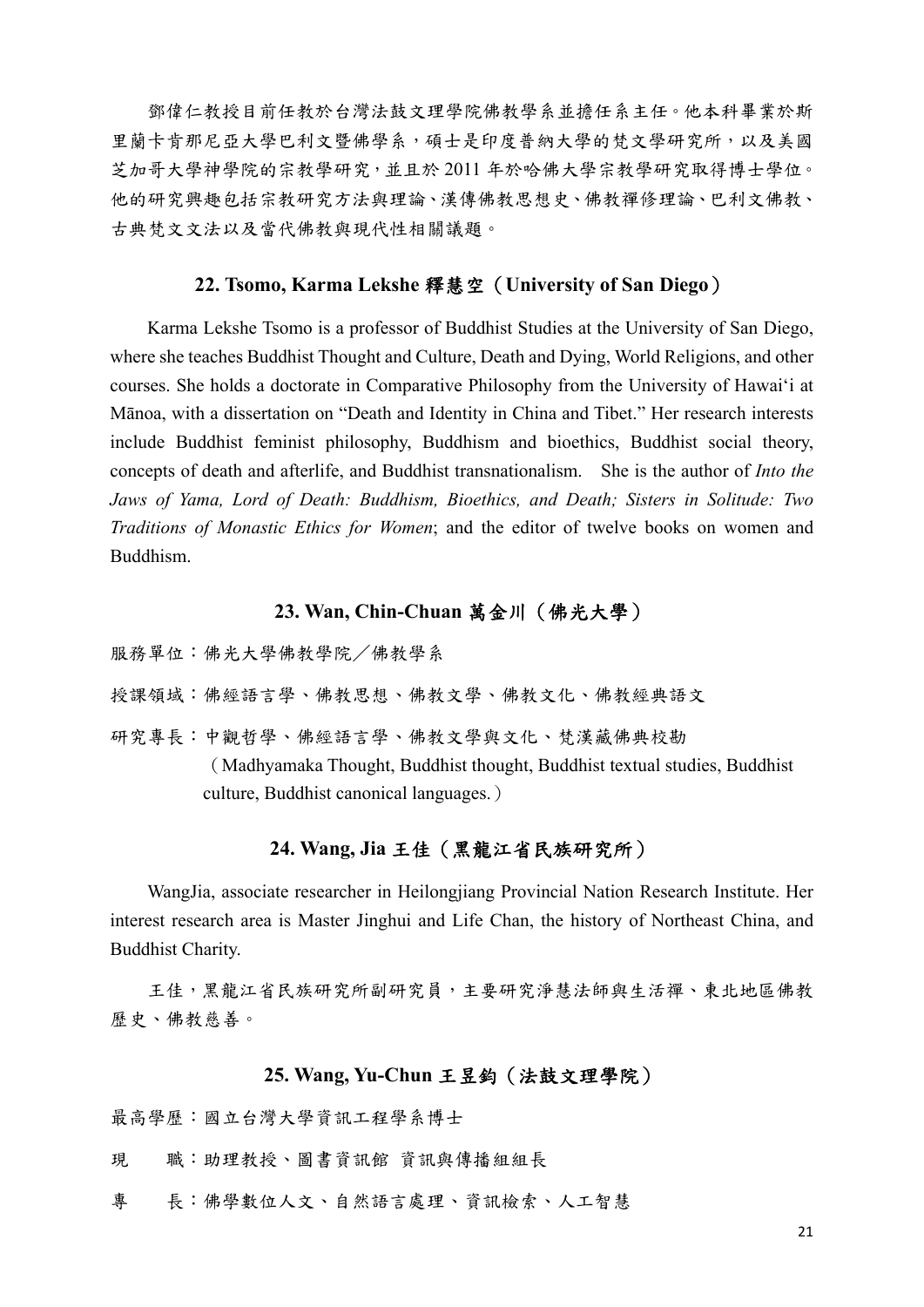#### **26. Xuan, Fang** 宣方(中國人民大學)

宣方,中國人民大學宗教學系副教授,佛教與宗教學理論研究所研究員。兼任北京 大學、香港中文大學、廈門大學、雲南大學、中國佛教文化研究所等十餘所國內佛學機 構客座教授,並擔任《宗教》、《宗教研究》、《漢語佛學評論》等多種 國內外學術刊物編委。

研究領域主要分佈在佛教基本教義、中觀思想、禪學理論與實踐、人間佛教與現當 代佛教。曾主持"佛教與現代性"、"佛教典籍整理"、"當代中國佛教的現狀與發展 趨勢"等中央部委研究課題。

學術研究之餘,喜愛品茗,並應邀擔任多家茶文化研究機構顧問。

#### **27. Yang, Pei** 楊蓓(法鼓文理學院)

美國田納西大學教育心理與輔導博士。曾任東海大學社會工作系講師、國立中興大 學法商學院學生輔導中心主任、國立臺北大學社會工作學系副教授及系主任、法鼓大學 籌備處副教授、實踐大學社會工作學系副教授、華人伴侶與家族治療協會第二屆理事長, 現為法鼓文理學院人文社會學群副教授、聖嚴教育基金會執行長。專長領域為:團體工 作、團體動力與行動研究、家族治療、心理衛生、禪修與心理健康等,並擔任助人專業 工作者之督導、訓練與諮詢多年。長年擔任法鼓山義工,著有《親密、孤獨與自由》、《自 在溝通––人我互動,從心出發》、《交心––自利利他的助人法則》、《叛逆中年》、《烽 火家人――從原生家庭看自我成長》(法鼓文化)、《勇氣與自由》(心靈工坊)等書。

## **28. Yen, Wei-Hung** 嚴瑋泓(東海大學)

Wei-Hung, Yen, Ph.D is Associate Professor of Philosophy Department at Tunghai University in Taichung, Taiwan. He specializes in research pertaining to Buddhist philosophy and Chinese Philosophy, particularly Buddhist Ethics, Madhyamika philosophy in China, and the philosophies of the Wei and Jin Dynasties. Recently he has endeavored to apply the insights of Chinese Buddhism to discussions related to contemporary ethical issues.

#### **29. Yit, Kin-Tung** 越建東(國立中山大學)

越建東,英國布里斯托大學神學與宗教研究系佛學博士(2004)。現任國立中山大學 哲學所暨通識教育中心專任副教授。研究興趣為佛教義理、禪修理論與修行道次第、巴 利及梵文經典、南傳佛教與阿毗達摩等等。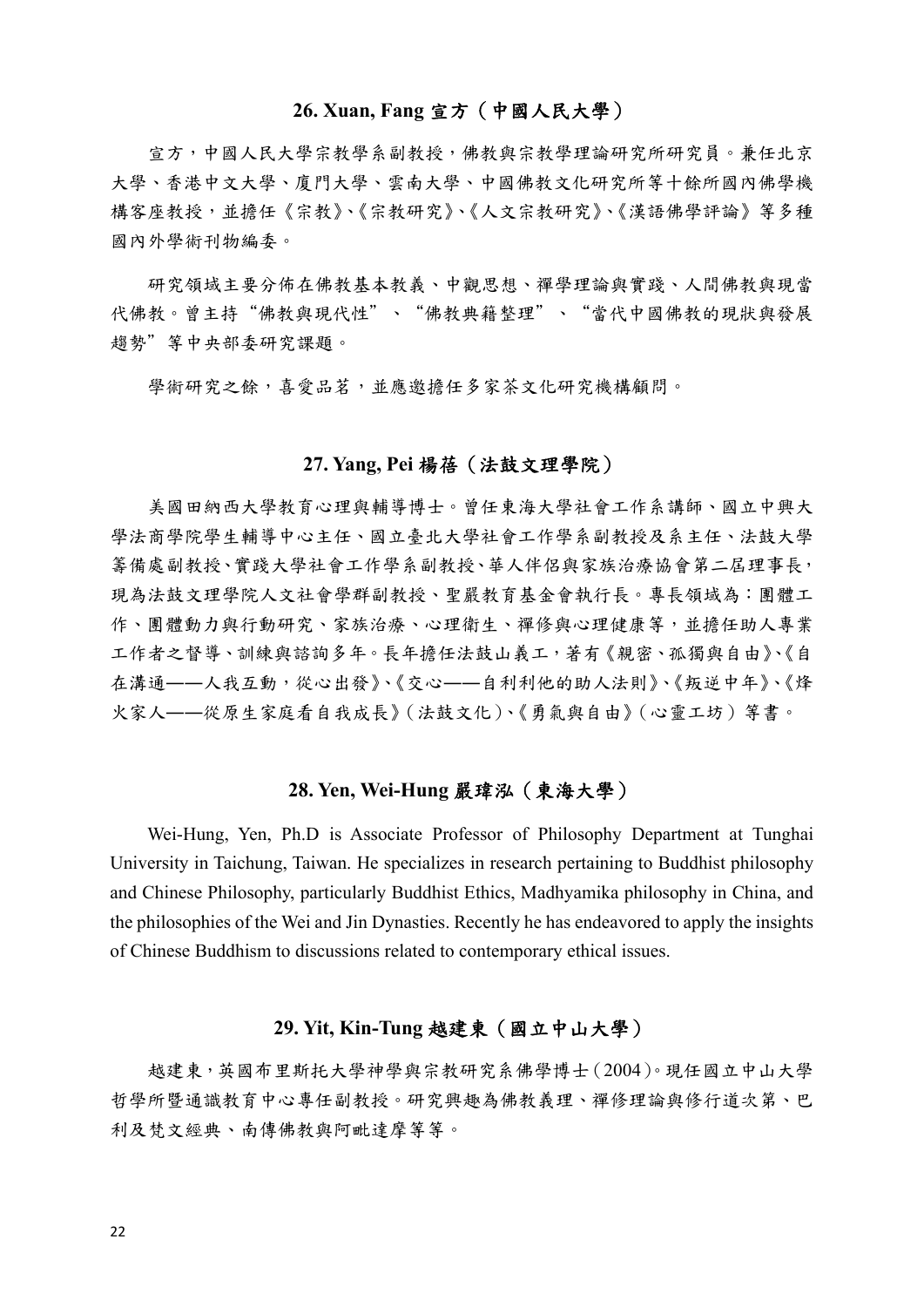## **30. Yu, Jimmy** 俞永峯(佛羅里達州立大學)

Jimmy Yu received his Ph.D. from the Princeton University, Department of Religion in 2008. Now, He is Sheng Yen Associate Professor of Chinese Buddhism at Florida State University. He teaches courses in Chinese religious traditions, with an emphasis in Buddhism and Daoism. His research interests include the history of the body in Chinese religions, Buddhist material culture, Chan/Zen Buddhisms, and popular religious movements within the broader context of fifteenth to seventeenth centuries China. Dr. Yu is also a grant committee advisor of the Sheng Yen Education Foundation Grant for Ph.D. Dissertation Research on Modern Chinese Buddhism, the editor for the Journal of Chinese Buddhist Studies, and the Sheng Yen Series in Chinese Buddhism through Columbia University Press.

His first book, Sanctity and Self-Inflicted Violence in Chinese Religions, 1500-1700 (Oxford University Press, 2012), explores self-inflicted violence as an essential and sanctioned part of premodern Chinese culture.

His second and current book project focuses on the formation of a new religious movement, the Dharma Drum Lineage of Chan (DDLC), within Chinese Buddhism. The book will be the first full-length monograph of Chan Buddhism in modern times in any language and the first study of Sheng Yen, the founder of DDLC, in the English language.

## **31. Zhao, Dong** 趙冬(北京外國語大學)

Zhao Dong, PhD, is Associate Professor (2008-) at the School of English and International Studies of Beijing Foreign Studies University, China, Visiting Scholar at the Center for the Study of World Religions, Harvard University (2015-2016) and Visiting Scholar at Yale English Department (2003-2004). He has research interests in Buddhist-Christian studies, Chinese Buddhism, Chinese religions, and the translation of Chinese classics into English. His books include *Religious Faith of the Chinese (2018) and The Scriptures and The Faerie Queen* (2008). He also published articles both in Chinese and English in domestic and international academic journals.

趙冬博士,北京外國語大學英語學院副教授(2008–),哈佛大學世界宗教研究所 (2015–2016)、耶魯大學英語系(2003–2004)國家公派訪問學者。研究興趣為佛教-基督教比較研究、中國佛教、中國宗教、中華儒釋道典籍英譯等。英文講授中國佛教、 儒釋道思想經典導讀等課程。曾赴盧布爾雅那大學、索菲亞大學、比利時歐亞研究所、 國家行政學院等國內外院所講學。出版社科基金中華外譯譯著《中國人的宗教信仰》 (2018)、專著《聖典與仙後》(2008)等,國內外發表論文數篇。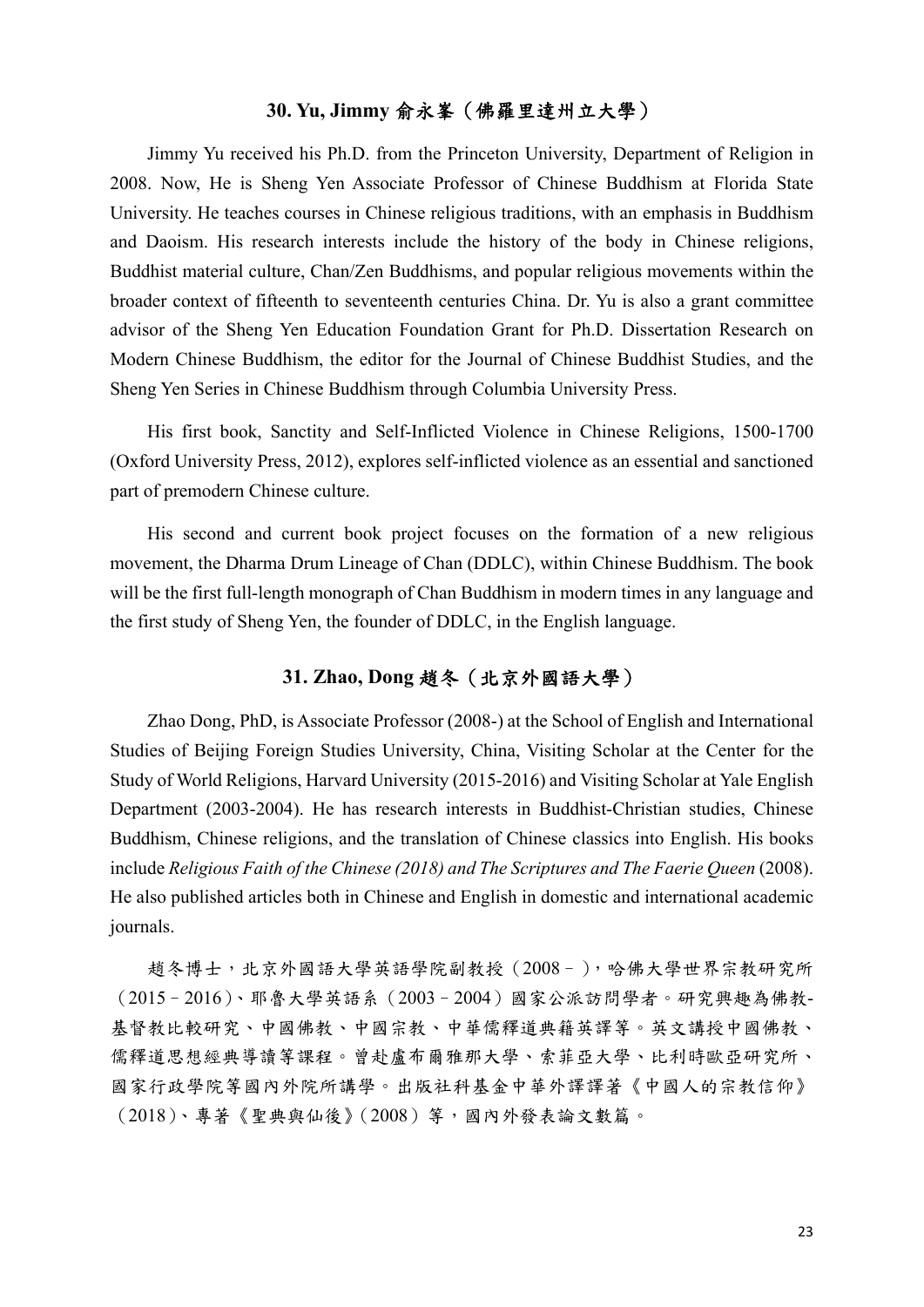## **Paper Absctracts** | 論文摘要

### **01/08**

## 【專題演講一】

## 從「黃土禪」到「藍海禪」:禪宗現代化與國際化的歷史淵源與現代背景

### 陳金華

因為安史之亂,乃至更早些時候由玄宗所頒布的「鎖國令」,佛教經歷了一個從國際 主義向與農耕文明結合的「黃土禪」的蛻變。武則天時代佛教因為和商業與國際貿易的 結合主要是在都市活動,「安史之亂」之後佛教不得不從一些中心地區撤出,而向一些非 中心地區擴散,也不得不與一些地方節度使結合,這樣一種趨勢也是禪宗特別是南宗禪 興起的契機。自此佛教與農耕文明合流,禪宗刺激新儒家的勃興,農耕文明進一步固化, 商業行為與貿易精神相應地進一步萎縮。

今日如何實現漢傳佛教的國際化與現代化?如何讓「黃土禪」嬗變成可以煥發出國 際性格的「藍海禪」和得以與商業文明相結合的、現代化的「商業禪」,讓偏執東亞一域 的「地域禪」豹變而成暢行天下的「全球禪」和「國際禪」?這個過程應該就是為漢傳 佛教再造源頭活水,從一個比較邊緣的、從與現代脫節的狀態轉向真正能夠發揮出自身 固有的國際性格與商業精神的歷史性契機。佛教――特別是禪宗――是否能夠為全新的 普世價值提供重要的資源?

## **From "Yellow-earth Chan" to "Blue-sea Chan": The Historical Origins and Modern Perspectives for the Modernization and Globalization of Chan Buddhism**

#### Chen, Jinhua

Because of the An Lushan Rebellion 安史之亂, and of Emperor Xuanzong 玄宗 earlier mandate to "lock down the nation", Buddhism experienced a transmutation from a metropolitan religion to a kind of "yellow-earth Chan" bound with the agricultural mindset. How to transform the "yellow-earth Chan" to a kind of "blue-sea Chan" imbued with the metropolitan character, or to a "commercial Chan" that welcomes modernity and commercial activities; and how to turn the "local Chan" tucked in the corners of East Asia to a "global Chan" that is popular throughout the world? If such transformation can take place, it will be a historic opportunity for Chinese Buddhism to reinvigorate itself, and to challenge its peripheral status and its detachment from modernity in order to reveal its inherent metropolitan character and commercial ethos.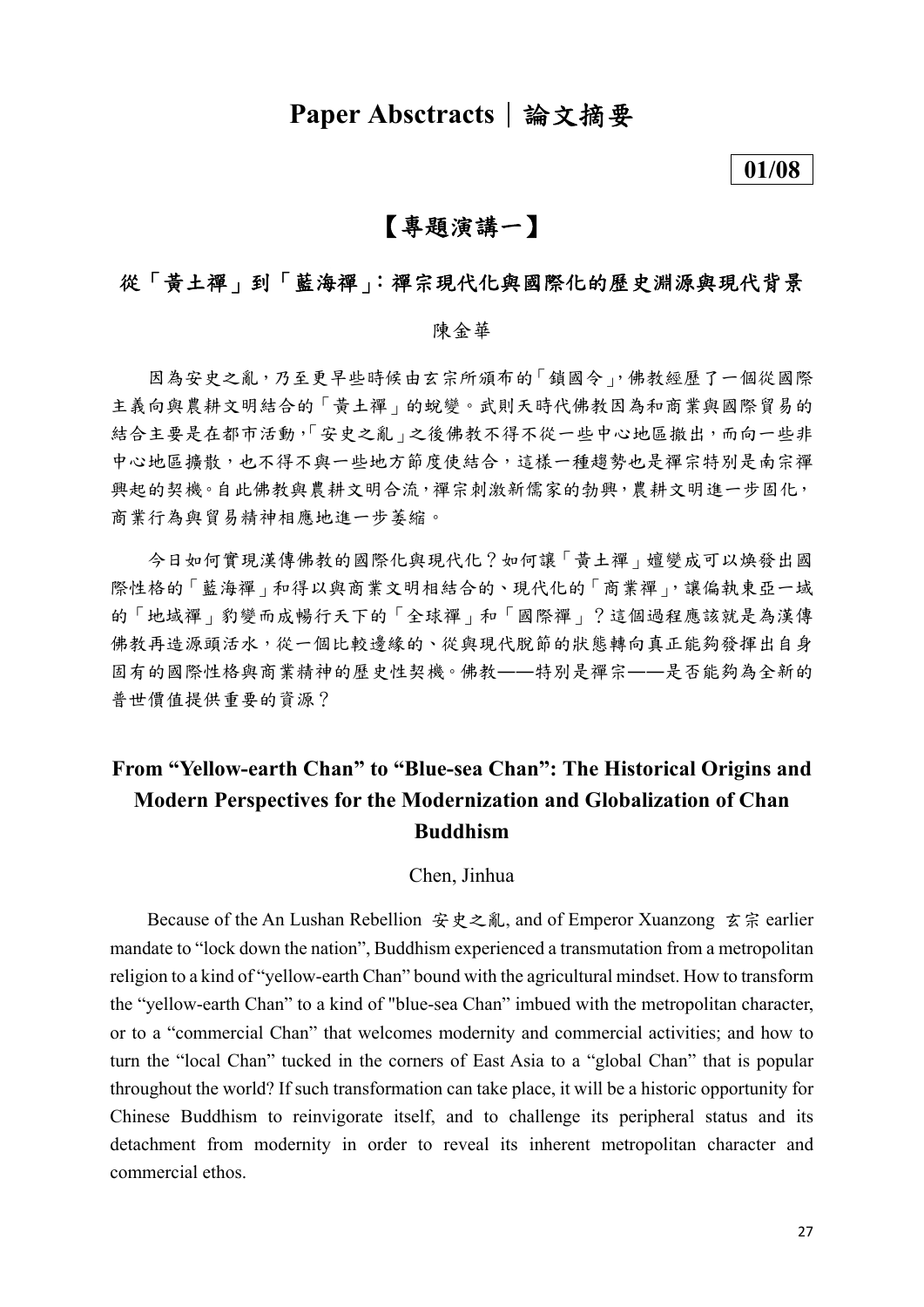## 【專題演講二】

### 新禪宗風格在當代藝術:水墨藝術的表演性

#### 胡素馨

或許禪宗在各宗派佛教裡,是最需要界定其繪畫者。主要因為從最早期以涅槃經為 主開始,受兩個主要的思想影響:沒有四聖諦,也沒有證悟到涅槃之道——因為涅槃無所 不在。正因缺乏傳統聖諦的負擔,寺宇中無常見的主尊,僅偶爾可見祖師像,因而禪書 很難界定。其實我們可以另闢蹊蹺,不從物品:而由其實踐法門來理解禪書。例如禪書 常見的一些行徑怪異或貌似愚者的人物像,因為禪宗會吸引一些不拘泥傳統者。因而在 禪宗興盛的地方,流傳各式各樣古怪或談諧戲謔的人物書。反科儀,不深思熟慮,非傳 統的禪宗特性,因而畫中常見上述的人士,或嘻笑或躺臥。而另外一類人物畫,則是描 繪師承關係,或寺宇歷代方丈寫真,來強調師父與弟子之間,或者以心傳心的傳承。

自 1980 年以降,在現代及當代藝術圈子,禪畫甚至在非宗教藝術圈子裡,也掀起 一陣風潮。其主因,甚至完全是因為禪的任運表達。在不方便完全表達的環境下,藝術 家可以此方式在作品裡表述其弦外之意。例如徐冰的《天書》(1987–91)、《塵埃》(2004); 邱志傑《重複書寫一千遍蘭亭序》(1990–1995),楊詰蒼的《千層墨之一》(1994)、《深 水/自畫像》(2007)、《我所忘掉的人》(2009)。本論文在探討現代藝術及未來運用禪的 方式時,將聚焦在一批在國際上原來對東亞文化工作者封閉的舞台上,以非墨原料,創 作出水墨效果的新近作品,如何探索及創造新的表達空間,開創中國文化新的闡釋。然 而不用墨,如何創造水墨效果?通常我們談及「水墨作品」,好像「墨」應該理所當然是 材料之一。如果就字面而言,好像只要有墨,就可以創作出水墨作品。換言之,墨即指 涉水墨作品。除了材質之外,長年筆墨功夫的練習也要考慮。

劉建華在景德鎮的陶瓷實驗作品《嘯墻》(2011),表現出唐代書法大家懷素法師的 草書。他在牆上以色陶瓷製造出流動墨汁的效果,指涉早期禪詩裡提及的雨點。另外一 件「無墨」的水墨作品是徐冰的《背後的故事》(2004–2016)。這些裝置作品援引張大 千的《廬山全圖》,以及黃公望的《富春山居圖》等頗負盛名的水墨畫。筆觸以現成物品, 例如塑膠袋以及襯在玻璃後面的蘆葦來呈現。可以說,墨是純粹的形式,並非水墨作品 必須的材質。因此,我認為在禪或道相關作品中,出現新的階段。除了借用禪的語言之 外,藝術家還以新的材質來構成禪的形式,創造出全球觀眾都能看懂的平面或三度空間 的作品。在此轉世,中國藝術家引用禪(與道)的詩詞,語言及符號,創造出他們獨特 的中國文化與藝術,來站上國際舞台。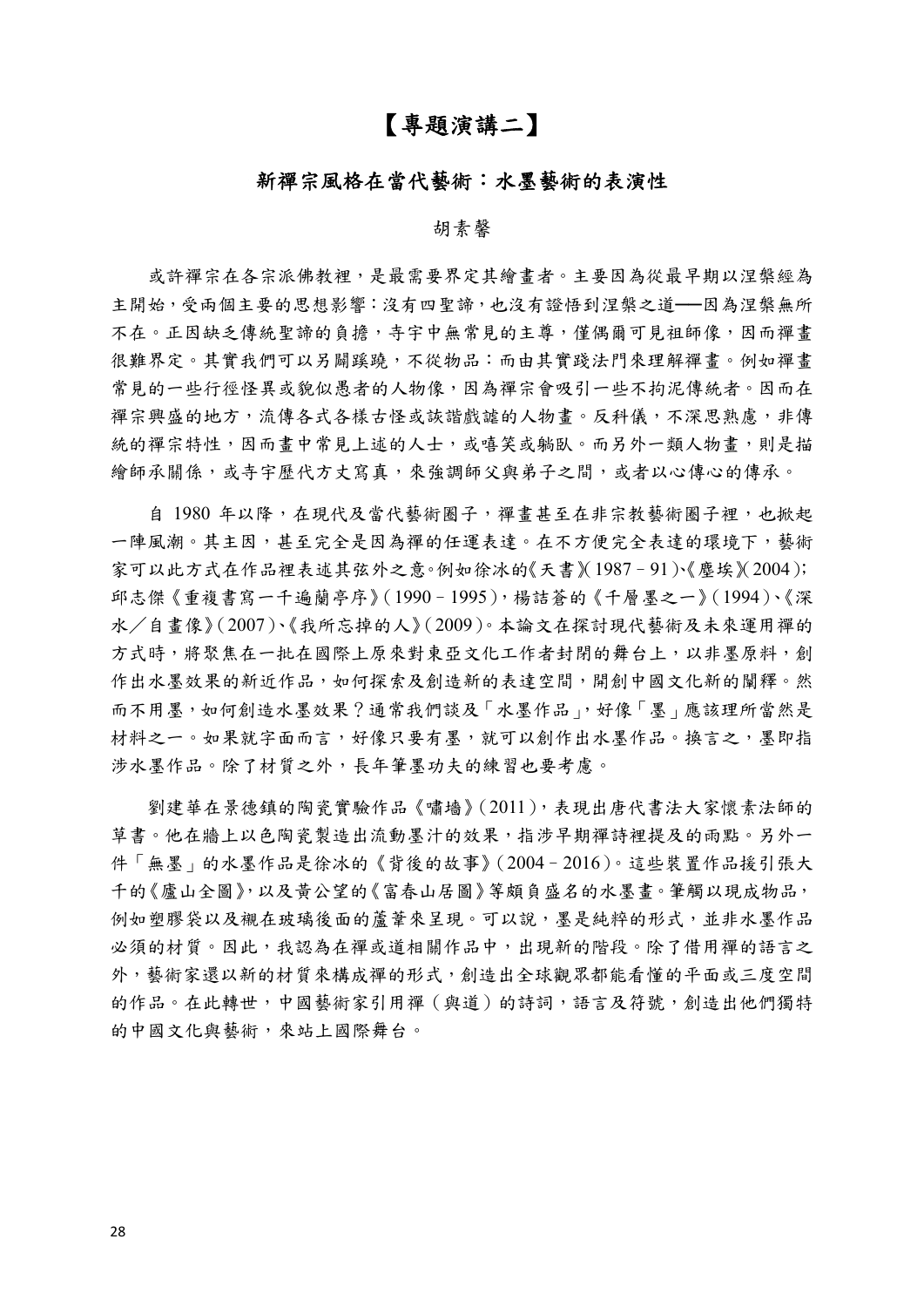## **Neo-Chan Features in Contemporary Art**

Fraser, Sarah E.

Perhaps no other sect of Buddhism requires so much discussion of its identity or how it defines itself visually than Chan or Zen. This is largely because from its earliest stages, with the Nirvana Sutra as the foundation, two truths were articulated for Chan: one that there are no four noble truths and there is no (path to) enlightenment because we are already nirvanic nirvana occurs everywhere. With the burden of no conventional truth and the corresponding lack of iconic focus in most Zen temples, except for the occasional patriarchal figure, Chan/Zen art has defied easy definition. Alternatively, we might understand Zen art through its practice not through its objects. The collection of odd figures and fools in the standard Chan pictorial repertoire, might be understood as the result of Chan/Zen attracting the unconventional–– various folk figures with odd or quirky twists that circulated regionally and locally in the areas Chan developed. The importance of anti-canonical, unmediated, and unconventional in Chan attracted this cohort of figures who grin and sleep in the Zen pictorial landscape. Other paintings picture the generational succession of teachers and abbots in portraits emphasizing Chan lineage and teacher to student, mind-to-mind transmission.

Since the 1980's in Modern and Contemporary Art circles, Chan art has seen a surprising resurgence in non-religious spheres, largely for or precisely because of its flexibility of expression. It has been deployed as a cipher in a range of difficult circumstances where artists wish to suggest more than is viably expressed; e.g., Xu Bing, Book from the Sky  $\bar{\mathcal{F}}$   $\ddot{\mathcal{F}}$  (1987-91) and Where the Dust Itself Collect? (2004); Qiu Zhijie 邱志傑, Writing Lantingxu 1000 Times (1990-95); Yang Jiechang 楊詰蒼, 100 Layers of Ink 千層墨, No. 1 (1994); and Deep Liquid - Self Portrait 深水/自畫像 (2007); and All Those Whom I have Forgotten 我所忘掉 的所有人 (2009), to name a few important works. To explore the use of Chan in Contemporary art and possible future directions, this paper will concentrate on a group of new works that use non-ink performance suggesting the presence of ink, to explore and create a new frontier of expression meant to offer new interpretations of Chinese culture on a global stage previously closed to East Asian cultural practitioners. But what remains of ink art practice without ink? It seems obvious that we when talk of "Ink Art," that "ink" would be a necessary feature or ingredient. If we take this term literally, then simply ink is all that is needed to make ink art possible: one implies the other. Beyond these materials one has to consider the disciplined practice and training that have long been linked to brush and ink.

Liu Jianhua's experimentation in Jingdezhen porcelain, Screaming Walls 啸墙 (2011), references the grass-style calligraphy of the Tang dynasty monk Huaisu 懷素. Liu creates a wall dripping in black porcelain brush droplets without actual ink to suggest the presence of rain referenced in the early Chan poetry. Another example of "inkless" ink art is Xu Bing's Background Stories 背後的故事 (2004-2016). These installations reference well-known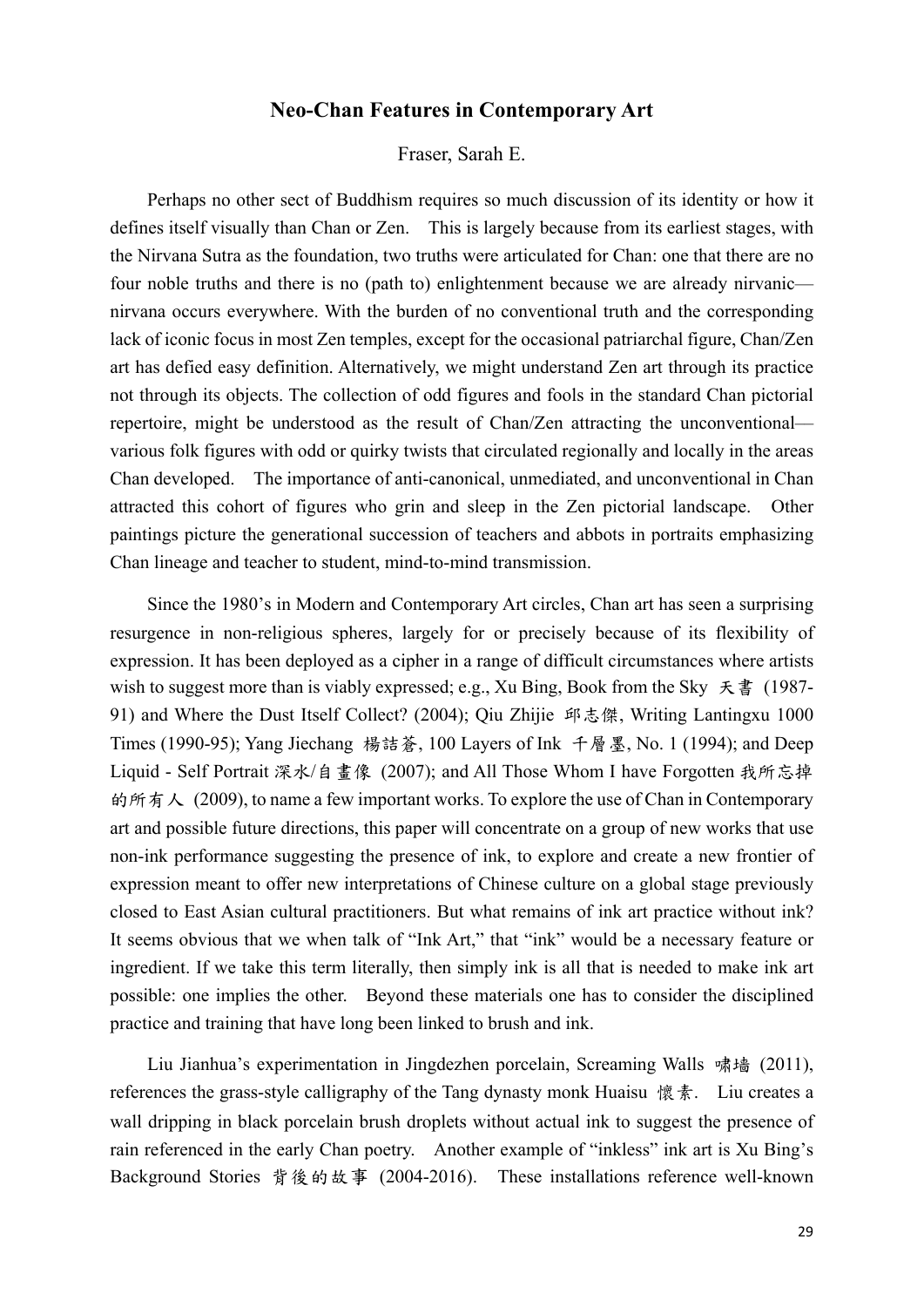ink paintings such as Zhang Daqian's Panorama of Lushan, Huang Gongwang's Dwelling in the Fuchun Mountains. Ink strokes are evoked with found industrial materials such as plastic bags and reeds behind glass. One would have to argue that ink then––it its pure form––is not necessarily central to "ink works." Thus, I argue we have a new phase in Chan and Daoistassociated art. In addition to borrowing Chan's language, artists are displacing ink forms with new media and creating pictorial and three-dimensional forms that are understandable to global audiences. In this incarnation, Chinese artists reference Chan (and Daoist) poetry, language, and motifs to enter the global stage creating a discourse about Chinese art and culture on their own terms.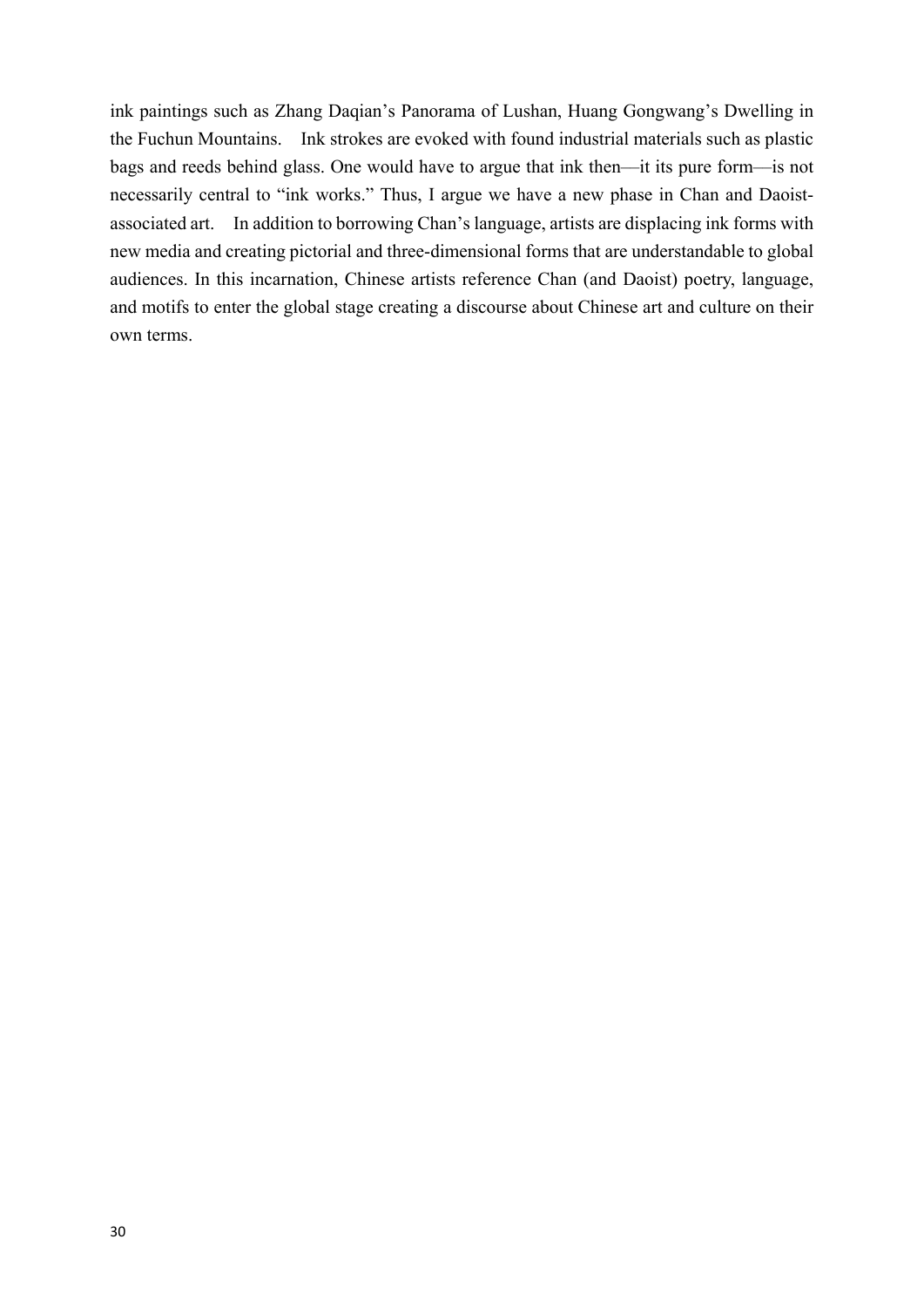## 【論文發表 **A** 組】

## **A1.**「實證實修」:應用科學分析,正念治療,以及傳統靜坐三者之間的 游移與槓桿

## 韋聞笛

有可能在研究分析禪修者時,考慮到禪修者的個人差異、自我觀察力,以及自我回 饋嗎?在此報告,我探索以單一個案實驗研究 SSED 的方式,來代替標準的隨機對照試 驗的方法之可能性。我先擬出 SSEDs,以及應用行為分析 ABA 的參數,然後基於兩種 眾所周知的正念治療:正念減壓 MBSR,以及正念認知療法 MBCT 來做研究。我也會交 代二者的爭議。

檢視此二種療法時,我會聚焦於受試者的自我觀察能力所扮演的角色。我把特定的 正念或者靜坐技巧視為「個人差異」的一部份。此外,我也會檢視此方式,和由 Francisco Varela 提出,而且受到提倡腦神經科學家應以具體化建構正念以及解構分析為研究工具 的 Michel Bitbol 極為推崇的生成論(或具身範式 enactive)神似之處。

## **A1. Triangulating "Evidence Based Practice" in Applied Behavior Analysis, Mindfulness Therapies, and Traditional Meditation Practices**

#### Adamek, Wendi L.

Is it possible to design evidence-based research studies incorporating meditation practice that take individual context, self-observation, and self-reporting into account? In this paper I explore Single-Subject Experimental Designs (SSEDs) as an alternative to standard Randomized Control Trials (RCTs). I first sketch the parameters of SSEDs, Applied Behavior Analysis (ABA), and research based on two well-known mindfulness-based therapies, Mindfulness-Based Stress Reduction (MBSR) and Mindfulness-Based Cognitive Therapy (MBCT). I will also outline controversies that attend each mode.

In examining these modes, my focus is the role of individual subject self-observation. Specific mindfulness or meditation techniques would be considered part of "individual context." In this study I also examine possible convergences with the "enactive" approach pioneered by Francisco Varela and championed by Michel Bitbol, who proposed mindfulness and analytic deconstruction of reified constructs as laboratory tools for the neuroscientist.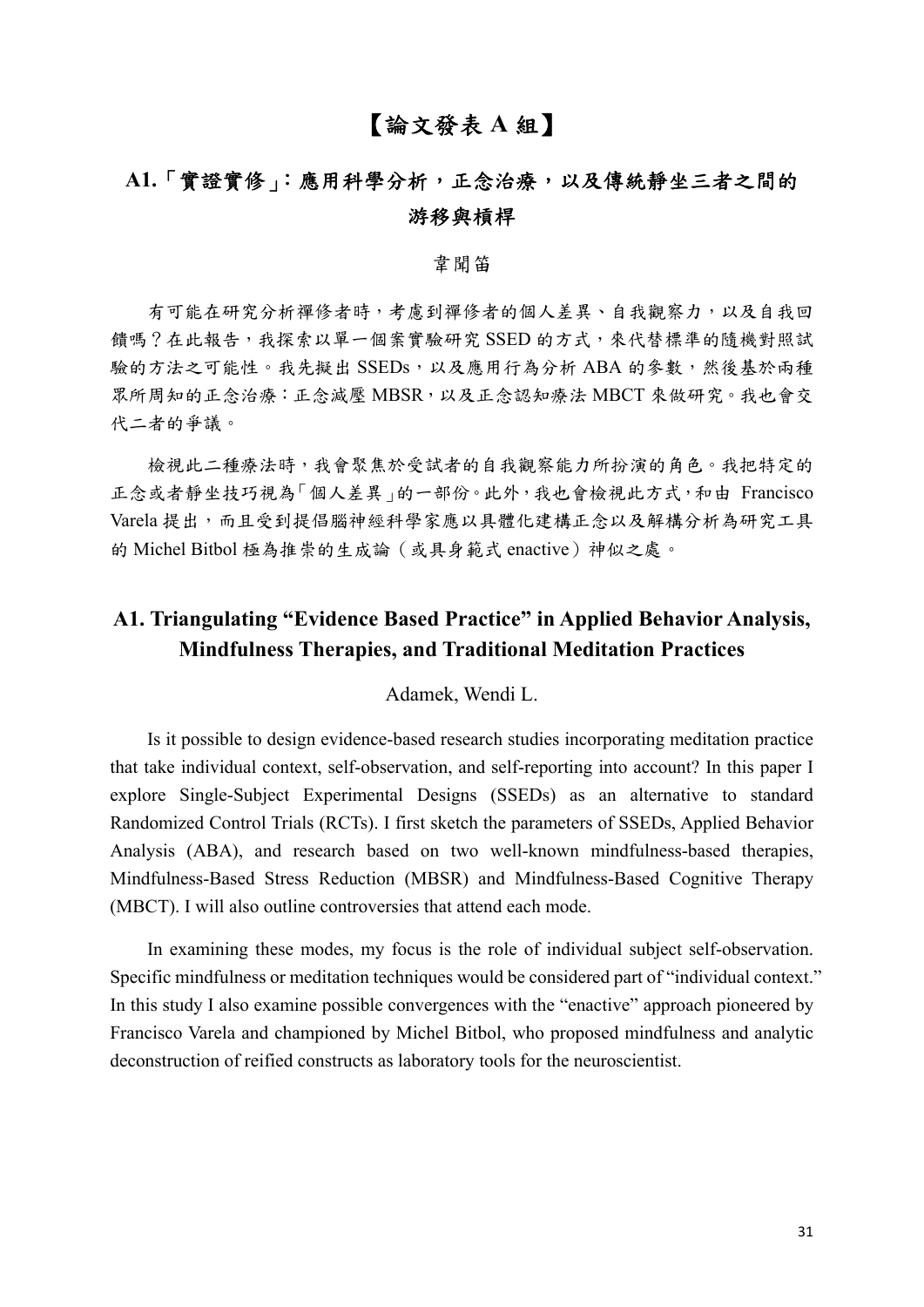## **A2.** 禪式的死亡:傳統與當代的視角

#### 釋慧空

令人難以置信,有關禪對於死亡的研究出版的不多,遑論歷來對於死亡及死亡概念 的記述。十二世紀曹洞宗的祖師惟照曾經告誡他的弟子「如大死人」,意指散亂心之死, 亦即開悟。惟照云「禪客莫問活。你但死了更死。你又不曾死。只管要活作什麼。」在 死亡的嚴峻議題之下,其他所有公案相形失色。同時,禪宗門人面對死亡時,依然受到 在習禪之前的薰習,以及人人生而有之的情緒的影響。討論禪宗在當今東亞的傳承、再 興,以及轉化時,此教導至為相關。置禪宗反傳統及其負盛名的隨意不羈不談,在佛教 教義架構裡,一般認為禪宗在六道輪迴裡馳騁,奔向一個清楚的目標──證悟。這條證悟 之道,如果不能讓人了生死,就不是禪。惟照對於生死大事的闡釋之所以高於其他公案, 似乎直指那顯露出佛性的絕然寂靜。十一世紀的投子義青而言,他似乎也認為大死即默 照。止息並非遙不可及:實然觸手可及。丹霞子淳教導弟子需放下萬緣只管坐著。鈴木 傻隆也說過類似的話「不要動。只管死去。一刻接著一刻。這是你最後一刻,你完全不 得救。甚至證悟也救不了你,因為這是你的最後一刻。所以要對自己真誠,而且全然的 表達自己。」這個公案或是探討只要心識的止息就可以帶來「深廣的瞭解」;抑或更有深 意。本文將援引多重學來探究禪對於死亡議題的思想以及實踐,在社會,宗教心理學 在中國文學以及華人社區的意義。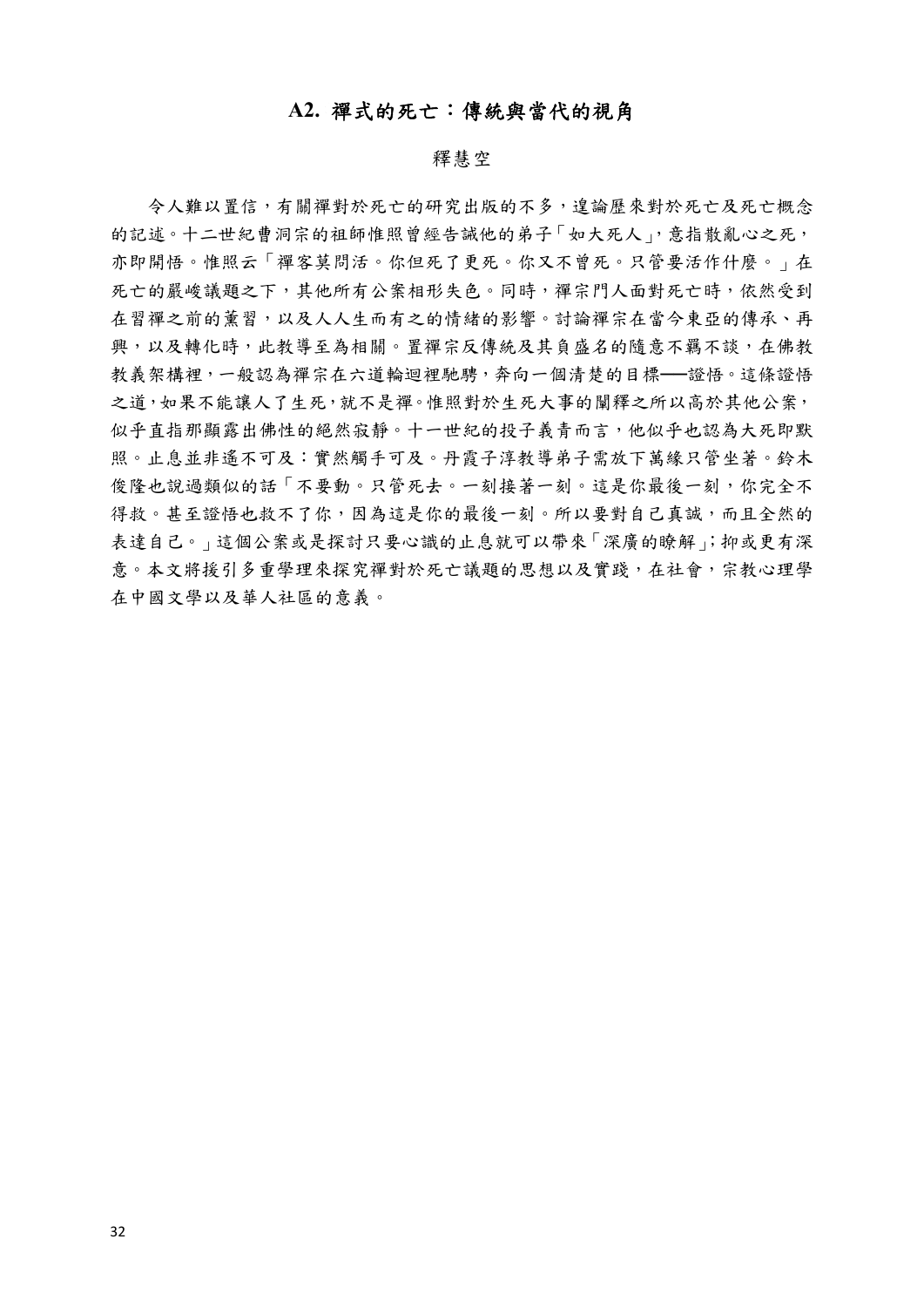## **A2. Chan Ways of Dying: Traditional and Contemporary Perspectives**

Tsomo, Karma Lekshe

Surprisingly little research has been published about Chan perspectives on death, and even less is known about how Chan conceptions of death and dying have evolved over time. Sometime during the twelfth century, the Caodong Chan master Weizhao famously admonished his disciples to "be like someone who has died the great death," alluding to the death of the deluded mind, or enlightenment. In a twist on Zhauangzi's famous adage, Weizhao tells a student: "Why be concerned about returning to life if one does not yet know how to die? Why be concerned about enlightenment if one does not know how to put out the flames of delusion?" The great matter of death seems to render all other koans irrelevant. At the same time, pre-Buddhist influences and human emotions continue to affect the ways in which Chan practitioners face the reality of death. In discussing the transmission, revitalization, and transformation of Chan Buddhism in modern East Asia, this inquiry is more relevant than ever. Ignoring its iconoclasm and iconic spontaneity, traditional Chan was understood within the Buddhist doctrinal framework as a path to awakening that traverses the six realms of cyclic existence toward a clearly defined goal. A path that does not liberate one from birth and death does not qualify to be Chan. Weizhao's interpretation of the great matter of death that supercedes all other koans seems to allude to a total quietude that allows one's Buddha nature to shine forth. In the eleventh-century Yiqing xingchuan, too, the great death seems to be equated with silent illumination. Rest and cessation are not some distant place, but imminently accessible. Danxia Zichun counsels the Chan student to "let go of all worldly concerns and sit totally still." Susuki Roshi concurs: "Don't move. Just die. Moment after moment. This is your last moment, so nothing can save you now. Not even enlightenment will help you now, because this is your last moment. So be true to yourself and express yourself fully." The koan is whether "broad and penetrating comprehension" can arise from a simple absence of mental activity or whether it expresses something beyond that. This paper will apply a multi-disciplinary approach to explore the social, religious, and psychological implications of Chan Buddhist thought and practice related to death and dying, both in Chinese literature and in contemporary Chinese communities.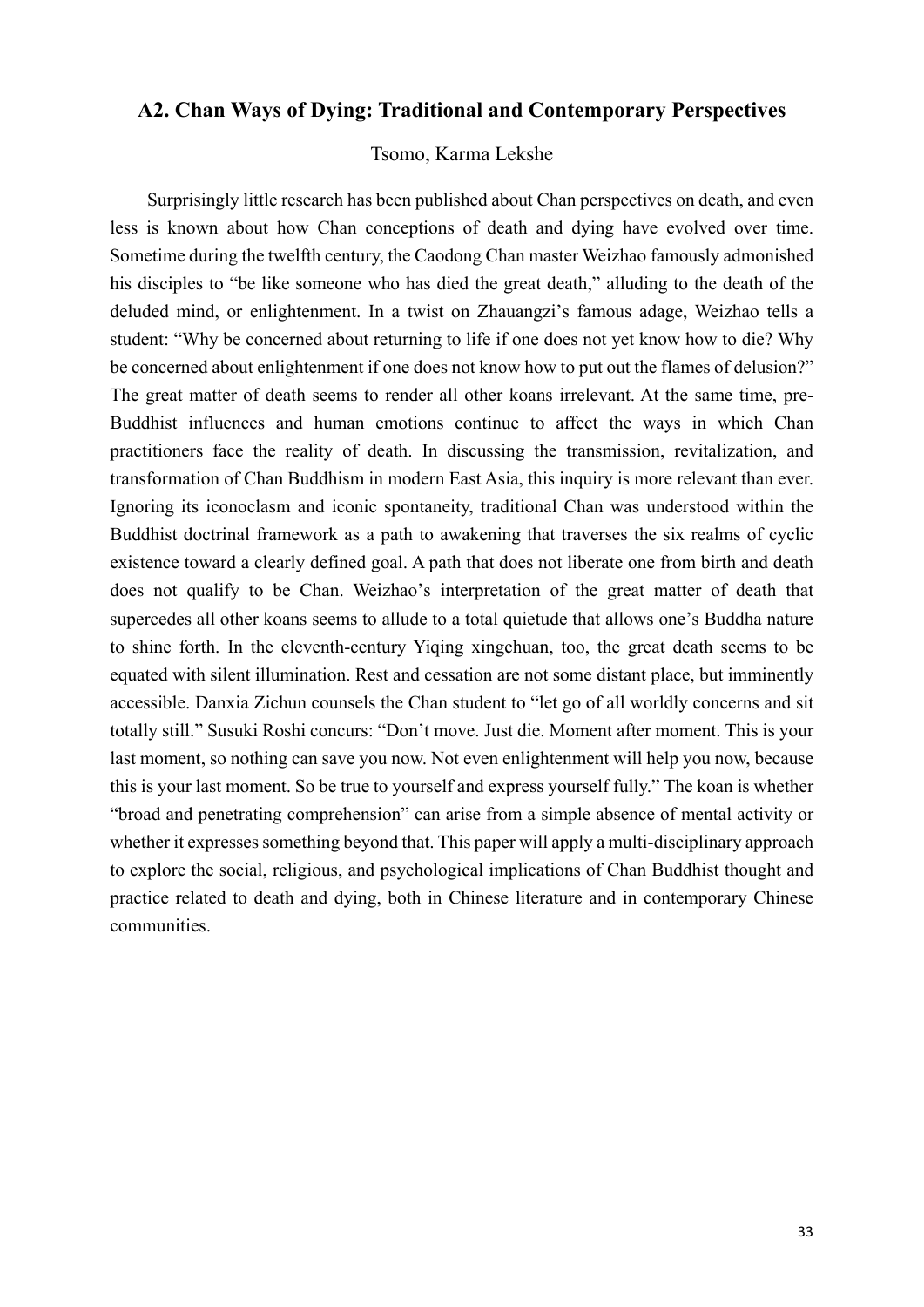### **A3.**當代中國禪的媒介化、市場化與現代主義轉化

#### 趙冬

禪宗必須順應時代的變化,尋求改革和現代化的途徑,這一趨勢已經持續了一個世 紀。在今天的中國,禪宗的實踐和話語已經超越了以寺院和冥想為中心的範圍,出現在 "網紅禪師"的微博上,通過市場、微信、電影、書籍和廣告與大眾見面,凡此種種都不 能視為正統意義上的宗教。

本文探討在當代中國的公共領域中,禪宗是如何通過媒介化和市場化在結構和語義 上進行轉化和處境化的。本研究將禪宗置於現代性、通俗性和市場化的交匯點,考察媒 介、大眾文化與禪宗之間的關系,探究當代中國禪宗佛教的媒介化、娛樂化、商品化和 大眾化背後的動因,認為中國禪宗的當代表現是文化敘事,是對文化和宗教的重生與改 造;旨在探討商品化、消費主義和新大眾媒體等不斷演變的社會系統是如何在全球化的 中國重新定義和塑造禪宗的。

本研究採用佛教現代主義和媒介化合一的理論框架,前者涵蓋了戴維•麥馬漢的個 人化、去傳統化、去神話化和心理化的概念,後者假設媒體改變或強化了不同的社會和 文化實踐。當代禪宗與現代化理論的四個重要方面密切相關:消費主義、市場、通俗化、 新媒體;尤其是新媒體,不僅與現代化理論尤其密切相關,還對前三個方面起著促進作 用。正如筆者所言,大眾文化和市場營銷強化和重塑了這一過程。本文運用線上和線下 的實證數據對三個案例進行了調查:1)禪宗"網絡名人"與禪詩體;2)禪宗思想的市 場化;3)禪宗的媒介化。

總之,本研究旨在探究禪宗佛教大眾化和現代轉型背後的動因,中國大眾文化形式 如何使用(或利用)禪宗標誌來吸引更廣泛的受眾,以及這些標誌如何推廣禪宗佛教。 這些問題對今後的研究有一定指向性,需要從中國乃至全球的現代背景下來看待制度化 的傳統宗教。隨著市場化和媒介化理論研究的進一步深化,我們需要深入研究傳統佛教 對數字媒體和商品化理解、採納和吸收的多種模式,以期構建更有力的現代禪宗形式。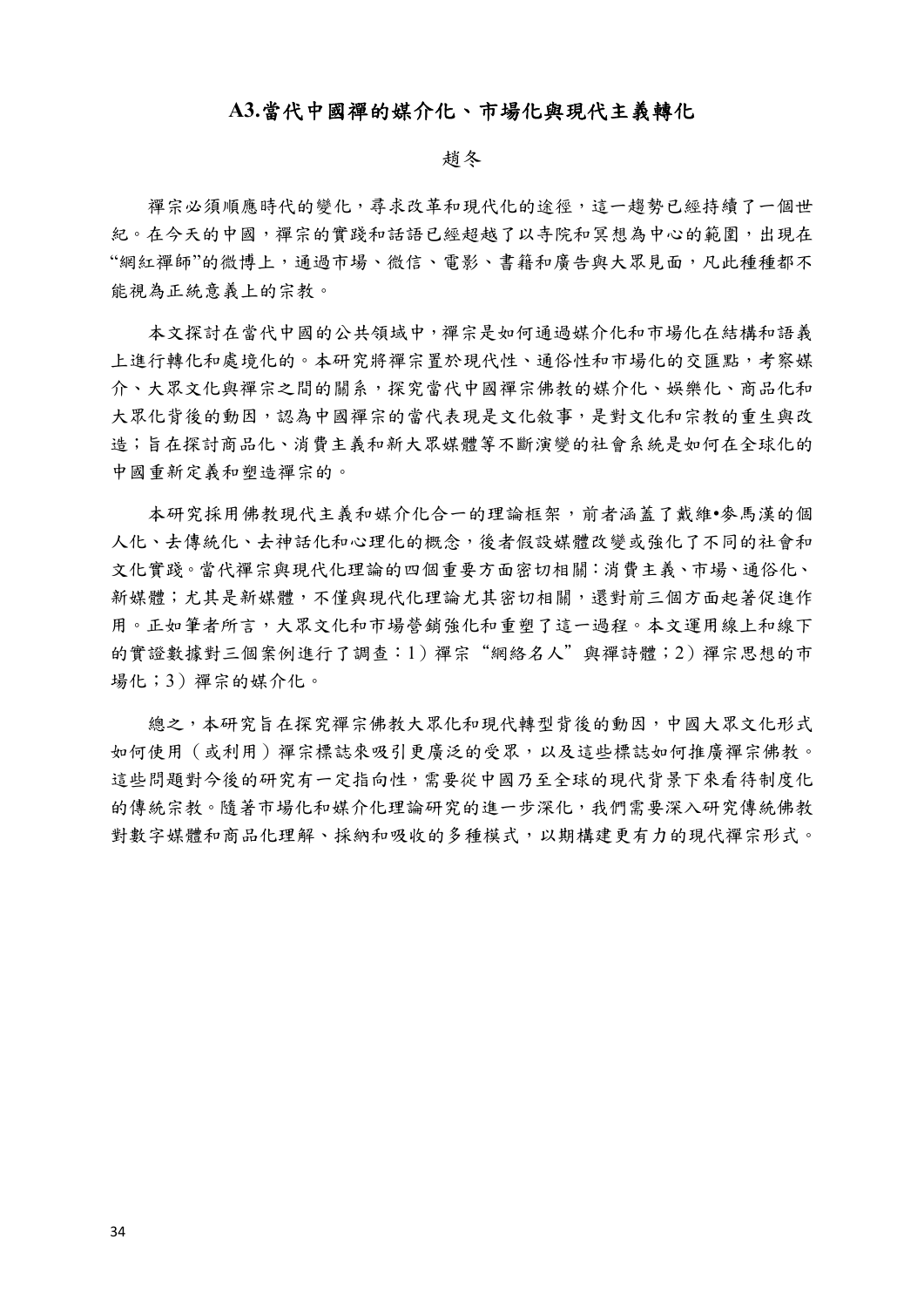## **A3. Mediatization, Marketization and Modernist Transformation of Chan in Contemporary China**

### Zhao, Dong

Since Chan has to respond to the changing times, Buddhist clerics and lay people alike are seeking ways to reform and modernize the tradition, a trend that has been ongoing for the past century. Chan Buddhist practices and discourses in present-day China have reached beyond the enclosures of monasteries and meditation centers, meeting the masses at the market, in Wechat, films, books, ads and, most impressive of all, in "Internet Celebrity" (Wanghong) Chan masters' microblogs, none of which can be regarded as religion in its orthodox sense.

This paper explores how Chan is structurally and semantically transformed and contextualized in the public sphere of contemporary China as a result of mediatization and marketization. Placing Chan Buddhism at the intersection of modernity, popularity and marketing, this paper investigates relations between media, popular culture and Chan. It studies the dynamics behind mediatization, entertainmentization, commodification and popularization of contemporary Chinese Chan Buddhism and argues that such representations serve as cultural narratives that regenerate and transform both the culture and the religion. It aims to show how the evolving societal systems such as commodification, consumerism and new mass media redetermine and re-formulate Chan in the emergence of a globalized China.

I base my research on a unified theoretical framework of Buddhist modernism and mediatization, with the former covering David McMahan's concepts of individualization, detraditionalization, demythologization and psychologization and the latter postulating that the media cause alteration or reinforcements of different social and cultural practices. Contemporary Chan is closely connected to four important areas of modernization: consumerism, market, popularization, and, most important of all, new media, which facilitates the former three. And as I argue, this process is reinforced and reshaped by popular culture and marketing. Three case areas are investigated with empirical data generated from both online and offline sources: 1) Chan Buddhist "Internet Celebrities" alongside the Chanshiti or Chan Master Style online discourse; 2) marketization of Chan thoughts; and 3) the Chan mediatization.

To conclude, this research has been conducted to ascertain the dynamics underlying the popularization and modernist transformation of Chan Buddhism. I try to illustrate how Chinese popular culture formats have used (or exploited) Chan Buddhist markers to attract a broader audience, and how these too may serve as a promotion of Chan Buddhism. Such issues naturally shed light on future research, in which institutionalized, traditional religions need to be approached in its contemporary modernist contexts in China as well as globally. As we further theorize marketization and mediatization, we need to investigate thoroughly the many modes in which digital media and commodification are understood, adopted and assimilated by traditional Buddhist practices to form more potent forms of modernist Chan.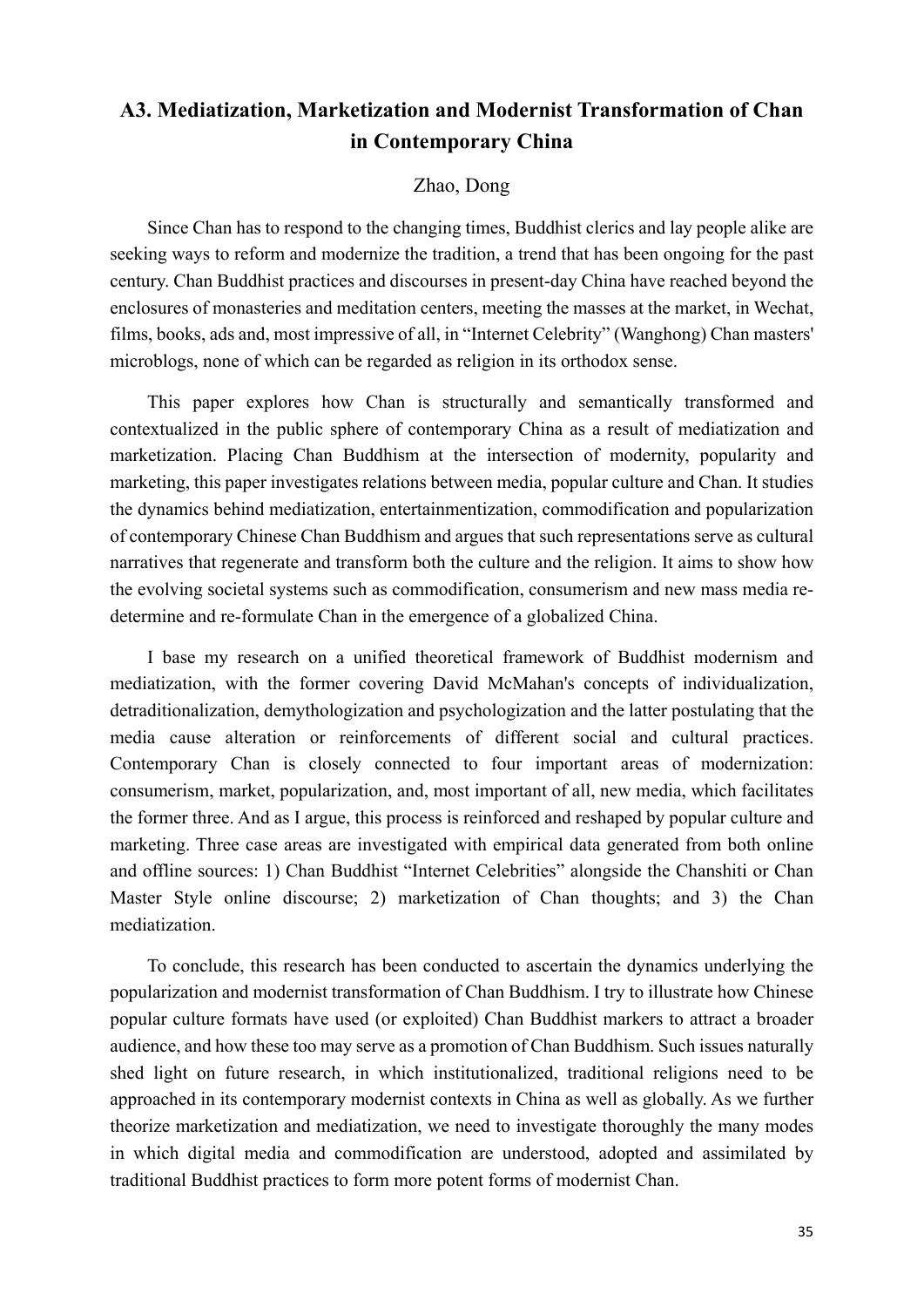## 【論文發表 **B** 組】

#### **B1.**韓國近現代禪宗法脈與性徹禪師

郭磊

中韓兩國一衣帶水,自古以來交流頻繁,而佛教文化則是連接兩國的重要紐帶。漢 傳佛教在傳入朝鮮半島之後,對其社會的方面產生了非常重要的影響。

近現代時期的韓國佛教經過了朝鮮後期的宗派合併和日本殖民地佛教的特殊時期, 在曲折的近代化改革進程中,韓國佛教統合宗團宗名幾經變更,最終於 1962 年正式成 立"大韓佛教曹溪宗"。曹溪宗目前是代表韓國佛教第一大宗團,曹溪宗的宗正則成爲引 領現代韓國佛教發展的核心人物。

退翁性徹(1912-1993),俗名李英柱,號退翁,法名性徹。1935年性徹禪師讀永 嘉的《信心銘證道歌》有感,發心以居士身份修行,後於1936年出家,1993年入寂。 上承東山慧日 (1890-1965)法脈,為龍城震鐘法孫。性徹禪師是曹溪宗第 6、7 代宗 正。他在任海印叢林第一任方丈期間,確立了海印叢林"頓悟頓修"的看話禪風;任宗正 的10餘年期間,專念於引導大眾走向禪門正路,彰顯南宗禪本來旨趣。可以說性徹禪 師的佛教觀和修行論對現代韓國佛教産生了重要影響。

性徹禪師的"頓悟漸修"批判和"頓悟頓修"主張促進了韓國佛教界乃至學界對 頓漸修行法的深入探討,以及對韓國禪的本質和特點的再認識;促進了傳統修行法的現 代演變,將韓國禪門引向了回歸南宗禪修行傳統之路,影響了一代僧眾的修行觀。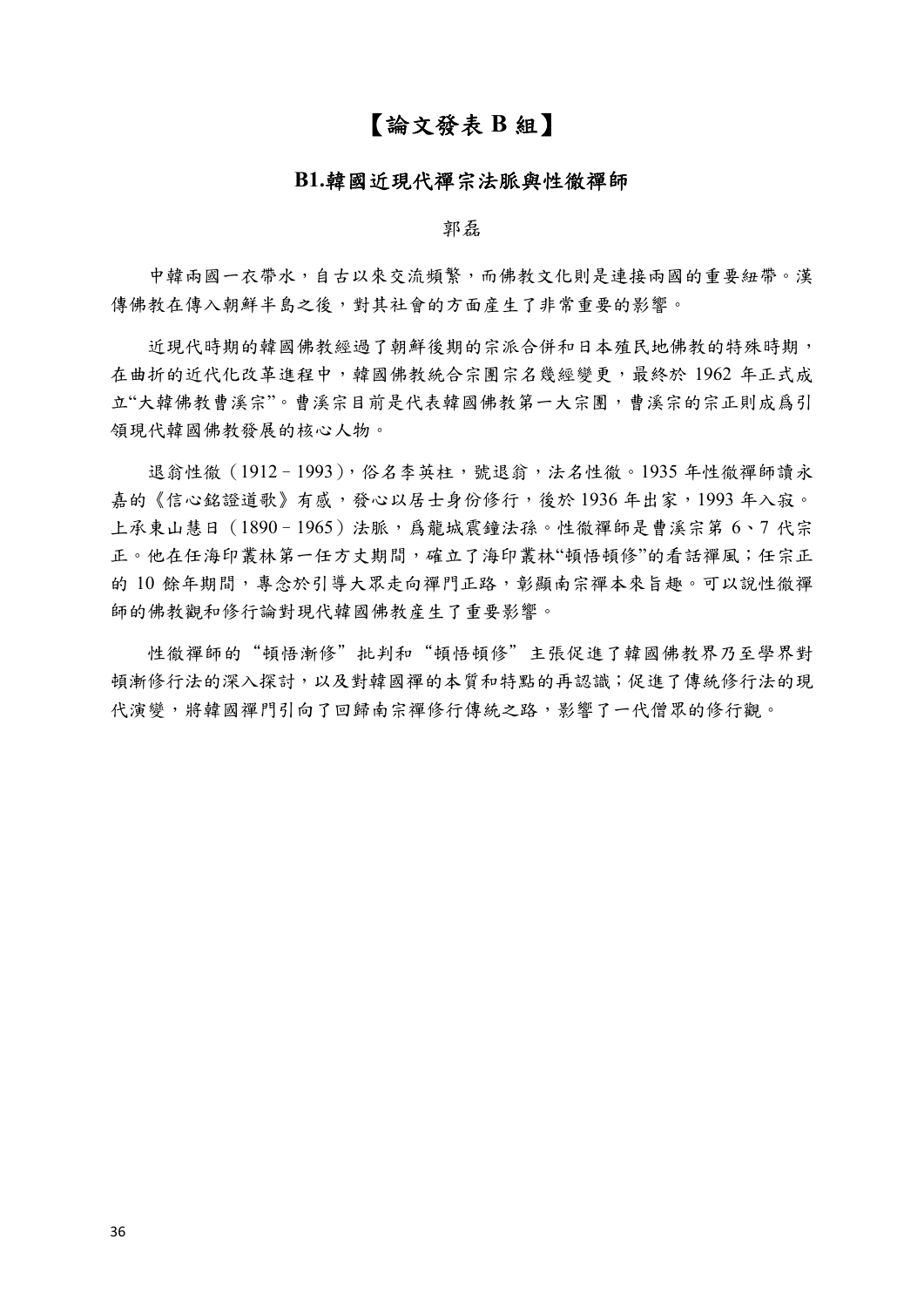## **B1. Modern Korean Sunjong and Seongcheol Rev.**

### Kwak, Roe

China and South Korea have a lot of exchanges since ancient times, and Buddhist culture is an important link connecting the two countries. After the introduction of the Korean Peninsula, Han Buddhism has had a very important impact on all aspects of society.

Korean Buddhism in the modern era passed the special period of the late sectarian union and Japanese colonial Buddhism in the late Joseon Dynasty. In the process of the tortuous modernization reform, the Korean Buddhism integration sect was changed several times and finally established in 1962.Jogye is currently the first major group of Korean Buddhism, and Jogye Order's Zongzheng has become the core figure leading the development of modern Korean Buddhism.

Seongcheol (1912-1993), the common name Li Yingzhu. In 1935, he read the works of Yongjia, and he practiced as a layman. He became a monk in 1936.Inheriting Venerable Dongsan Hyeil(1890-1965), the pulse is the grandson of Zen master Yong-Sung. The Seongcheol Master is the 6th and 7th generation of Cao Xizong. During his first abbot of the Haiyin Jungle, he established the Zen-style Zen of the Seal of the Sea Seal. During the more than 10 years of Ren Zongzheng, the special thoughts guided the public to the Zen Gate, demonstrating the purpose of Nanzong Zen. It can be said that the Buddhist view and the practice theory of Seongcheol have had an important influence on modern Korean Buddhism.

His proposition promoted the in-depth discussion of the gradual practice of the Korean Buddhist community and even the academic circles, as well as the re-recognition of the nature and characteristics of the Korean Zen; promoted the modern evolution of the traditional practice, and led the Korean Zen Gate to the return of Nanzong Zen. The practice of the tradition has influenced the practice of a generation of monks.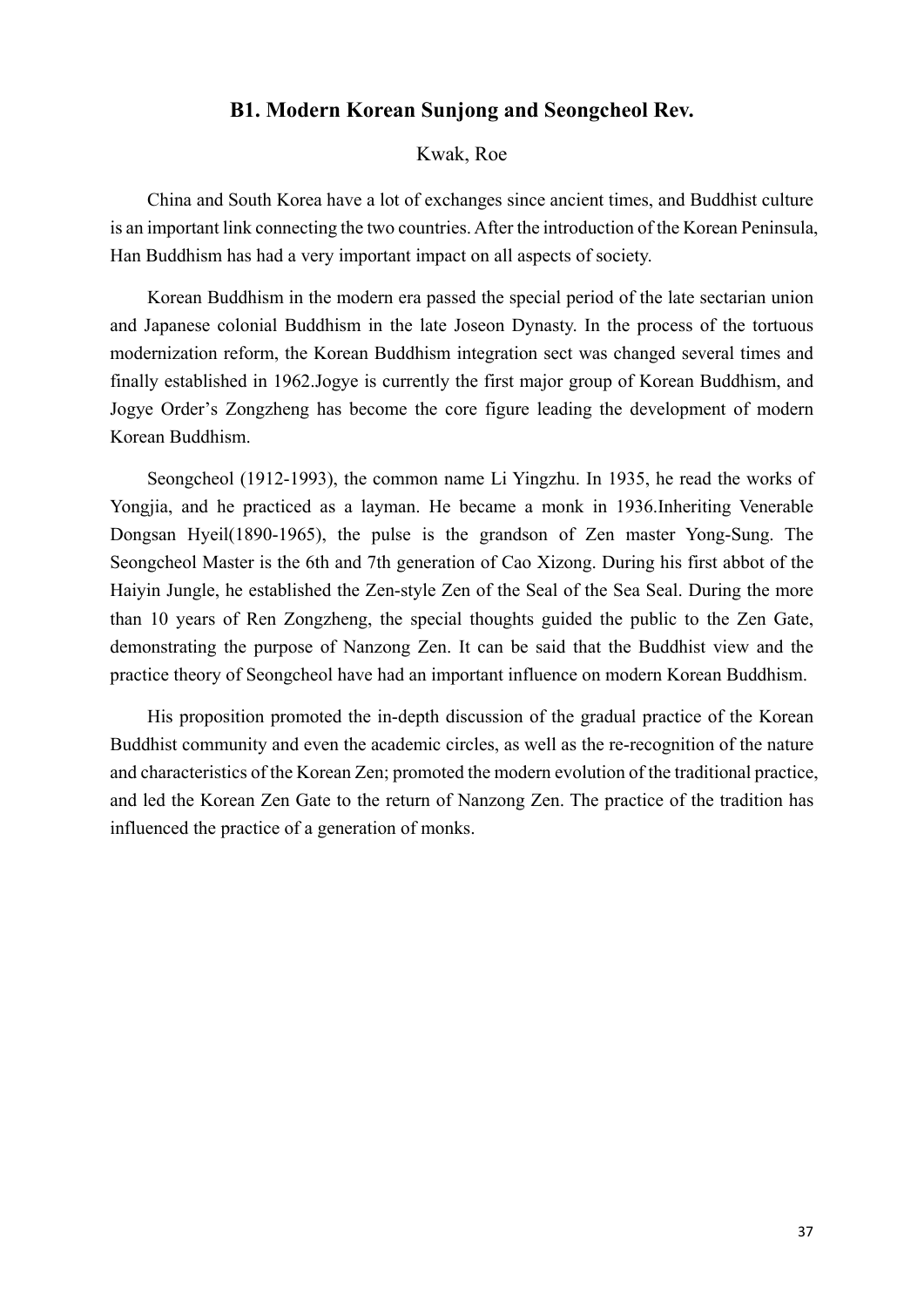## **B2.**生活禪:淨慧法師對佛教現代轉型的探索和實踐

#### 王佳

在當代大陸佛教界,淨慧法師所倡導的生活禪,是最具有現代品格和實踐成效的思 想體系。生活禪的提出和推廣,是他對佛教如何適應時代發展的積極探索,也是致力於 推進佛教現代轉型的歷史自覺。80 年代,中國佛教協會宣導人間佛教,淨慧法師提出生 活禪、開展生活禪夏令營,不僅是繼承、落實和推展人間佛教思想,而且在社會層面將 廣大氣功愛好者、國學愛好者引入佛教正信, 糾正佛教界雜糅外道的偏頗。與此同時, 他將虛雲老和尚傳統叢林規矩與太虛大師人間佛教思想有效結合,又吸收借鑒安祥禪模 式,積極思考並探索佛教尤其禪宗的現代轉型,促進佛教在社會知識階層和主流文化層 面的傳播。而生活禪理念本身,也逐漸成為一種超越佛教信仰的生活方式和普世價值。

## **B2. Life Chan: Master Jinghui's Exploring and Practicing for the Buddhism Modernization**

#### Wang, Jia

Life Chan advocated by Master Jinghui is the ideological system with the most modern character and practical effect in contemporary Mainland of China. The proposition and promotion of Life Chan is not only his active exploration of how Buddhism adapts to the development of the times, but also his historical consciousness of pushing forward the modern transformation of Buddhism. In the 1980s, the Chinese Buddhist Association advocated Humanistic Buddhism. Master Jinghui put forward the idea of Life Chan and carried out the Summer Camp of Life Chan. He not only inherited, implemented and promoted the human Buddhist thought, but also introduced the broad masses of Qigong lovers and Chinese culture lovers into Buddhist faith at the social level, and corrected the mistake of Buddhism. At the same time, he effectively combined the traditional jungle rules of Master Xuyun with Master Taixu's Humanistic Buddhism thought, and absorbed the Anhsiang Chan model, actively pondering and exploring the modern transformation of Zen Buddhism, to promote the spread of Buddhism into social intellectuals and mainstream culture. And the concept of life Zen itself has gradually become a way of life and universal value beyond Buddhist belief.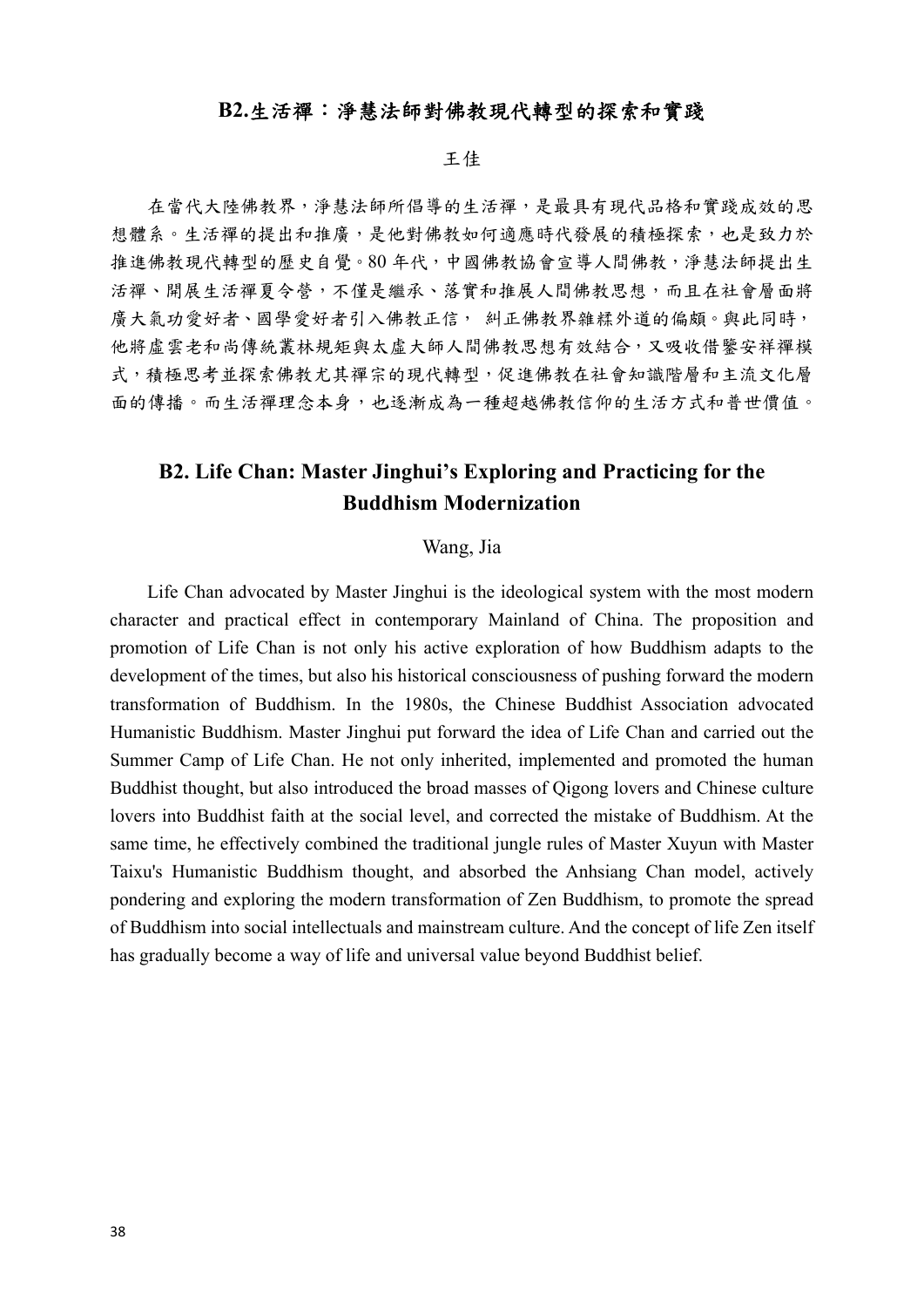## **B3.**重興禪門正統**――**現代**"**佛教復興**"**語境下來果振興揚州高旻寺研究

#### 劉懿鳳

晚清民國時期,中國進入了政治、思想、文化等各方面發展的現代化轉型階段,社 會形態在各個方面都發生著變化。作為深植於現代化進程之中的中國佛教也遭遇到前所 未有的衝擊,如何振興中國佛教成為眾多有識之士思考及探索的話題。本文的主人公來 果正是一位在國家與佛教發生重大變革時,積極捍衛佛教神聖性的禪僧。來果在振興高 旻寺的過程中,並沒有完全放棄傳統叢林的制度,他也是江南叢林傳法傳座制度的受益 者,並且能很好地運用這套制度給予住持的權威對寺院進行全方位的管理。高旻寺的禪 宗特質與來果在禪修上的一門深入彼此呼應。他以獨尚參禪的方式將高旻寺嚴苛的坐香 傳統重新樹立了起來,由內而外地制定出一系列振興高旻寺的措施,這些措施最終以《高 旻寺四寮規約》的形式留存於世。高旻寺振興的成功,證明了來果能夠在多變的時代堅 守禪門正統,回歸佛教本位。不過,來果及高旻寺身上所蘊含的一些與佛教現代化發展 趨勢相違的部分,也暗示著此一振興的成功並非完美,尚有諸多值得商榷的問題。

## **B3. Returning to the Legitimacy of Chan: A Case Study on the Revival of Yangzhou Gaomin Si by the Traditional Chan Master Laiguo in the Context of Modern and Contemporary Buddhism**

### Liu, Yifeng

In the late Qing and Republican period, China has entered the modernization period with political, ideological and cultural development in all aspects of the society. Deeply rooted in the process of modernization, Chinese Buddhism has also encountered unprecedented impact. How to revitalize Chinese Buddhism has become a topic for many people of insight to consider and explore. This article's protagonist Lai Guo was a Chan monk who actively defended the sanctity of Buddhism during the great changes taken place within the country and Buddhism. In the process of revitalizing the Gaomin Monastery, Lai Guo had not completely abandoned the traditional monastery institution. He was actually a beneficiary of the Jiangnan monastery institution of "Becoming an Abbot while Receiving the Dharma Scroll"(傳法傳座), and could use the authority of this system given to the abbot to conduct all-round management of the monastery well. The Chan character of the Gaomin Monastery and the attentive meditation practice of Lai Guo deeply echoed each other. He rebuilt the strict Chan tradition in Gaomin in the way of participating in meditation alone. A series of measures to revitalize Gaomin were formulated from both inside and outside. These measures were eventually retained in the form of the "Statutes of the Four Appartments in the Gaomin Monastery"(《高旻寺四寮規約》). The success of the revival of the Gaomin Monastery proves that Lai Guo can stick to the orthodoxy and take Buddhism to its right position in the changing times. However, some aspects of Lai Guo and the Gaomin Monastery which are contrary to the modernization trend of Buddhism also suggest that the success of this revitalization is not perfect, and there are many problems worth discussing.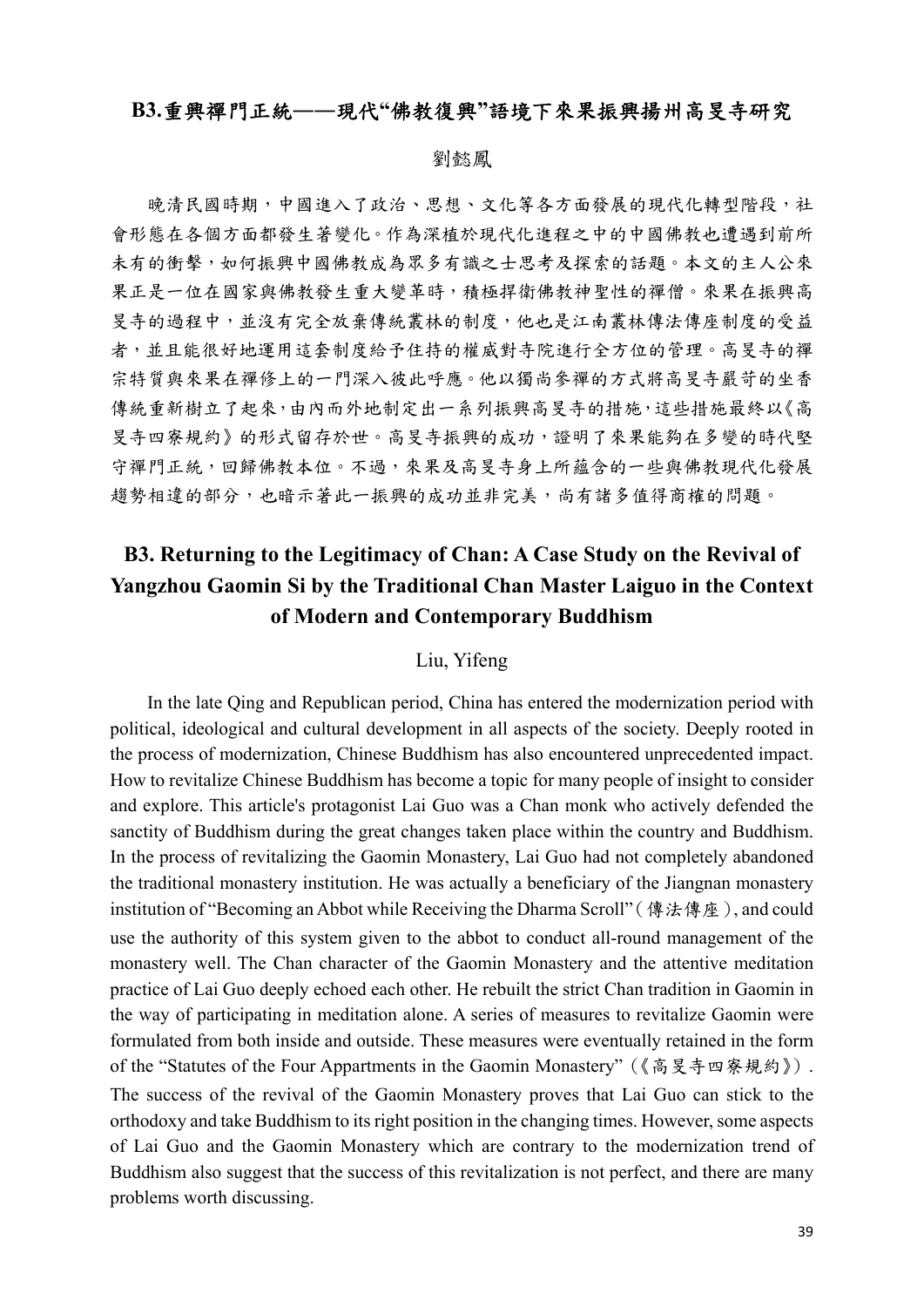## 【論文發表 **C** 組】

## **C1.** 禪宗復興與女性靈性:當代中國女性修習跨國禪修

#### 劉雅詩

本文探討近期跨國禪修實踐的普及可能已改變當代中國女性禪修和禪宗復興的範 式。過去二十年,隨著佛教現代化的影響,越來越多的中國僧侶和居士修行跨國禪修, 如止禪和內觀禪。

有些修行者甚至到其他國家學習,並短期出家,就像其他世界各地的行者。回國的 修行者在佛寺舉辦禪修營。在中國大陸,佛教尼眾和女居士不能進入禪堂。然而,在跨 國禪修團體裡,中國女性擔當了積極和重要的角色。有些甚至成為老師和推動禪修和正 念的先驅。這現象可能影響了近年一些傳統大乘禪宗寺院,容許尼眾和女居士於公共禪 堂禪修。此外,少量的女眾道場有興建禪堂。透過田野考察研究資料,本文將探討中國 女性禪修者在當代中國近來跨國禪修運動和禪宗復興的重要角色。

## **C1. Chan Revival and Female Spirituality: Chinese Women Practicing Transnational Meditation in Contemporary China**

#### Lau, Ngar-sze

This paper explores how the recent popularity of transnational meditation practices may have changed the paradigm of women practicing meditation and Chan revival in contemporary China.

With the influence of Buddhist modernization, there has been an increasing number of Chinese monastics and lay people practising transnational meditation practices, such as samādhi and vipassanā, in various kinds of traditions in the past two decades. Some even travelled to other countries to learn meditation and even ordained as short-term monastics, like many yogis from all over the world. Returned travellers organized meditation retreats at Buddhist monasteries. Buddhist nuns and female lay cannot access to most Chan hall (cantang) of monasteries in mainland China. Nevertheless, among establishing transnational meditation communities, Chinese women have also taken active and important roles. Some nuns and laywomen even become teachers and pioneers promoting meditation and mindfulness. This phenomenon may have impacted on the traditional Mahayāna Chan monasteries to allow nuns and laywomen to practice at 'public hall' recently. Besides, a few Chan halls have been newly set up at nunneries. Drawing from ethnographic study in mainland China, this paper will examine the significant role of Chinese female meditators in the recent transnational meditation movement and Chan revival in contemporary China.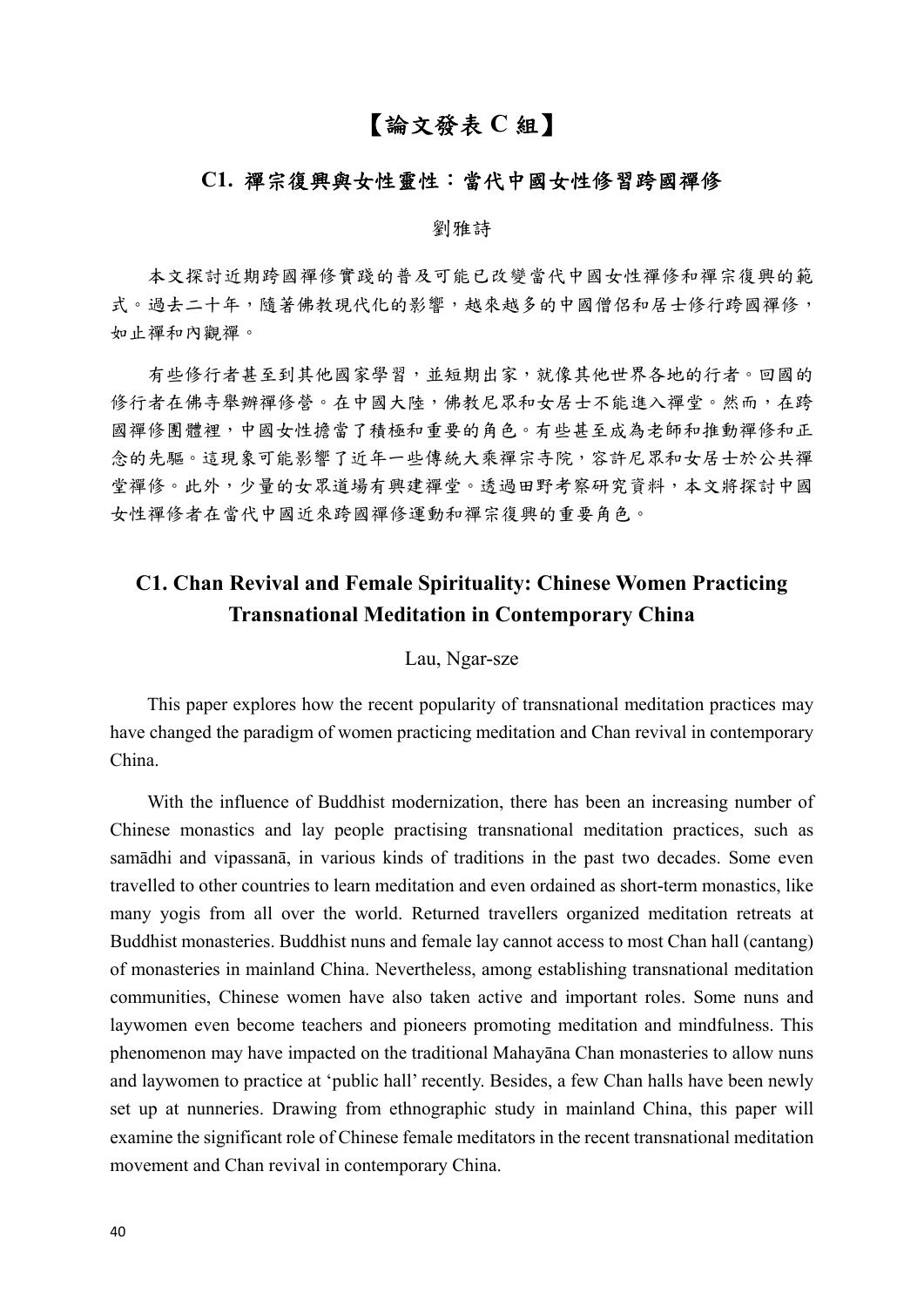## **C2.** 近現代漢傳禪佛教的多元社會境遇與禪修話語重建**――**

## 虛雲、聖嚴和一行之見性觀念的比較研究

### 黃偉龍

分別由虛雲老和尚、聖嚴法師和一行禪師領導的禪修運動,在近現代漢傳禪佛教發 展歷程當中最值得我們關注,尤其是面對禪修實踐最為重要的"見性"問題時,他們往往 傾向於結合不同的問題範式進行重釋。虛雲老和尚一向堅持以傳統的"看話禪"體系為中 軸來整合自己的禪修經驗與佛法理念,其禪修實踐的內核較為偏向"識心見性"的範式; 聖嚴法師在自覺建立"中華禪·法鼓宗"的過程當中,極為重視推進漢傳禪法與印度原始 佛法在現代話語下的深層彌合,更加傾向於將"明空見性"作為禪修實踐的基本原理;至 於在全世界範圍內推動禪修運動的一行禪師,他專門拈出"正念"這條禪修實踐的綱領來 貫穿全體的佛法,強調禪修對現實生活的轉化價值,實際上與"作用見性"的精神最為契 合。因緣於不同的時間和地域,特殊且多元的社會境遇造就了三者風格迥異的禪修話語, 充分理解漢傳禪法這三個發展的面向,有助於我們準確定位漢傳禪法的精神內核,進而 推動漢傳禪佛教走向確實可行的復興之路。

## **C2. The Diversified Social Circumstances and Discourse Reconstruction of Modern Chinese Chan Buddism: A Comparative Research on the Ideas of "Seeing Nature" between Master Xu-yun, Sheng-yen and Thich Nhat Hanh**

### Huang, Weilong

Xu-yun, Sheng-yen and Thich Nhat Hanh, these masters who have leaded the most important Chan practice movements in modern Chinese, often tend to give different explanations for the idea of "seeing nature", we shoule pay attention to this phenomenon. We found that master Xu-yun always adhered to traditional kan-hua Chan when he integrated his Chan practice exprience and Buddha dharma, and the unit-idea of his Chan practice teaching is closed to "enlightening the mind and seeing nature". As the founder of Dharma Drum Lineage of Chinese Chan Buddhism, Master Sheng-yen would like mostly to bridge the traditional gap between Indian Buddhism and Chinese Chan Buddhism, as a consequence, the spiritual core of master Sheng-yen's Chan practice teaching is "illumination the emptiness and seeing nature" . Otherwise, master Thich Nhat Hanh only selected the concept "mindfulness" as the keyword of all the Buddha dharma, even include our daily life actually, we thought the spirit of his Chan pratice teaching is "seeing nature through one's life motion". Due to the diversified social circumstances in different times and locations, the ideas of "seeing nature" between Master Xuyun, Sheng-yen and Thich Nhat Hanh are very different, only when we can fully solve this question, the accurate understanding of Chinese Chan Buddhism is possible, which's just the premise of Chinese Chan Buddhism's rejuvenation.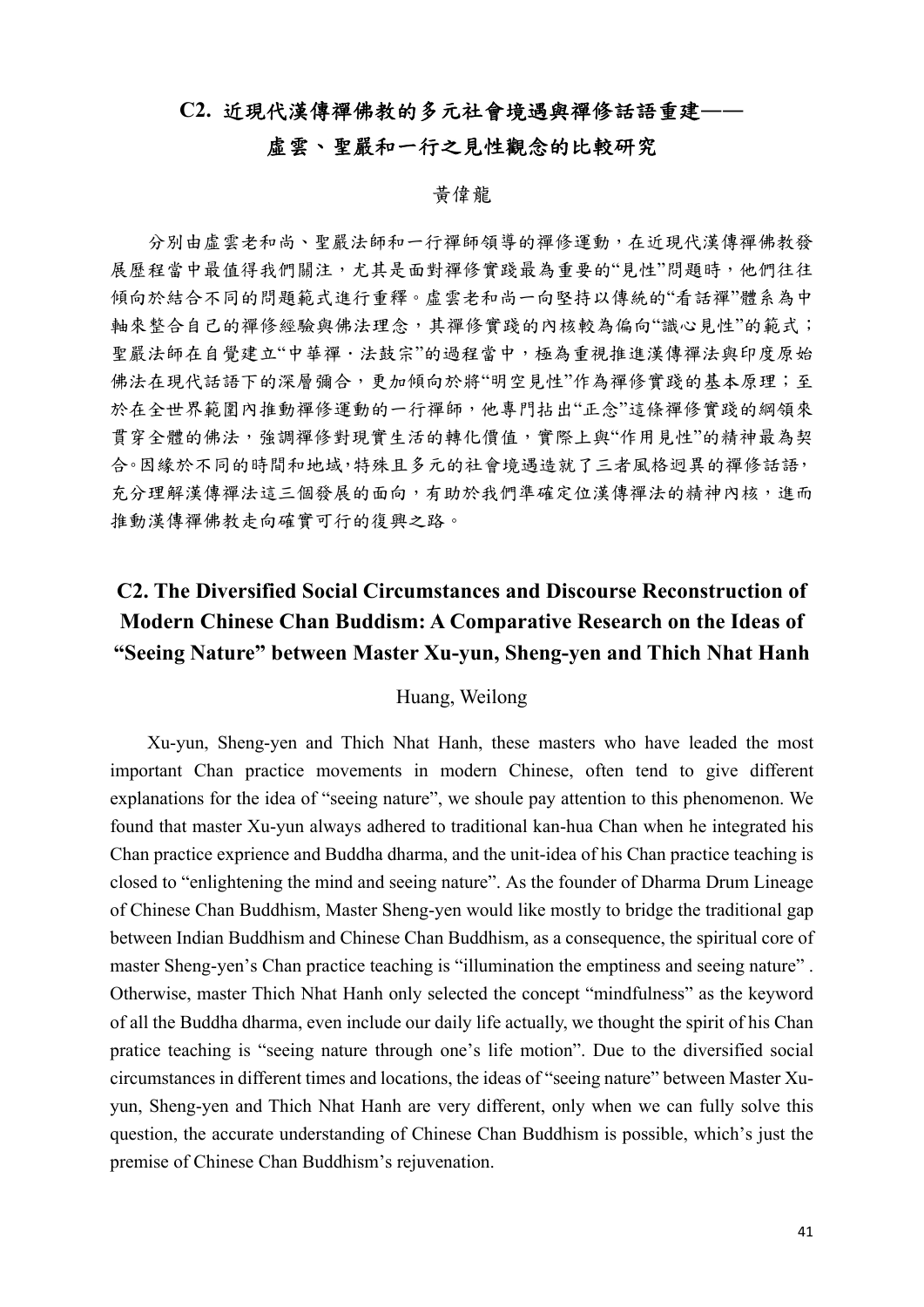## **C3.** 作為普遍宗教意識的「禪」**――**

## 論鈴木大拙與西田幾多郎對「宗教」與「禪」的哲學闡釋

#### 邱奕菲

聖嚴法師曾於《正信的佛教》中辨析過的「禪宗」與「禪定」之間的關係,指出禪 定並非禪宗所獨有,世界各宗教凡是有神祕體驗的,無不是從禪定的功夫而來。與聖嚴 法師的見解相近,日本近代思想家鈴木大拙與西田幾多郎認為「禪」作為一種物我間無 所分別的智慧,可以在世界上各種不同民族文化裡被發現。對早期的西田與鈴木而言, 禪是普遍宗教意識的最高體現,因此透過禪可以連結佛教與其它宗教的共通之處,特別 是基督教的神祕主義。鈴木認為真正的宗教意識並非迷信也非信仰,而是一種無分別的 智慧(他稱這樣的宗教意識、無分別智為「靈性」),在靈性之中心智與物質看似為二實 則為一,為一但又是二。另一方面,早期的西田認為神並非獨立在宇宙之外的超越性創 造者,而是吾人自我內心與自然萬物之根柢所共同依循的內在統一力。雖然鈴木與西田 對於禪和宗教的解釋受到近代歐陸哲學的影響,概念上超出傳統佛教教義範圍較具創造 性,本文認為這可以視為近代東亞思想在面臨西方哲學時的一種吸納與轉化。

## **C3. "Zen"(Chan) as a Universal Religious Consciousness: The Philosophical Interpretation of "Zen" and "Religion" by Suzuki and Nishida**

#### Chiu, Yi-Fei

This article provides an introduction to Kitaro Nishida and D. T. Suzuki's interpretation of "Zen" (Chan 禅) and "Religion". As Chan Master Sheng Yen has pointed out in his book Orthodox Chinese Buddhism 正信的佛教 that meditative absorption resides in all mystical experiences in religions around the world, is not necessarily related to the Chan school. The early Nishida and Suzuki likewise argue that as a non-discriminatory wisdom, Zen could be found in all cultures around the world. To the early Nishida and Suzuki, Zen is the highest embodiment of universal religious consciousness, therefore it could connect Buddhism to other religions, especially Christian mysticism. Suzuki holds that religious consciousness does not mean a superstition or a belief but a non-discriminatory wisdom (he prefers to use the word Reisei 靈性 to express religious consciousness or non-discriminatory wisdom), in which mind and substance seem that the two are really not two, but one, and that the one is, as it is, two. On the other hand, the early Nishida does not regard God as a transcendent creator outside the universe, but one single unifying power at the base of our minds and in the foundation of nature. Affected by modern continental philosophy, Nishida and Suzuki's interpretation of Zen and Religion is more creative than traditional Buddhist teachings, this could be regarded as the reception and transformation of western philosophy in modern East Asian thought.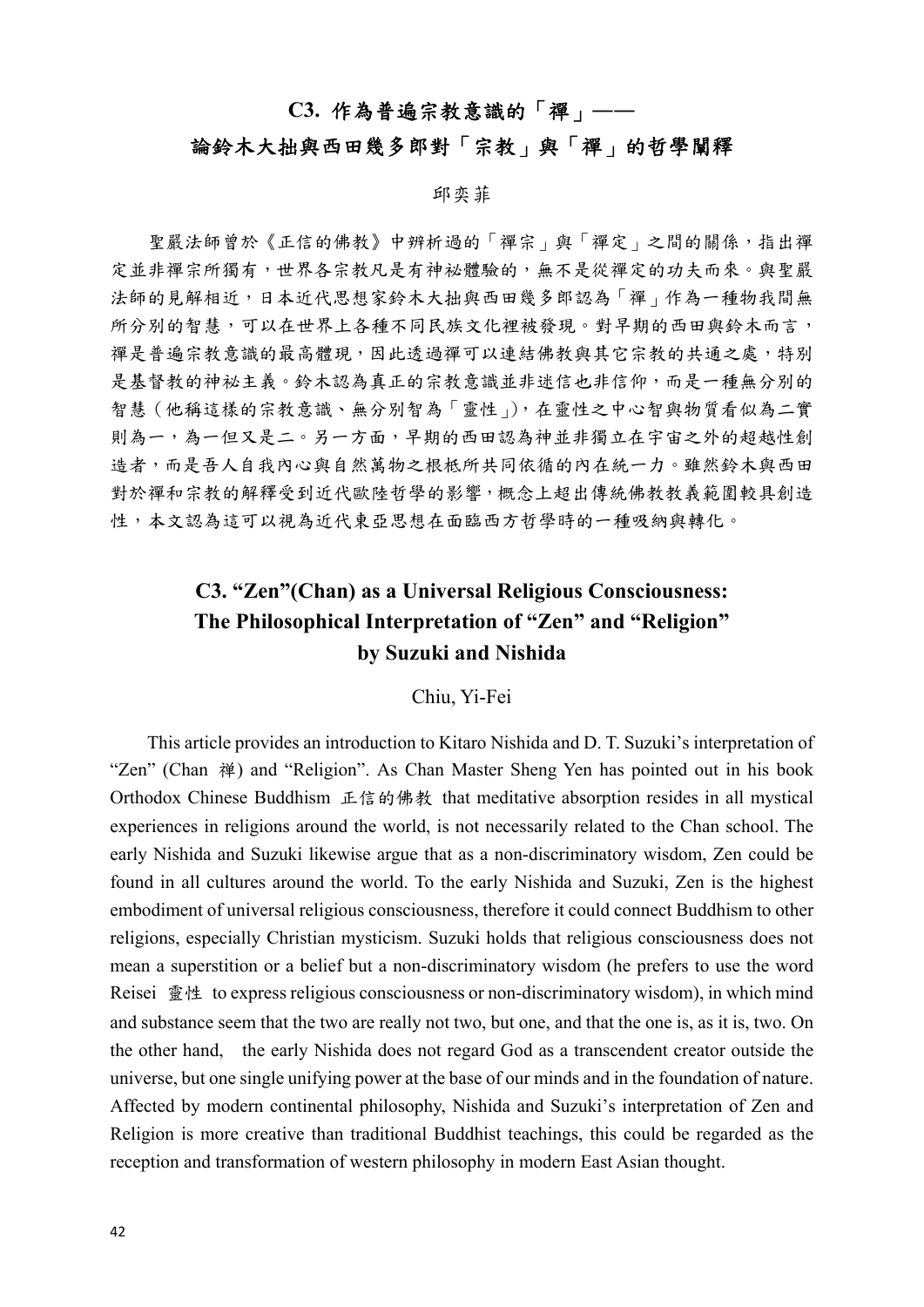## 第二日 **01/09**

## 【論文發表】

## 念佛與參禪不二之挑戰與發展**――**以聖嚴法師的念佛禪七為主

#### 釋果鏡

聖嚴法師(1930-2009)在一般人的印象中以「禪師」著稱,然而他早在西元 1960 年 曾應邀在屏東東山寺主持過彌陀佛七,又從西元 1982 年開始,每年在台北農禪寺固定 舉行兩次佛七――彌陀佛七、清明報恩佛七,在他有生之年未曾間斷過,更在西元 2000 年開創出「念佛禪七」的新面向。他分別於西元 2000 年及 2004 年親自主持了兩次「念 佛禪七」,禪七中開示的內容被整理成書《聖嚴法師教淨土法門》,書中介紹了由有相念 佛漸至無相念佛的禪法法門。筆者有幸參與了此兩次的「念佛禪七」,又親耳聽聞聖嚴法 師本預定再辦第三次,因身體虛弱無法成辦「念佛禪七」。筆者深感婉惜其未能完整地建 構念佛禪法的體系,因此大膽地假設揣測,聖嚴法師未完成的念佛禪法教學本懷,嘗試 探討分析,企圖能架構出聖嚴法師念佛禪法的完整教學體系。

本論文擬以已經成書的《聖嚴法師教淨土法門》之內文為依據,推測聖嚴法師的念 佛禪法,其終極地教學指導必定與「參究念佛」有關。「參究念佛」思想應可溯源於明代, 也可推究到元代「念佛不礙參禪,參禪不礙念佛」的不二概念發展而來,再進一步開出 「念佛參禪即參究念佛」的風潮,引發明清時期諸師對「參究念佛」的論爭,提出反對 與辯護的論點,將中國佛教禪淨之間的發展,推向新的紀元,此種思想與實踐上的發展, 也可謂是劃時代的挑戰。而聖嚴法師的念佛禪法的教學,必然是延續明清時期「參究念 佛」的系統之下,架構起念佛禪法完整地思想與實踐體系。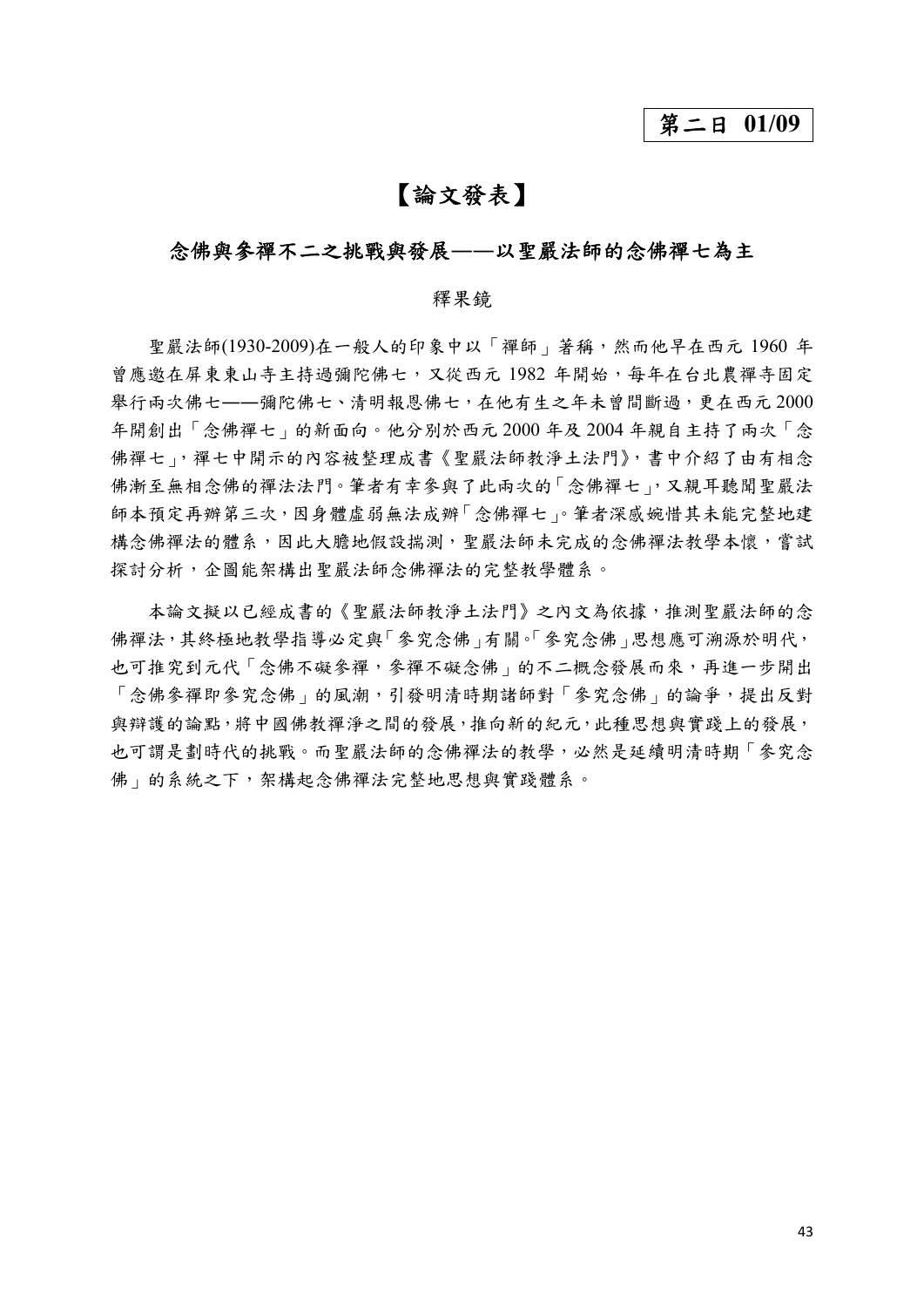## **The Challenge and Development for Non-Disparity between Buddha-Name Recitation and Chan Meditation: A case based on Master Sheng Yen's Teaching**

#### Shi, Guo-Jing

For most people, Master Sheng Yen was known as a Chan master. Nonetheless, he had been invited to lead a seven-day Amitabha retreat as early as 1960 at Dongshan Temple in Pingdong. Then two Buddha-name recitation retreats started annually at Nung-Chan Monastery in Taipei, namely a seven-day Amitabha retreat and a Grace-repaying retreat at the Qingming festivals, ever since 1982. Furthermore, in year 2000, he renovated and opened up a new perspective for the Buddha-name recitation retreat. His dharma talks during the two seven-day "Buddha-name recitation" retreats, in years 2000 and 2004, were compiled into the book Master Sheng Yen's Teaching on the Pure Land Approach, in which he elucidated the process from recitation with object to recitation without object. The author was fortunate enough to attend both retreats mentioned above and also heard in person that Master Sheng Yen was planning the third "seven-day Buddha-name recitation retreat", which was later canceled due to his health problem. It is such a pity that Master Sheng Yen could not have accomplished a complete Buddha-name recitation teaching system. Therefore, the author took a bold move, trying to conjecture the original intend of Master Sheng Yen's unfinished teaching system by investigating and analyzing available information, in an attempt to construct the complete pedagogical system on Buddha-name recitation of Master Sheng Yen's.

This article, based on the published book Master Sheng Yen's Teaching on the Pure Land Approach, refers that Master Sheng Yen's teaching on Nianfo-Chan should ultimately related to "investigative Buddha-name recitation" for the pedagogical system. The ideas of "investigative Buddha-name recitation" could be traced back to Ming Dynasty, and could be further connected to the non-duality concept of "Reciting Buddha's name doesn't impede Chan practice; Practicing Chan doesn't impede Buddha-name recitation" back in Yuan Dynasty, which led further to the campaign of "'practicing Chan by reciting Buddha's name' is just 'investigative Buddha-name recitation'" and induced the debates among masters on "investigative Buddha-name recitation" during Ming and Qing Dynasties. These debates, with arguments from opposing and supporting viewpoints, pushed the development between Chan and Pureland schools to a new era. Such development, both ideological and practical, could be considered an epochal challenge. In this case, Master Sheng Yan's teaching on Nianfo-Chan is certainly continuing on the system of "investigative Buddha-name recitation" since Ming and Qing Dynasties to construct a complete ideological and practical framework for the practice of Chan via reciting Buddha's name.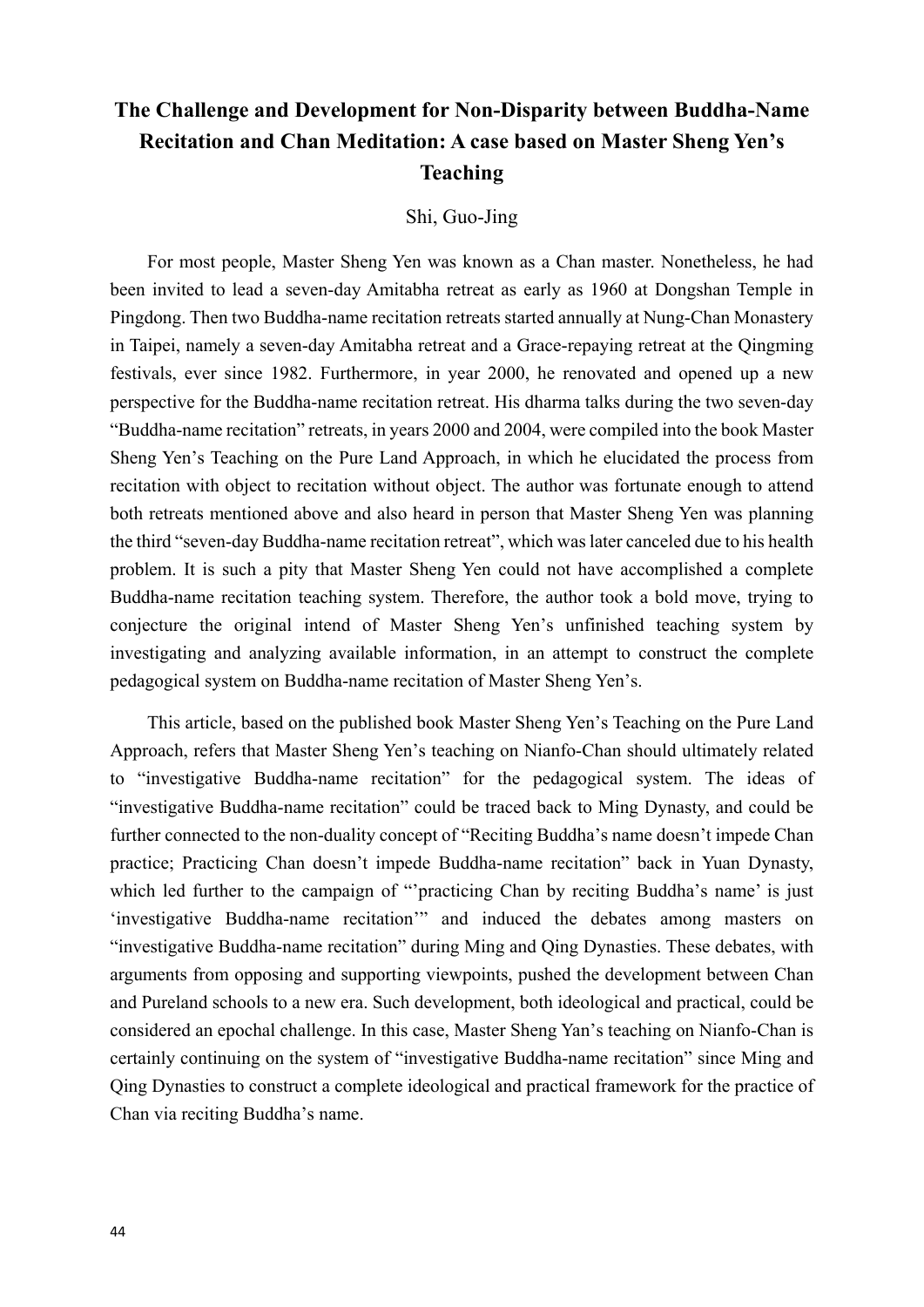### 全球化視野中的修行者**――**以緬甸恰宓中心的大陸禪修者為例

#### 包勝勇

南傳禪法在中國大陸漢傳佛教地區的傳播是進入本世紀以來大陸佛教發展中一件 具有重要意義的事件,日漸引起了佛教界、學術界乃至政府相關部門的高度關註,值得 深入探討。進入 21 世紀以來,隨著中國大陸的經濟發展、宗教發展環境的改善和對外 開放的深入,走出國門到緬甸、泰國等南傳佛教國家進行參訪和修學的人數不斷上升, 尤其是赴緬甸各重要禪修道場參加短期禪修和密集禪修的人群呈現逐年增加的趨勢,在 馬哈希(Mahasi)系統、帕奧(Pa-Auk)系統、宣隆(Sun Lun)系統的道場,以及馬哈 希禪修系統的分支――班迪達(Pandita)系統、恰宓(Chanmyay)系統、雪吳敏(Shwe Oo Min)系統等各禪修中心集中了許多來自大陸的禪修者,在緬甸的國際禪修者中成為 壹道亮麗的風景。

本研究以緬甸著名的馬哈希禪修系統在當代最重要的分支之壹――恰宓禪修系統 的兩個主要禪修中心為例,以 2002 年-2017 年近十五年間恰宓系統在仰光禪修中心和莫 比禪修中心(Hmawbi)的近 2000 人次的國際禪修者記錄資料為基礎,進行量化處理與 統計分析,同時結合近年來研究者在緬甸對禪修者的訪談資料和在這兩個禪修中心的田 野調資料,勾勒出本世紀初以來中國大陸赴緬甸禪修的基本情況,並對來自大陸、日本、 韓國等國家的禪修者群體進行對比分析,在次基礎上進壹步了解大陸禪修者在赴緬甸進 行禪修的基本情況、發展歷程和趨勢。

## **Practitioners under the Global Viewpoint―― Meditators from China at Chanmyay, Myanmar**

#### Bao, Shengyong

The dissemination of Theravada Buddhism in China has been a significant event in Chinese Buddhism since the turn of this century. In addition, it has become a focal point in the Buddhist circle, academia, and even the government. Since the 21th Century, as a result of the development in economics, friendly environment in religion, and open to visit abroad, more monastics are able to visit or study in monasteries in Theravada countries such as Thailand and Myanmar. Particularly, the number of monastics attending short-term or intensive meditation retreats in Myanmar soars in recent years. Monasteries such as Mahasi, Pa-auk, Sun Lun, and divisions of Mahasi's like Pandita, Chanmyay, and Shwe Oo Min are full of meditators from all over China who have become a bright and shiny spectacle there.

This paper will analyze the international meditators who attended the two major meditation centers of Chanmyay at Yangon and Hmawbi, the most important modern Mahasi division between 2002-2017. In combination with interviews and field research on the attendees in these two meditation centers, I tend to construct the basic situation of the Chinese meditators who went to Myanmar. Then I will compare this to those of the Japanese and Korean to make further comments on the process of development and trend.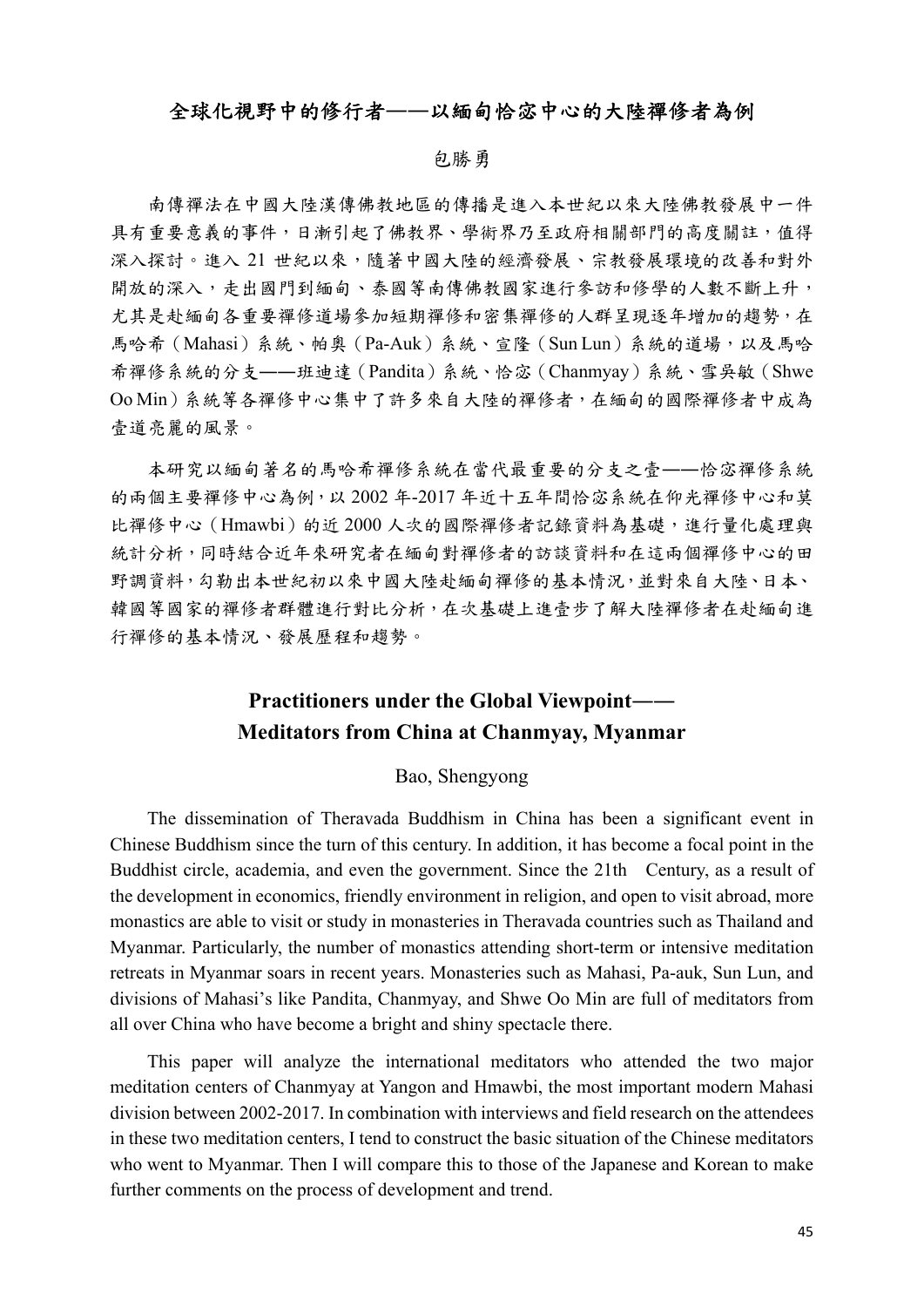## 聖嚴法師的現代化禪法

### 俞永峯

在當代漢傳佛教界中,聖嚴法師是受人景仰的佛教教育家,及漢傳佛教中新成立的 「中華禪法鼓宗」的創始者。法鼓宗結合了聖嚴法師所承襲的臨濟與曹洞兩脈。新建立 的法鼓宗,最顯著的特色就是以人間淨土、人倫教育為重心,這也是二十及二十一世紀 台灣漢傳佛教的特色。這種對教育的重視,很明顯的是受到民國政府時期(1912-1949) 佛教的改革和思想家的影響而產生的。聖嚴法師所教的現代化禪法,雖與傳統禪宗的諸 多先賢密不可分,但也是包含了他適應教導西方學生的親身經驗,以及應對台灣環境所 做的回應之中演變而來。他的禪法的重點是以初期佛法中的戒定慧三學為基礎、配合南 宋禪宗修行的方法,整合後再重新建構起來的即頓、即漸的現代禪法。重新建構的目的 是要確保漢傳佛教在現代的存續,過程是複雜而漸進的。這整個過程是漢傳佛教發展上 的典範蛻變。雖然他是從前人得到啟發,但他的建構有其獨特之處,非當代之人所能及 之。這篇論文的主旨,是回溯他建構禪法的歷史因緣、教法要義以及法鼓宗的核心特質。

## **The Historical Circumstances of Master Sheng Yen's Chan Teachings**

#### Yu, Jimmy

Master Sheng Yen was a respected Buddhist educator in the modern era and the creator of a new meditation method called the Dharma Drum Lineage Chan school within Chinese Buddhism. This Dharma Drum Lineage united both Master Sheng Yen's Buddhism heritages, namely the Linji and Caodong lines of Chan with a characteristic focus on Humanistic Pure Land and moral education, which is also the characteristic of the 20th and 21th Century Chinese Buddhism in Taiwan. Apparently, the emphasis on education is influenced by the Buddhist reform and philosophers during the Minguo era (1912-1949). Even though the modern meditation method taught by Master Sheng Yen is closely related to various traditional and historic Chan masters, it is at the same time, the result of his personal teaching experiences with the Western students and response to the Taiwanese followers. The main points of his method base on the threefold training: sila, dhyana, and prajna, of the earlier stage of Buddhism and the meditation methods of the Southern Song Dynasty. And then Master Sheng Yen reconstructed the said incorporated important points into the modern meditation method which is both sudden and gradual at the same time. The purpose of reconstruction was to make sure the continuum of Chinese Buddhism in the modern era and the process is complicated and progressive, which is a classic paradigm shift Chinese Buddhist development. Even though he was inspired by the ancient masters, his unique construction excelled all contemporaneous Buddhists. The main point of this paper lies in retracing the historical context of his construction of the meditation method, essential elements of his teachings, and core characteristics of the Dharma Drum Lineage of Chinese Chan Buddhism.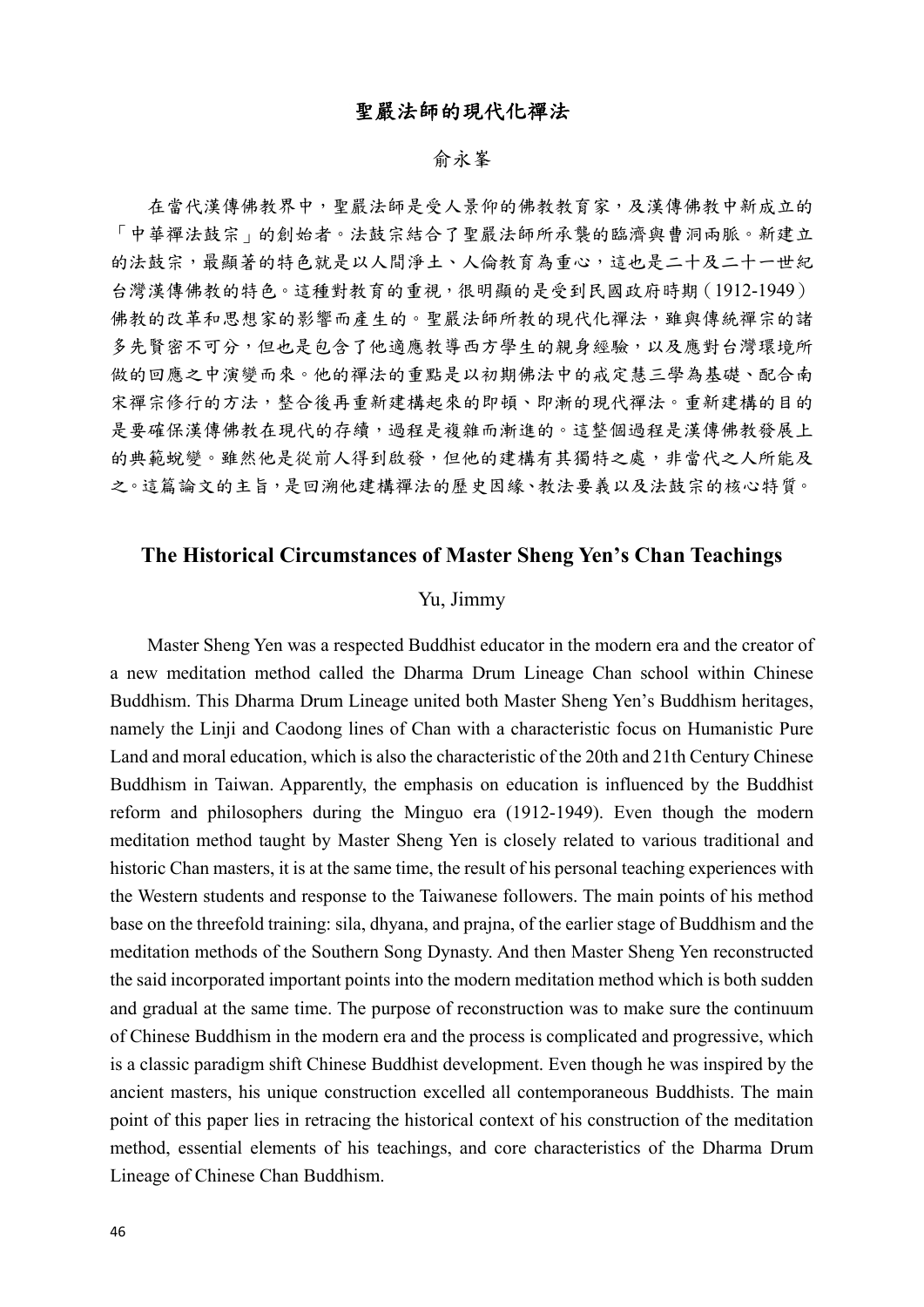### 哪個傳統,何種工夫?**――**傳統宗門工夫論之省思

#### 宣方

#### 傳統為什麼這樣紅?

問題的提出:傳統為什麼成為一個自帶光環的詞彙?它的加持力和自我正當性來自 何方?宗門意識是如何建構起來的?宗門意識凸顯了什麼,但又遮蔽了什麼?

#### 一、從"大唐國內無禪師"到"大宋佛法,拂地而衰":互相競爭的正統性訴求

#### **1.** 關於"大唐國內無禪師"

宗門意識是宗教內部不寬容的結果嗎?為什麼被後人視為禪宗黃金時代的晚 唐,在黃檗眼中卻是"大唐國內無禪師"?

#### **2.** 關於"默照邪禪"

同樣,赫赫烈烈的默照禪,為什麼在大慧宗杲眼中卻是"默照邪禪",呵斥為 "杜撰長老輩","錯指示人,教人一向虛生浪死。……這般底更是毒害,瞎卻人 眼,不是小事。雲門尋常見此輩,不把做人看待"?

- (1) 默照邪禪之指向;宏智正覺?真歇清了?泛指(包括雲門宗、臨濟宗黃龍派在 內)的一時風尚?
- (2) 默照邪禪之邪:一個工夫論的檢討

#### **3.** "大宋佛法,拂地而衰!"

與之相應,在曹洞東傳的道元這裡,尊如淨為天童古佛,卻痛批宋代禪宗雲門、 臨濟等系所強調的教外別傳之說,認為"不知佛教之一心,不聞一心之佛教。謂一 心之外有佛教,汝一心則非一心;謂佛教外有一心,汝佛教則非佛教。如此相傳教 外別傳之謬說,汝既不知內外,亦不合言理",又痛批雲門宗契嵩和臨濟宗大慧宗 呆等人的三教一致論,認為"今大宋諸僧頻談三教一致之言,最非也。苦哉!大宋 佛法,拂地而衰!"

同樣是奉為祖師的人物,相互抵牾,勢同冰炭。當我們在推尊傳統時,應該推 尊哪一個傳統呢?這勢必涉入知見正謬的揀擇與功夫論有效性的判准。

## 二、"向上一路,千聖不傳"與"威音已後,不許無師":禪者證悟經驗的有效確認與 可公度性

禪宗燈錄列出的輝煌譜系,祖師萬神殿中被今人崇奉的諸多祖師神祗牌,為什麼總 是被重量級的祖師毫不留情地棄擲?(這裡完全排除教化作略和修辭意義上的呵斥摒棄, 純粹就知見和境界意義上的"不許"、"不肯")

1. "向上一路,千聖不傳": 盤山此語頻頻為後人引用,從心行路絕、言語道斷、 "離言境界,唯證相印"來說固然如此,但禪者如何檢證自己的境界,如何處理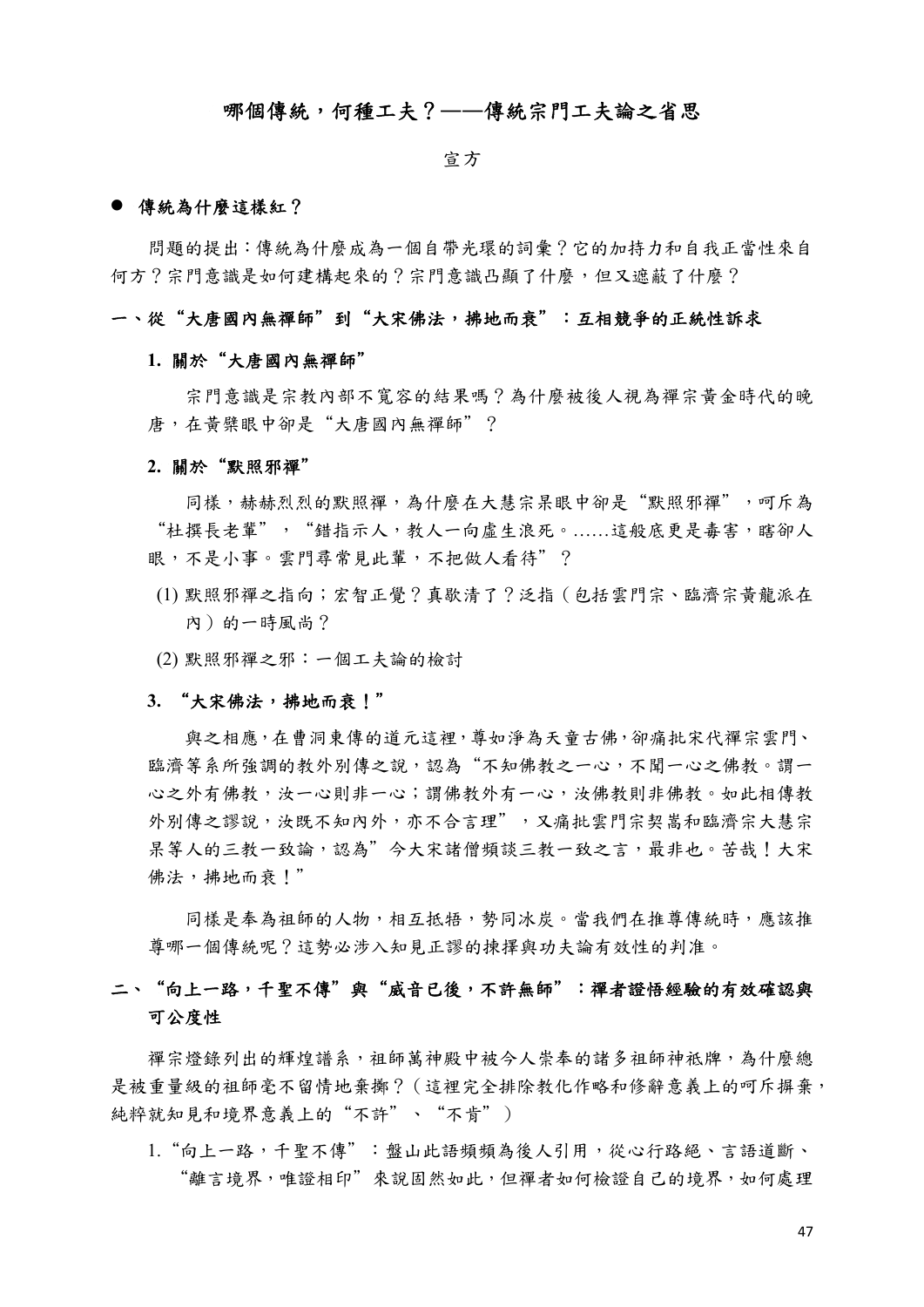證法與教法之間的緊張?

- 2. "丈夫自有沖天志,不向如來行處行":大慧宗杲的工夫論及其效應
- 3. 從《禪關策進》看晚明宗門工夫論的危機
- 4. "慣從龍樹覓消息,不向黃梅索破衣"––八不道人藕益智旭的宗門體驗及其決 絕轉身
- 5. "威音以後,不許無師":重返漢月法藏
- 6.《禪門鍛煉說》:明清之際宗門工夫論之慘澹經營

#### 三、當代禪門工夫論之省思:若干個案之考察

- 1. 兼祧五宗:虛雲德清的宗門統合及其引發的宗眼爭議
- 2. 禪學泰斗或江湖術士:南懷瑾禪修功夫論檢討
- 3. 何謂默照:重新審視聖嚴法師對《默照銘》的解讀
- 4. 印順法師禪學論述及其引發的當代批判
- 5. 當代南傳禪法的引入及其引發的爭議

#### 四、餘論:工夫與境界之省思

- 1. 工夫的檢核:數量的累積與素質的提升
- 2. 境界的判攝:幻境、定境與悟境
- 3. 藉教悟宗與會通三系

## **Which tradition? Which method? ―― Reflection on the Traditional Practice Methods**

### Xuan, Fang

#### **Why is tradition so important?**

Question: Why does the tradition become a term with a halo? Where did it gain the power to bless others and how did it justify itself? How did the concept of schools come to be? What did it exemplify and what did it conceal at the same time?

## **Ⅰ. From "there is no Chan master anywhere within the Tang Territory" to "Buddhism of the Great Song Dynasty is going down the drain!": the controversy and competition over authority.**

1. Regarding "there is no Chan master anywhere within the Tang Territory":

Is the concept of zong( $\hat{\xi}$ ) a result of intra-religious intolerance? Why would the late Tang Dynasty, which is often regarded as the high time of Chan by the later generations be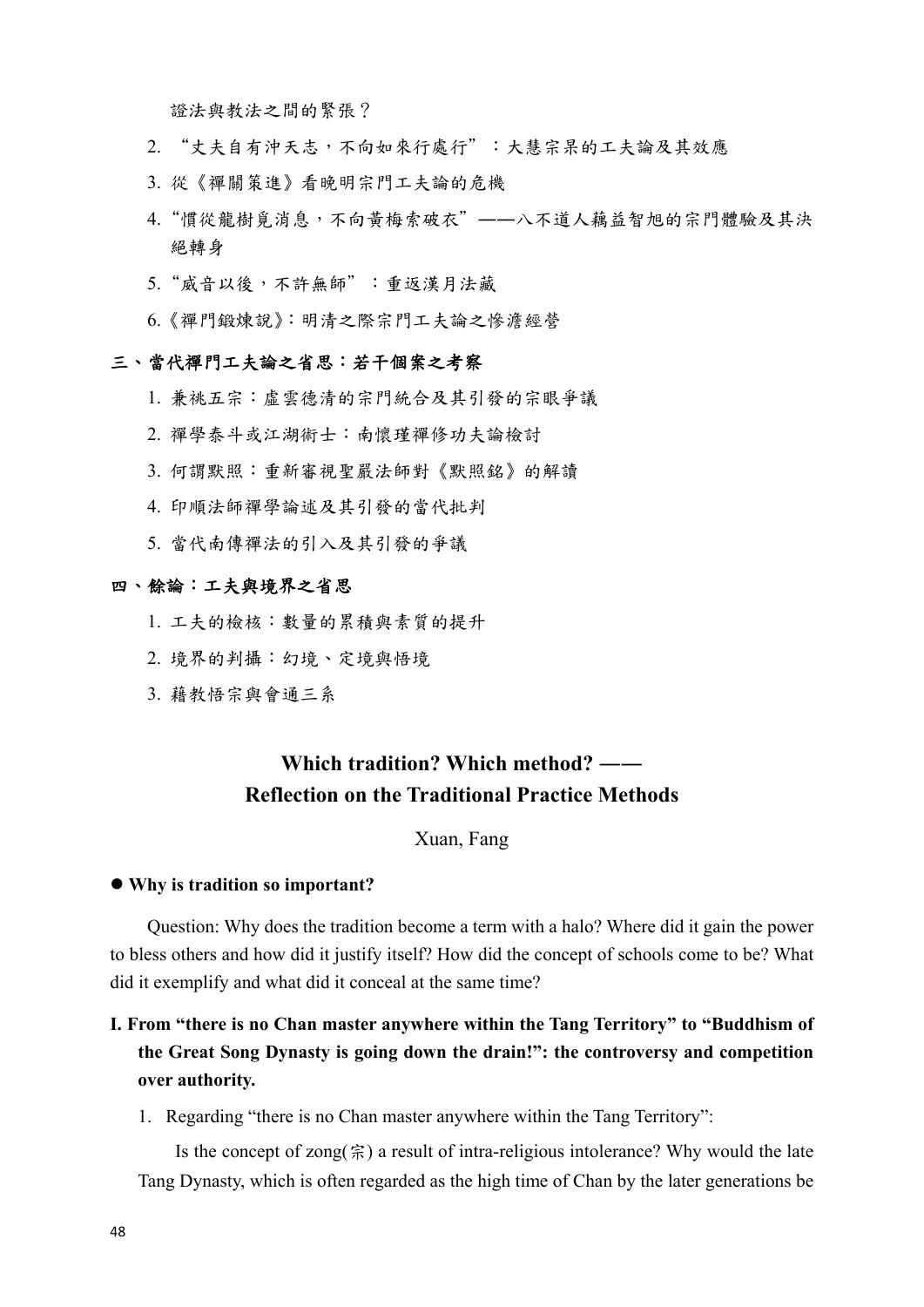perceived as "there is no Chan master anywhere within the Tang Territory" by contemporary Master Huangbo?

2. Regarding "mozhao xie Chan(the heretical Chan of silent illumination)":

By the same token, why would the most famous and most popular mozhao Chan be perceived as heretical by Dahui Zonggao who attacked "those apocryphally talking masters" that mozhao Chan "fabricated their historic masters" and "gave people the wrong instructions which led them wasting their entire lives vainly...This is such a poison that blinds people, it is not a small matter. Usually I never treat those men as human when I caught up them"?

- (1) What does mozhao xie Chan refer to? Hongzhi Zhengjue? Zhenxie Qingliao? Or is it simply a fad (including Yunmen, Huanglong of Lingji) in general?"
- (2) The heterodoxy of mozhao Chan: a discussion of this practice.
- 3. "Buddhism during the Great Song Dynasty is going down the drain!"

Daoyuan who inherited the Caodong lineage championed Rujing as the ancient Buddha in Tiantong while criticizing "the unique transmission outside of the teaching" such as the Yunmen and Linji schools as "does not know the one-mind of Buddhism, has not heard of the one-mind in Buddhism. If you say that there is Buddhism outside of one-mind , then your one-heart is not [the true] one-heart. If you think that there is one-heart outside of Buddhism, then your Buddhism is not [the true] Buddhism. Those who believed the misconception of the unique transmission outside of the teaching cannot tell inside from outside, nor do they think logically." He also bashed the concordance of the three religions preached by Qisong of the Yunmen school and Dahui Zonggao of the Linji school that "As of today, monastics of the Song Dynasty kept talking about the concordance of the three religions could not be more wrong. Alas, the Buddhism of the Great Song Dynasty is going down the drain!"

Under this debate and controversy among great masters, which tradition should we follow? It is unavoidable that the ability to discern the right views and validity of the practices are involved.

## **Ⅱ. "None of the thousands of saints instructed the path upwards (i.e. to liberation)" and "After the Buddha Majestic Voice King, no one be indentified with enlightment without teacher's certificate": valid verification and measurability of meditators' experiences**

Why would famous masters always slant and discard all those glorious lineages listed in the Records of the Transmissions of the Lamps in Chan school and various tablets in the pantheon of masters which had been worshiped by modern people? (I exclude literary as well as figurative criticism and banishing while only taking into considerations when the masters clearly "forbade" or "not allow" as they elucidated viewpoints and states of meditations.)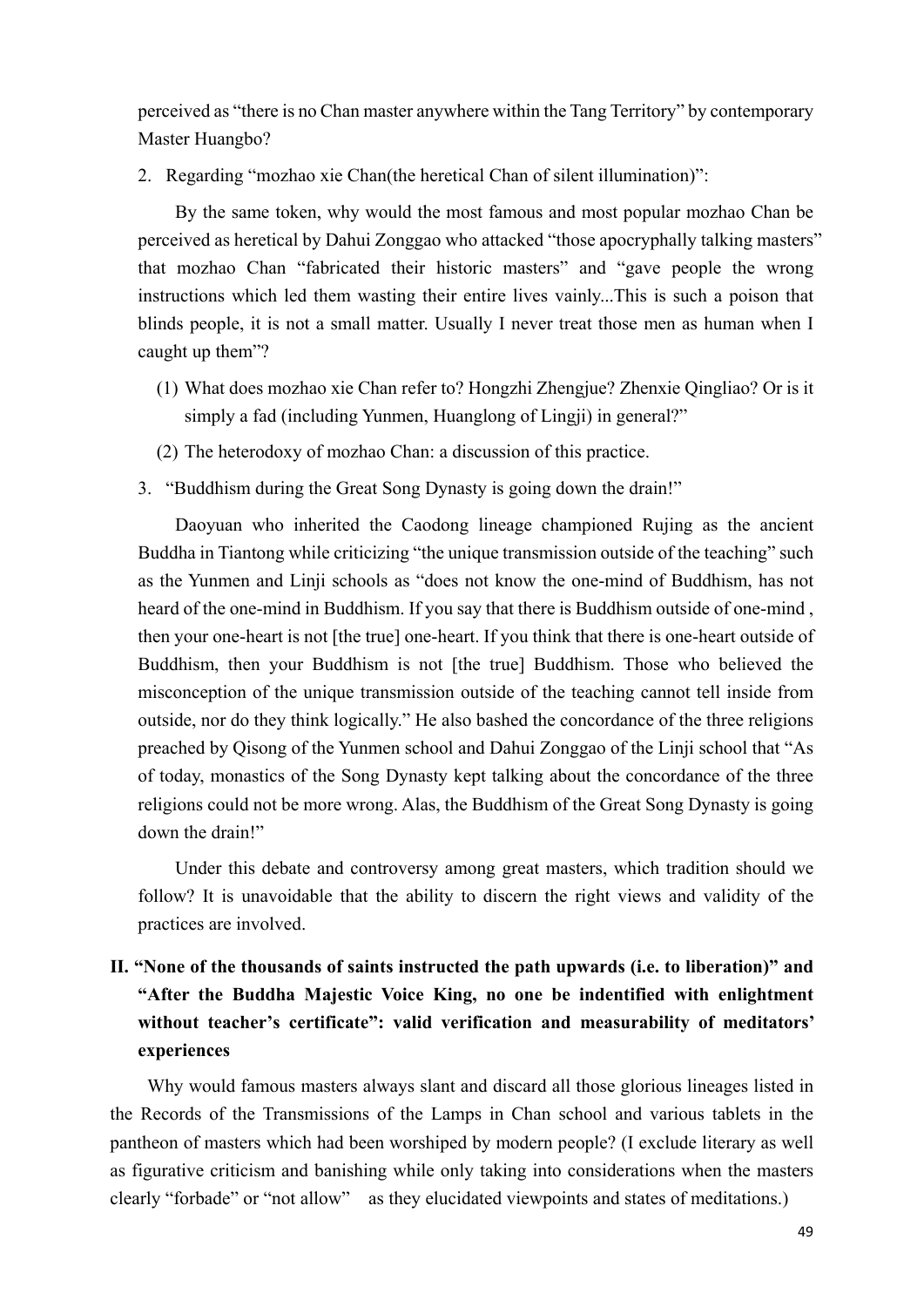- 1. "None of the thousands of saints delivered the path upwards (i.e. to liberation)": This is one of later generations' favorite quotations by Master Panshan. Even though it may appear to be so from the standpoint of all verbal and conscious activities would gradually cease to exist while one meditates, i.e., "when one gets into the states of no verbal/conscious activities, it transmitted via verification only"; how do meditators verify their own states then? How do the meditators deal with the tension between the teachings and practice?
- 2. "A great man aims as high as the sky on his own, he does not necessarily need to walk where Buddhas walked before.": Dahui Zonggao's methodology and its effect.
- 3. The methodological crisis at the late Ming revealed by Changuan Cejin.
- 4. "[One] used to seek information from Nagarjuna rather than asking ragged clothes from Huangmei the Eatern Mount"――Chan experiences of Ouyi Zhixu , the man of "Eight No's", and his decisive turnaround.
- 5. "After the Buddha Majestic Voice King, no one be indentified with enlightment without teacher's certificate": returning to Hanyue Fazang.
- 6. On Practice of Chan: the dismal struggling of methodology in Chan practice at the turn of the Ming and Qing Dynasties.

## **Ⅲ. On modern Chan meditation practices: field research on some specific methods**

- 1. Fusion of 5 sects: Xuyun Deqing's grand fusion and its controversy.
- 2. Putting the wild fox back: a discussion of Nan Huaijin's methodology and pedagogy.
- 3. What is mozhao? A re-scrutiny of Master Sheng Yan's exposition of Mozhao Ming.
- 4. Master Yinshun's elucidation on meditation and the criticism of his writings.
- 5. The dissemination of Theravada Buddhism and its controversy in modern China.

### **Ⅳ. Epilogue: Reflection on practice and states**

- 1. Verification of practice: accumulation of amount and elevation of quality
- 2. Verification of states: illusion, samadhi, and vipassana
- 3. Understanding chan though teachings and converging three buddhist traditions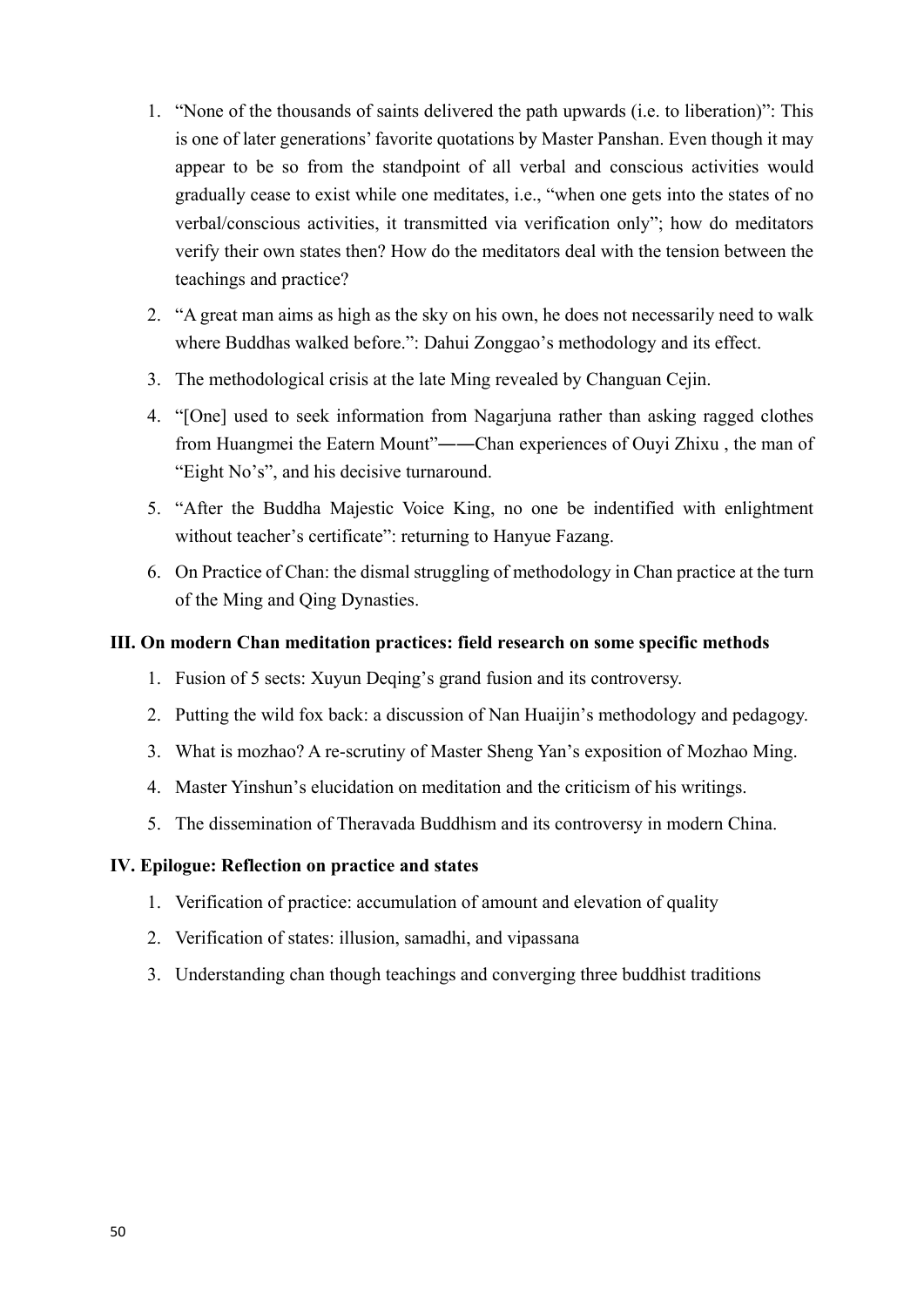## 禪在中國大陸:**1980** 年代以來的話語與實踐

#### 汲喆

1980 年代以來,在中國大陸佛教恢復發展的過程中,"禪"這一概念在不同時期被不 同團體賦予了不同涵義。本項研究將從"農禪"、"禪話"、"禪宗"、"禪修"等幾個角度,通 過一些重點個案,嘗試理解"禪"在當代中國的語義演變及其政治、文化與宗教脈絡。"禪" 作為將多個不同的話語和實踐領域聯繫在一起的關鍵词,對其表像(即"所指")的探討 為我們重構當代中國佛教史提供了一種新的取徑。

## **Chan in the PRC: Discourses and Practices since 1980**

#### Ji, Zhe

During the Buddhist revival in the PRC since 1980, the term "Chan" has been imbued by various forces with different meanings. This research will attempt to understand the semantic evolutions of "Chan" and their political, cultural, and religious contexts, based on case studies and from the multiple angles as "agriculture-Chan", "Chan-discourse", "Chan-sect", and "Chan-practice". "Chan" is a key word that link several interconnected fields of discourse and practice. An investigation on its significations may offer us a new approach for re-constructing the contemporary history of Chinese Buddhism.